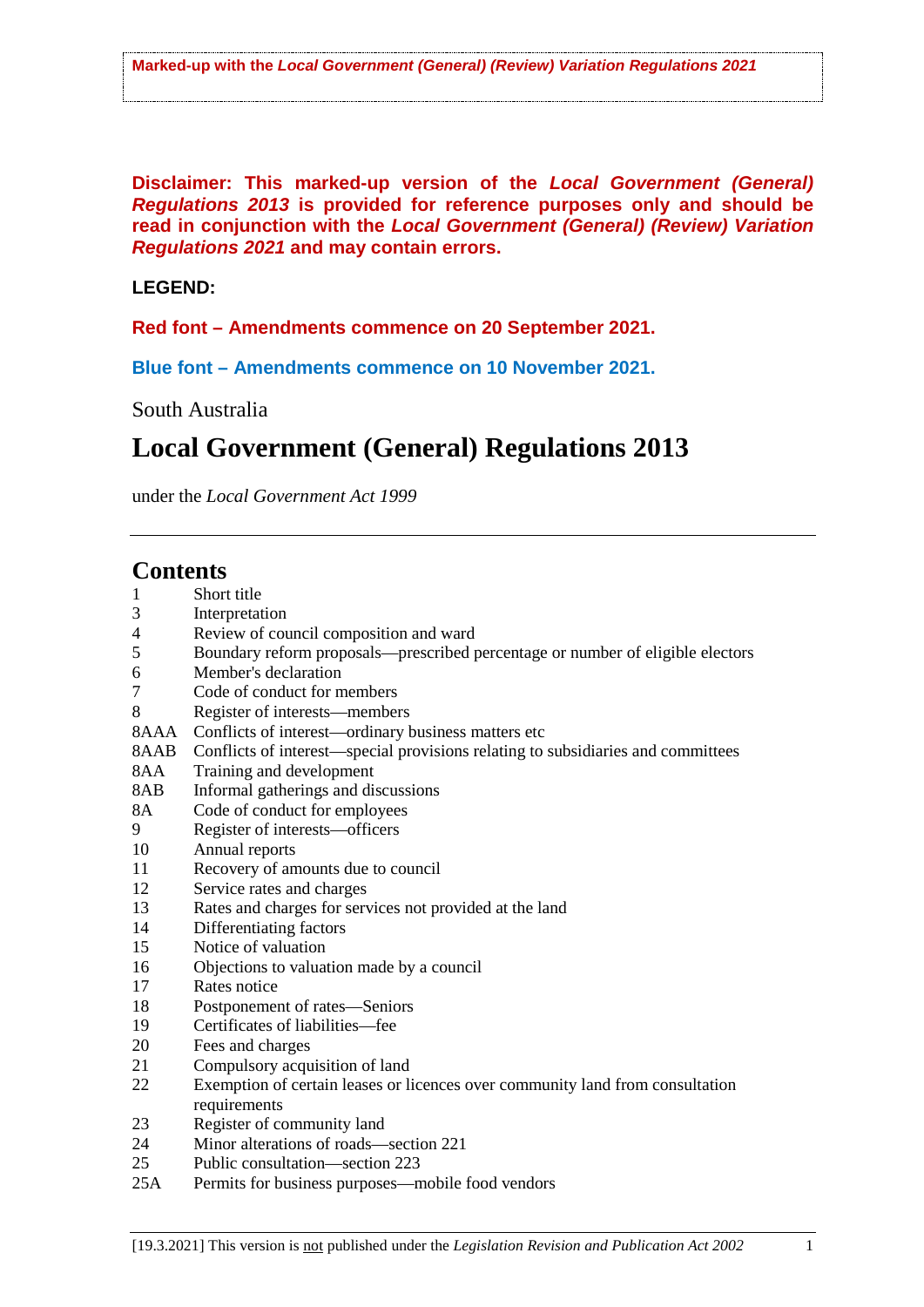| 25B              | Requirements relating to cancellation of permits |  |  |
|------------------|--------------------------------------------------|--|--|
| 25C              | Requirements relating to location rules          |  |  |
| 26               | Register of public roads                         |  |  |
| 27               | Removal of vehicles                              |  |  |
| 28               | By-laws—roads                                    |  |  |
| 29               | By-laws—certificate of legal practitioner        |  |  |
| 30               | Review of an order                               |  |  |
| 31               | Prescribed percentage rate—section $257(5)(a)$   |  |  |
| 32               | Local government sector employers                |  |  |
| 33               | Whistleblowing                                   |  |  |
| 34               | Local government indemnity schemes               |  |  |
| 35               | Schedule 4—Annual reports                        |  |  |
| 36               | Variation of Schedule 5—Access to documents      |  |  |
| 37               | Schedule 8—Lochiel Park Lands—definition of LMC  |  |  |
| Schedule 1—Forms |                                                  |  |  |

Schedule 2A—Code of conduct for employees

- 1 Gifts and benefits
- 2 Complaints

Schedule 3—Local government sector employers

Legislative history

### **1—Short title**

These regulations may be cited as the *Local Government (General) Regulations 2013*.

### **3—Interpretation**

(1) In these regulations—

*Act* means the *Local Government Act 1999*.

(2) In these regulations, a reference to a form of a particular number is a reference to a form of that number set out in Schedule 1.

### **4—Review of council composition and ward**

- (1) For the purposes of section 12(4) of the Act, the relevant period is the period determined by the Minister by notice in the Gazette.
- (2) The Minister may, by subsequent notice in the Gazette, vary or revoke a notice under subregulation (1).

### **5—Boundary reform proposals—prescribed percentage or number of eligible electors**

For the purposes of section 28(1)(d) of the Act, the prescribed percentage is at least 10% of eligible electors in respect of a proposal.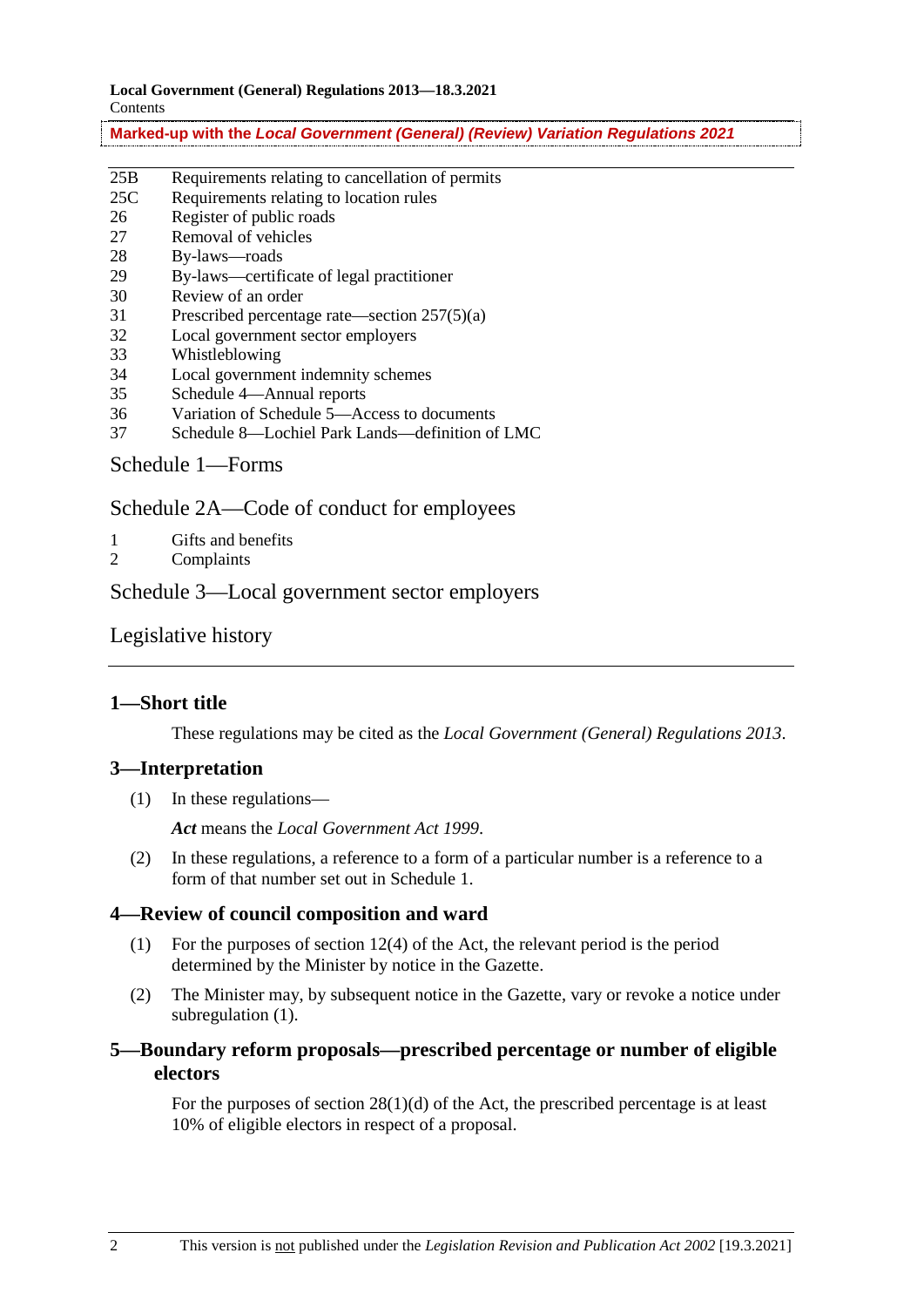#### **6—Member's declaration**

For the purposes of section 60 of the Act—

- (a) a member must make an undertaking under that section in the form set out as Form 2; and
- (b) the undertaking must be made before a Justice of the Peace or some other person authorised to take declarations under the *Oaths Act 1936*.

### **7—Code of conduct for members**

For the purposes of section 63 of the Act, the *Code of Conduct for Council Members* published by the Minister in the Gazette on 29 August 2013 (and as in force on that day) is adopted as a code of conduct to be observed by the members of all councils.

#### **8—Register of interests—members**

- (1) For the purposes of clause  $2(1)$  of Schedule 3 of the Act, the prescribed form for a primary return under section 65 of the Act is set out in Form 3.
- (2) For the purposes of clause 2(2) of Schedule 3 of the Act, the prescribed form for an ordinary return under section 66 of the Act is set out in Form 4.

#### **8AAA—Conflicts of interest—ordinary business matters etc**

- (1) For the purposes of sections 74(6) and 75A(6) of the Act, the following matters are prescribed:
	- (a) the preparation, discussion, conduct, consideration or determination of a review under section 12 of the Act;
	- (b) the preparation, discussion, adoption or revision of a policy relating to allowances and benefits payable to members if the policy relates to allowances and benefits payable equally to each member (rather than allowances and benefits payable to particular members or particular office holders);
	- (c) the preparation, discussion, adoption or alteration of a training and development policy under section 80A of the Act;
	- (d) the preparation, discussion, adoption or amendment of a strategic management plan under section 122 of the Act;
	- (e) the adoption or revision of an annual business plan;
	- (f) the adoption or revision of a budget;
	- (g) the declaration of rates (other than a separate rate) or a charge with the character of a rate, and any preparation or discussion in relation to such a declaration;
	- (h) a discussion or decision of a matter at a meeting of a council if the matter—
		- (i) relates to a matter that was discussed before a meeting of a subsidiary or committee of the council; and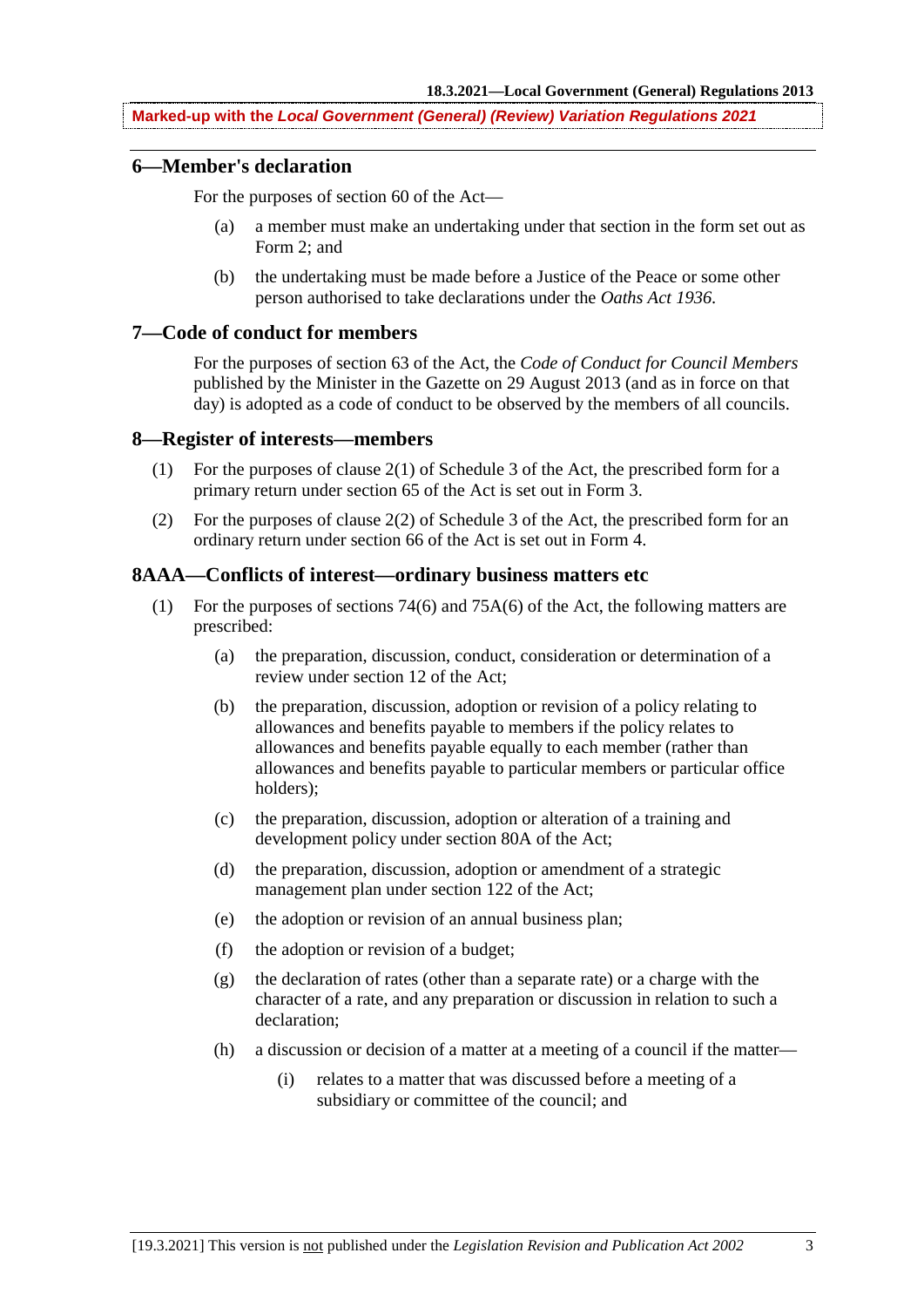- (ii) the relevant interest in the matter is the interest of the council that established the committee or which appointed, or nominated for appointment, a member of the board of management of the council subsidiary or regional subsidiary.
- (2) For the purposes of section 75(3)(b) of the Act, a member of a council who is a member, officer or employee of an agency or instrumentality of the Crown (within the meaning of section 73(4) of the Act) will not be regarded as having an interest in a matter before the council by virtue of being a member, officer or employee of the agency or instrumentality if the matter does not directly concern the agency or instrumentality.

### **8AAB—Conflicts of interest—special provisions relating to subsidiaries and committees**

For the purposes of sections 74(6) and 75A(6) of the Act, the following matters are prescribed:

- (a) a matter to be discussed, or in relation to which a recommendation or decision is to be made, at a meeting of a council subsidiary if—
	- (i) the discussion, recommendation or decision relates to the purpose for which the subsidiary is established; and
	- (ii) the relevant interest in the matter is the interest of the council which appointed, or nominated for appointment, a member of the board of management of the subsidiary;
- (b) a matter to be discussed, or in relation to which a recommendation or decision is to be made, at a meeting of a regional subsidiary if—
	- (i) the discussion, recommendation or decision relates to the purpose for which the subsidiary is established; and
	- (ii) the relevant interest in the matter is the interest of a council which appointed, or nominated for appointment, a member of the board of management of the subsidiary; and
	- (iii) the relevant benefit or loss would be enjoyed or suffered in common with all or a substantial proportion of the constituent councils of the subsidiary;
- (c) a matter to be discussed, or in relation to which a recommendation is to be made, at a meeting of a committee of a council established under section 41 of the Act if—
	- (i) the discussion or recommendation relates to the purpose for which the committee is established; and
	- (ii) the relevant interest in the matter is the interest of the council that established the committee.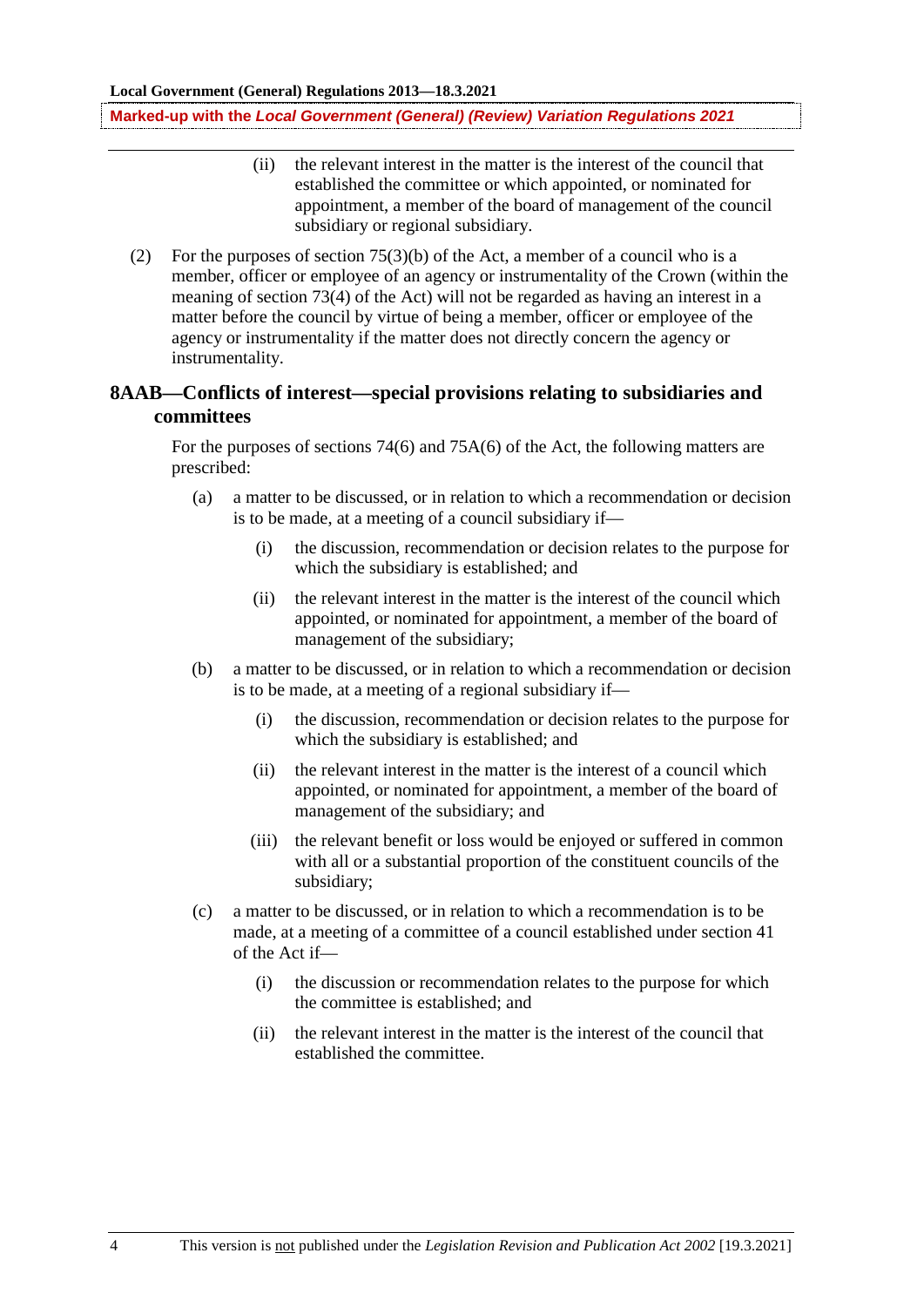### **8AA—Training and development**

- (1) For the purposes of section  $80A(2)(b)$  of the Act, a council must ensure that its training and development policy—
	- (a) provides that members must undertake regular training in accordance with the policy; and
	- (b) complies with the LGA training standards.
- (2) In this regulation—

*LGA training standards* means the document entitled *LGA training standards for council members* approved by the Minister for the purposes of this regulation and published on a website maintained by the LGA, as in force from time to time.

- (3) An alteration to the LGA training standards by the LGA has no force or effect for the purposes of subregulation (2) unless or until the Minister has provided his or her written approval to the making of the alteration.
- (4) For the purposes of the definition of *LGA training standards*
	- (a) the LGA is declared to be a prescribed body under section 303(4) of the Act; and
	- (b) the LGA training standards are adopted by these regulations pursuant to section 303(4) of the Act; and
	- (c) the principal office of the LGA (at 148 Frome Street, Adelaide, 5000 or, if the LGA moves its principal office, at that new address) is specified for the purposes of section 303(7)(c) of the Act.

### **8AB—Informal gatherings and discussions**

- (1) For the purposes of section 90(8b) of the Act, a council must ensure that its policy on the holding of informal gatherings or discussions—
	- $(a)$  provides that designated informal gatherings or discussions must be held at a place open to the public, unless the designated informal gathering or discussion is one that the council or chief executive officer has declared may be held in confidence; and
	- (b) provides that the council or chief executive officer will only declare that a designated informal gathering or discussion may be held in confidence—
		- (i) on a case by case basis; and
		- (ii) if the designated informal gathering or discussion—
			- $(A)$  is a planning session of a general or strategic nature; or
			- $-(B)$  is a briefing relating to
				- information; or
				- a matter.

of a confidential nature within the ambit of section 90(3) of the Act; and

(c) provides for procedures relating to the holding of designated informal gatherings or discussions; and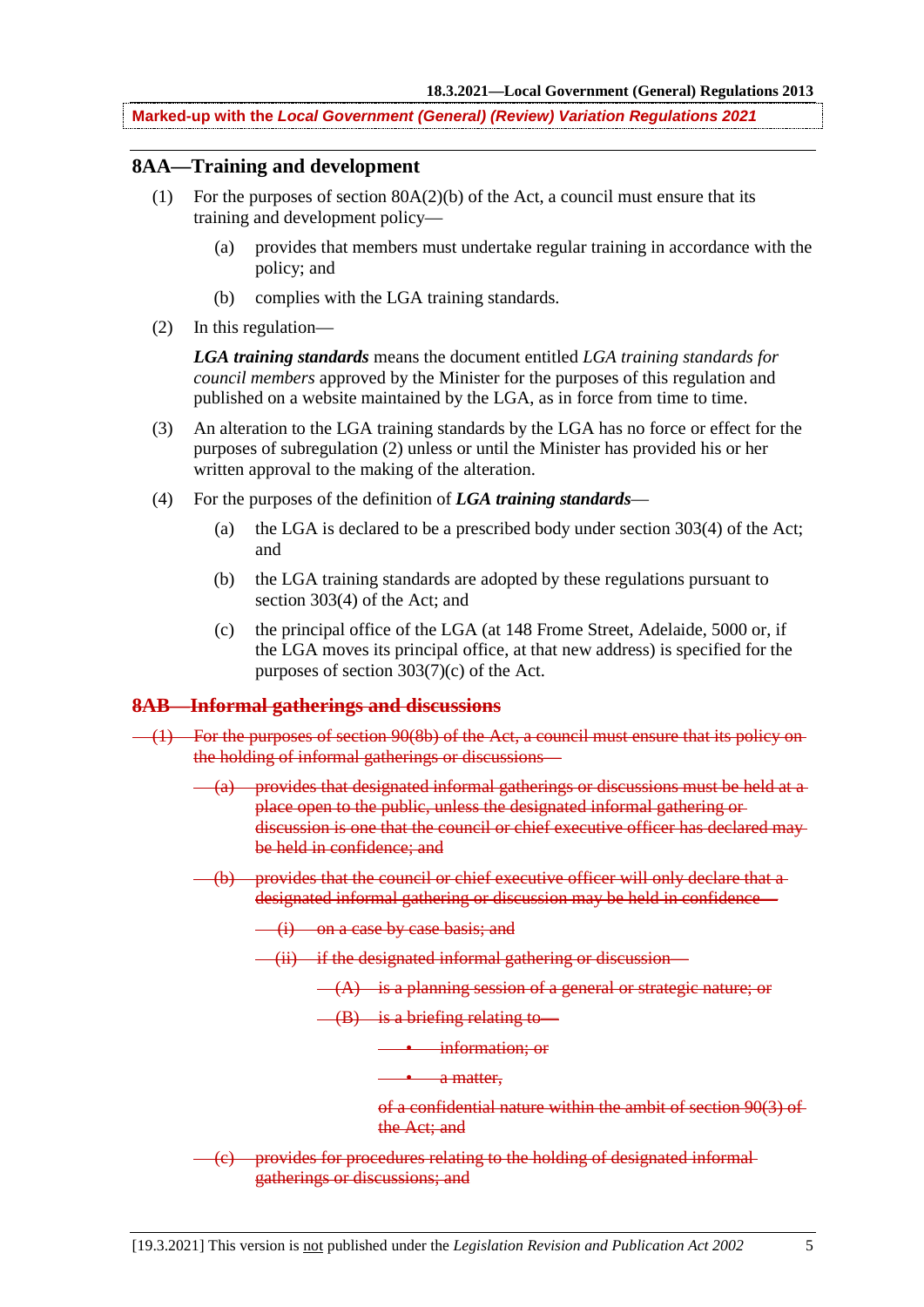(d) provides for publication on the council's website of details relating to designated informal gatherings or discussions, including—

 $\frac{1}{1}$  in all cases

- $(-A)$  the place, date and time at which the designated informal gathering or discussion will be held; and
- $-(B)$  the matter that is to be discussed at the designated informalgathering or discussion; and
- (C) whether or not the designated informal gathering or discussion is to be held at a place open to the public; and
- in the case of a designated informal gathering or discussion that will be held in confidence—the reason for the designated informalgathering or discussion being held in confidence.

(2) In this regulation—

*designated informal gathering or discussion* means an event organised and conducted by or on behalf of the council or chief executive officer to which members of the council or council committee (as the case may be) have been invited and that involves discussion of a matter that is, or is intended to be, part of the agenda for a formal meeting of the council or council committee.

#### **8AB—Information or briefing sessions**

For the purposes of section 90A(7)(b) of the Act, the following information must be published on a website determined by the chief executive officer as soon as practicable after the holding of an information or briefing session:

- (a) the place, date and time of the session;
- (b) the matter discussed at the session;
- (c) whether or not the session was open to the public.

#### **8A—Code of conduct for employees**

For the purposes of section 110 of the Act, the *Code of Conduct for Council Employees* set out in Schedule 2A is prescribed.

### **9—Register of interests—officers**

- (1) A word or expression used in this regulation that is defined in subclause (1) of clause 1 of Schedule 3 of the Act has the same meaning in this regulation as in that subclause (and as if any reference in that subclause to a *member* were a reference to an officer to whom Division 2 of Part 4 of Chapter 7 of the Act applies).
- (2) For the purposes of this regulation, a person who is an object of a discretionary trust is to be taken to be a beneficiary of that trust.
- (3) For the purpose of this regulation, a person is an investor in a body if—
	- (a) the person has deposited money with, or lent money to, the body that has not been repaid and the amount not repaid equals or exceeds \$10 000; or
	- (b) the person holds, or has a beneficial interest in, shares in, or debentures of, the body or a policy of life insurance issued by the body.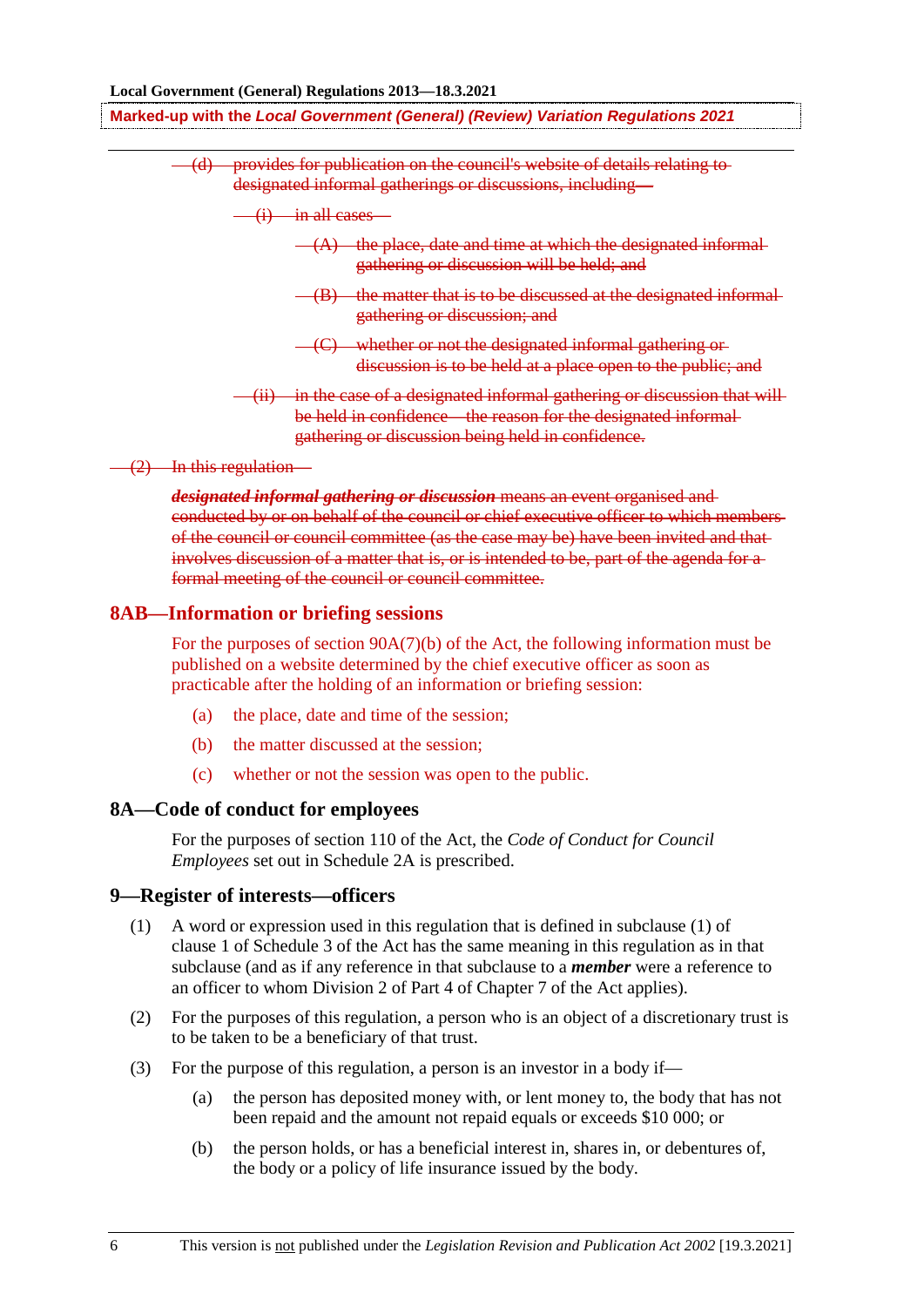- (4) For the purposes of this regulation, in relation to a return by an officer—
	- (a) 2 or more separate contributions made by the same person for or towards the cost of travel undertaken by the officer or a member of the officer's family during the return period are to be treated as 1 contribution for or towards the cost of travel undertaken by the officer; and
	- (b) 2 or more separate gifts received by the officer or a person related to the officer from the same person during the return period are to be treated as 1 gift received by the officer; and
	- (c) 2 or more separate transactions to which the officer or a person related to the officer is a party with the same person during the return period under which the officer or a person related to the officer has had the use of property of the other person (whether or not being the same property) during the return period are to be treated as 1 transaction under which the officer has had the use of property of the other person during the return period.
- (5) For the purposes of section 115 of the Act, the prescribed form for a primary return under section 65 of the Act is set out in Form 5 and the return must contain the following information:
	- (a) a statement of any income source that the officer required to submit the return or a person related to the officer has or expects to have in the period of 12 months after the date of the primary return;
	- (b) the name of any company, or other body, corporate or unincorporate, in which the officer or a member of his or her family holds any office whether as director or otherwise;
	- (c) the information required by subregulation (7).
- (6) For the purposes of section 115 of the Act, the prescribed form for an ordinary return is set out in Form 6 and the return must contain the following information:
	- (a) if the officer required to submit the return or a person related to the officer received, or was entitled to receive, a financial benefit during any part of the return period—the income source of the financial benefit;
	- (b) if the officer or a member of his or her family held an office whether as director or otherwise in any company or other body, corporate or unincorporate, during the return period—the name of the company or other body;
	- (c) the source of any contribution made in cash or in kind of or above the amount or value of \$750 (other than any contribution by the council, by the State, by an employer or by a person related by blood or marriage) for or towards the cost of any travel beyond the limits of South Australia undertaken by the officer or a member of his or her family during the return period, and for the purposes of this paragraph *cost of travel* includes accommodation costs and other costs and expenses associated with the travel;
	- (d) particulars (including the name of the donor) of any gift of or above the amount or value of \$750 received by the officer or a person related to the officer during the return period from a person other than a person related by blood or marriage to the officer or to a member of the officer's family;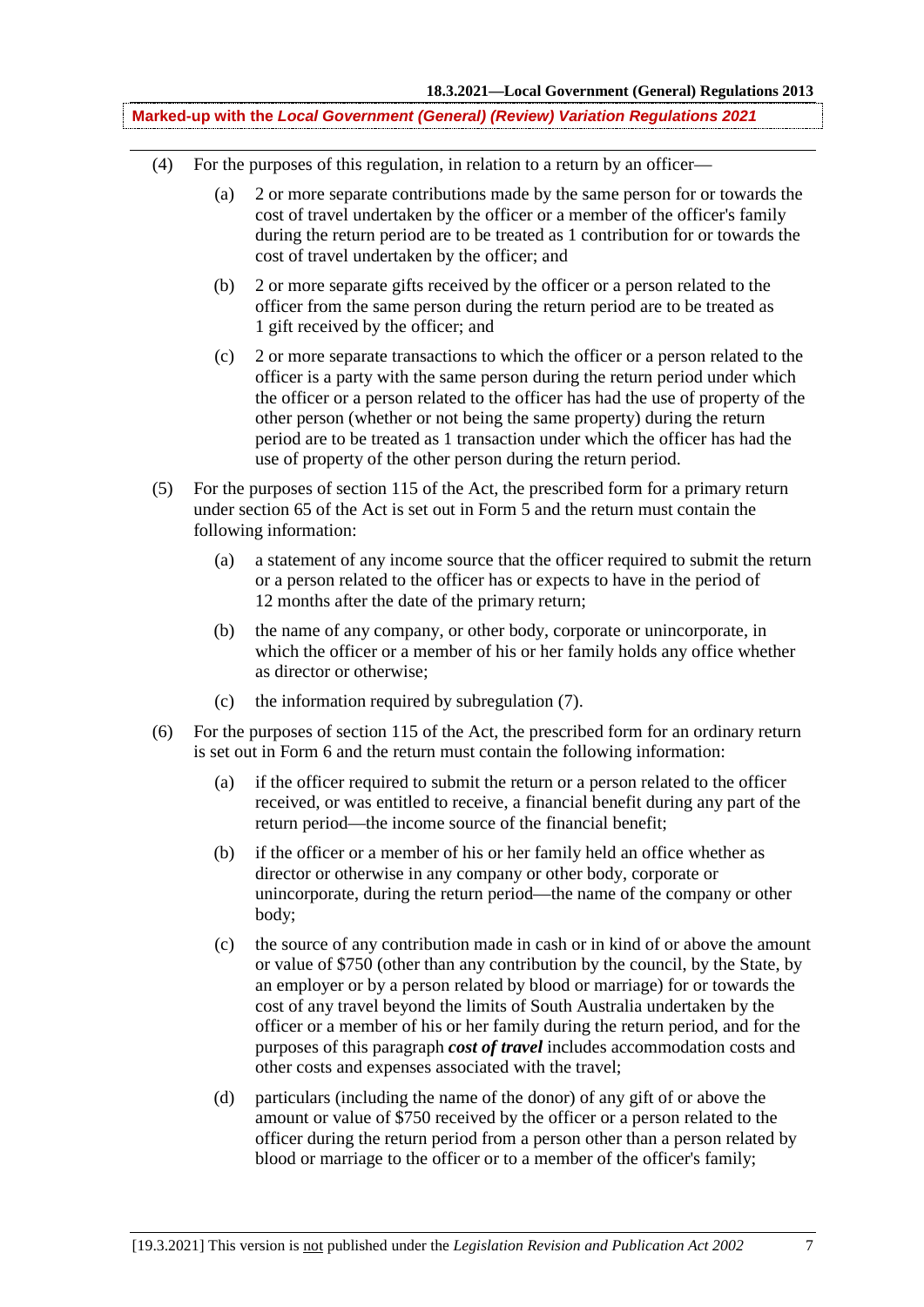- (e) if the officer or a person related to the officer has been a party to a transaction under which the officer or person related to the officer has had the use of property of the other person during the return period and—
	- (i) the use of the property was not acquired for adequate consideration or through an ordinary commercial transaction or in the ordinary course of business; and
	- (ii) the market price for acquiring a right to such use of the property would be \$750 or more; and
	- (iii) the person granting the use of the property was not related by blood or marriage to the officer or to a member of the officer's family,

the name and address of that person;

- (f) the information required by subregulation (7).
- (7) For the purposes of this regulation, a return (whether primary or ordinary) must contain the following information:
	- (a) the name or description of any company, partnership, association or other body in which the officer required to submit the return or a person related to the officer is an investor;
	- (b) a concise description of any trust (other than a testamentary trust) of which the officer or a person related to the officer is a beneficiary or trustee (including the name and address of each trustee);
	- (c) the address or description of any land in which the officer or a person related to the officer has any beneficial interest other than by way of security for any debt;
	- (d) any fund in which the officer or a person related to the officer has an actual or prospective interest to which contributions are made by a person other than the officer or a person related to the officer;
	- (e) if the officer or a person related to the officer is indebted to another person (not being related by blood or marriage to the officer or to a member of the officer's family) in an amount of or exceeding \$7 500—the name and address of that other person;
	- (f) if the officer or a person related to the officer is owed money by a natural person (not being related to the officer or a member of the officer's family by blood or marriage) in an amount of or exceeding \$10 000—the name and address of that person;
	- (g) any other substantial interest whether of a pecuniary nature or not of the officer or of a person related to the officer of which the officer is aware and which he or she considers might appear to raise a material conflict between his or her private interest and the duty that he or she has or may subsequently have as an officer of the council.
- (8) An officer is required by this regulation only to disclose information that is known to the officer or ascertainable by the officer by the exercise of reasonable diligence.
- (9) Nothing in this regulation requires an officer to disclose information relating to a person as trustee of a trust unless the information relates to the person in the person's capacity as trustee of a trust by reason of which the person is related to the officer.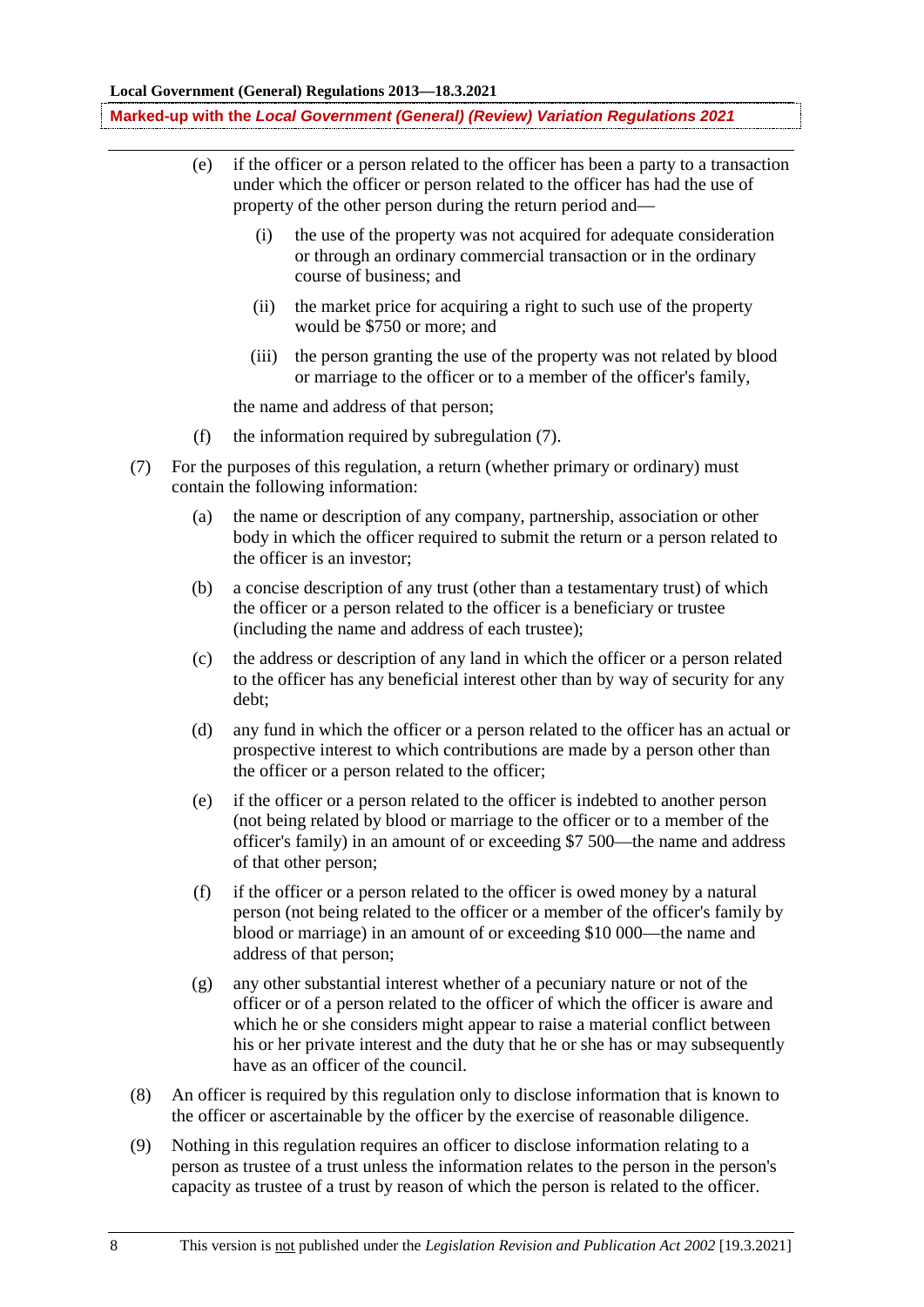- (10) An officer may include in a return such additional information as the officer thinks fit.
- (11) Nothing in this regulation will be taken to prevent an officer from disclosing information required by this regulation in such a way that no distinction is made between information relating to the officer personally and information relating to a person related to the officer.
- (12) Nothing in this regulation requires disclosure of the actual amount or extent of a financial benefit, gift, contribution or interest.

### **10—Annual reports**

- (1) Pursuant to section 131(5)(b) section 131(5) of the Act, the South Australian Local Government Grants Commission is a prescribed body.
- (2) For the purposes of section 131(5) of the Act, the relevant day by which an annual report must be submitted by a council under that subsection is 31 December in the financial year immediately following the end of the financial year to which the annual report relates.

### **11—Recovery of amounts due to council**

- (1) Pursuant to section 144(4) of the Act, a fee, cost or expense payable to a council under regulation 9(7) of the *South Australian Public Health (Wastewater) Regulations 2013* in relation to the connection of an on-site wastewater system on land to a community wastewater management system, is, while the fee, cost or expense remains unpaid, a charge on the land.
- (2) Pursuant to section 144(4) of the Act, nothing in that subsection prevents a charge under section 93(6) of the *South Australian Public Health Act 2011* constituting a charge on land.

### **12—Service rates and charges**

(1) In this regulation—

*CWMS Property Units Code* means the *Code for Establishing and Applying Property Units as a Factor for the Imposition of Annual Service Charges for Community Wastewater Management Systems* published by the LGA on 20 April 2006, as in force at the time that this regulation is made.

- (2) For the purposes of this regulation—
	- (a) the LGA is declared to be a prescribed body under section  $303(4)$  of the Act; and
	- (b) the Code is adopted by these regulations pursuant to section 303(4) of the Act; and
	- (c) the principal office of the LGA (at 148 Frome Street, Adelaide, 5000 or, if the LGA moves its principal office, at that new address) is specified for the purposes of section 303(7)(c) of the Act.
- (3) For the purposes of section 155(2a) of the Act, the prescribed circumstances in which section 155(2) of the Act does not apply are where the land is non-rateable land of 1 of the following classes and the prescribed services are not made use of at the land:
	- (a) unalienated Crown land used wholly or primarily for—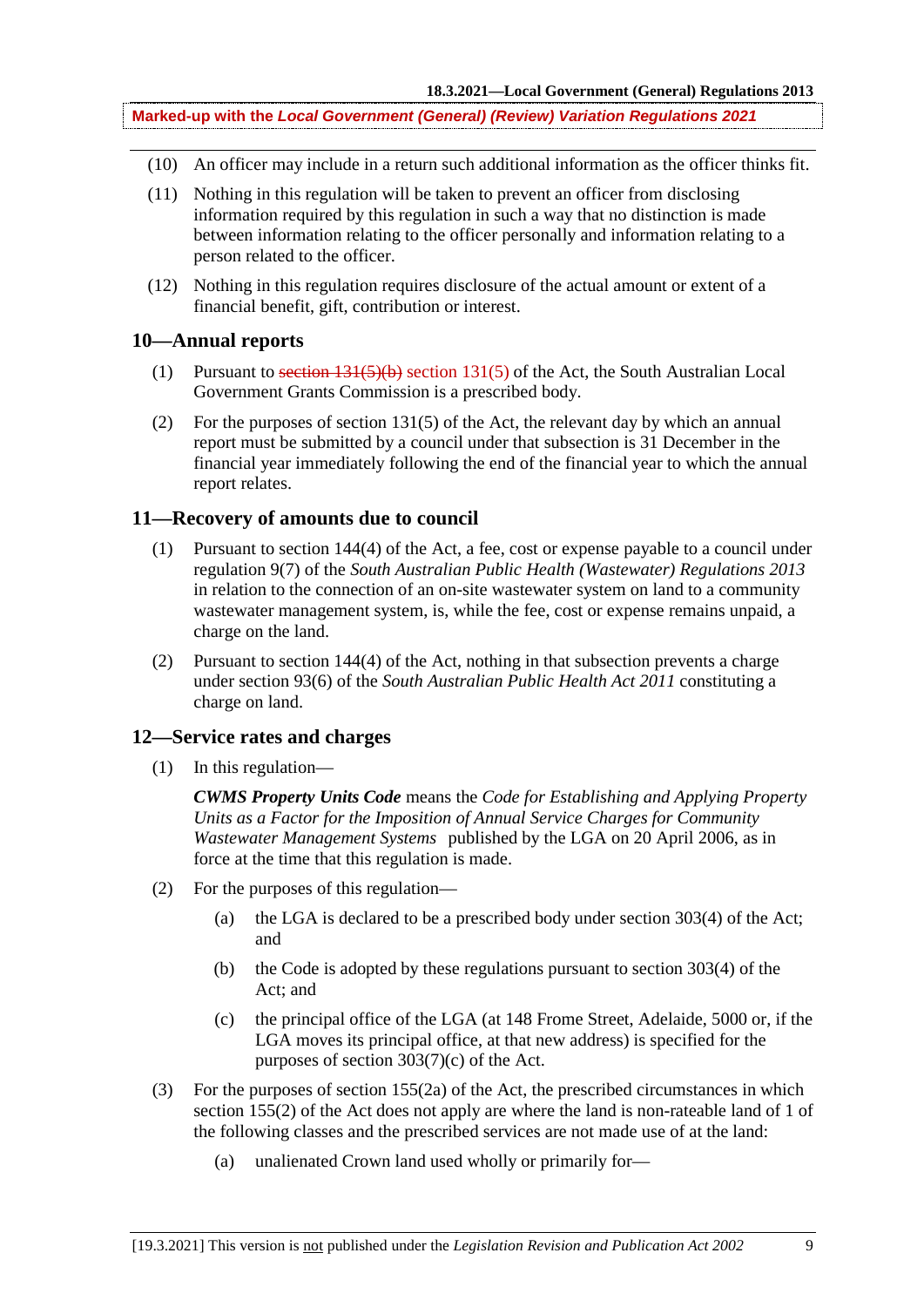- (i) the conservation or protection of natural resources within the meaning of the *Natural Resources Management Act 2004*; or
- (ii) recreational or sporting activities;
- (b) unalienated Crown land within the meaning of the *Crown Land Management Act 2009*;
- (c) land constituted as a reserve under the *National Parks and Wildlife Act 1972*;
- (d) land constituted as a wilderness protection area or wilderness protection zone under the *Wilderness Protection Act 1992*;
- (e) land vested, under section 15 of the *Harbors and Navigation Act 1993*, in the Minister to whom that Act is committed.
- (4) Pursuant to section 155(3)(b) of the Act, the following factors are prescribed:
	- (a) any category of land use declared as a permissible differentiating factor under regulation 14;
	- (b) in respect of a service for the collection, treatment or disposal of wastewater or effluent—the number of property units that apply with respect to the relevant land, as determined under the CWMS Property Units Code.
- (5) For the purposes of section 155(5) of the Act, the cost of capital (as understood as an economic concept) may be taken into account when determining the cost to the council of establishing, operating, maintaining, improving or replacing the relevant service.

### **13—Rates and charges for services not provided at the land**

- (1) For the purposes of section 155(11), a council is authorised to impose a service rate or annual service charge (or a combination of both) for a prescribed service in respect of the collection of domestic waste in accordance with the scheme set out in subregulation  $(2)$ .
- (2) For the purposes of subregulation (1), the following provisions apply to the imposition of rates or charges in relation to a particular piece of land:
	- (a) if the prescribed service is provided no more than 500 metres from the access point to the land—the full service rate or annual service charge (or a combination of both) may be charged for the prescribed service;
	- (b) if the prescribed service is provided more than 500 metres but no more than 2 kilometres from the access point to the land—75% of the service rate or annual service charge (or a combination of both) may be charged for the prescribed service;
	- (c) if the prescribed service is provided more than 2 kilometres but less than 5 kilometres from the access point to the land—50% of the service rate or annual service charge (or a combination of both) may be charged for the prescribed service;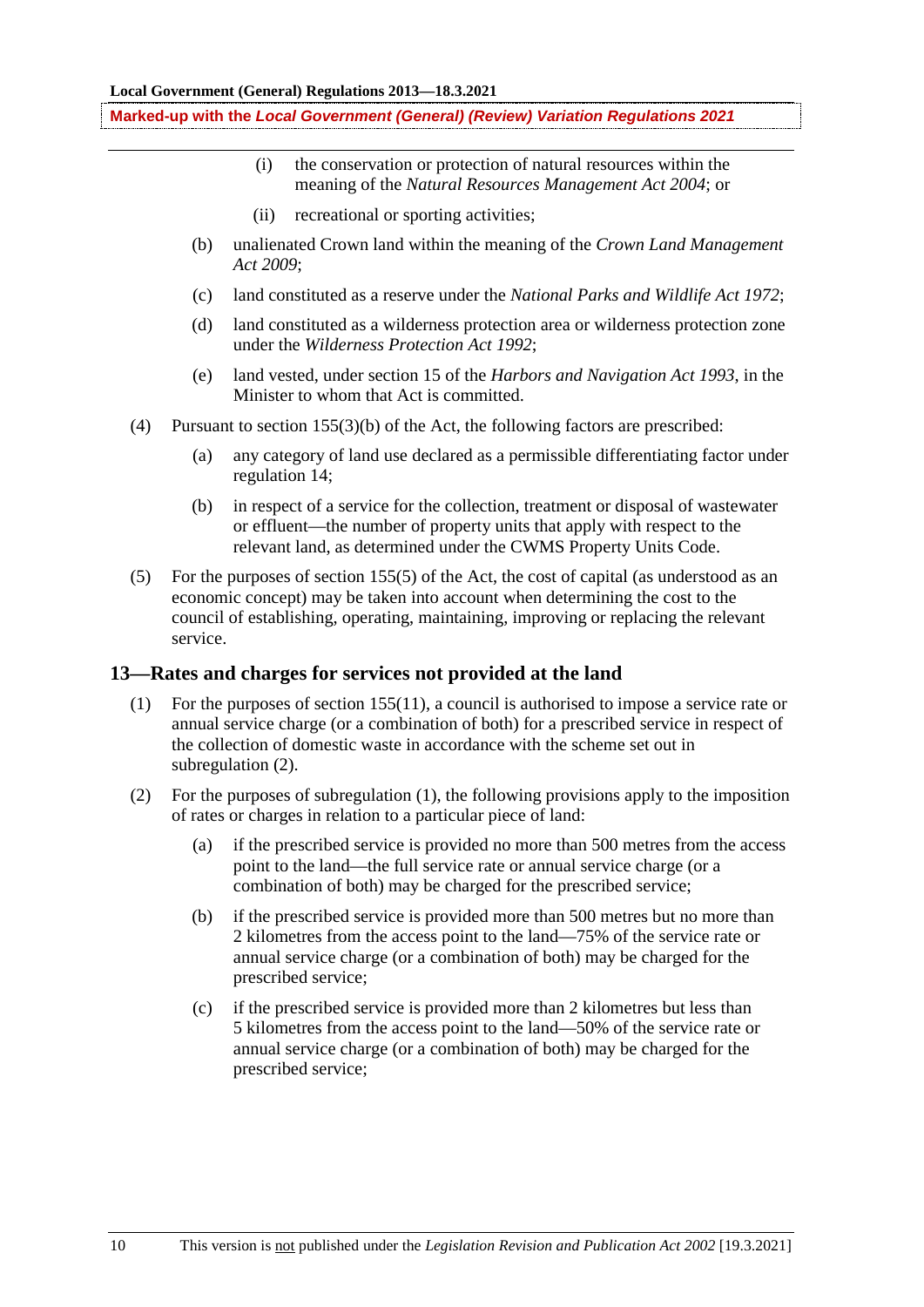- (d) if the prescribed service is provided 5 kilometres or more from the access point to the land—no rate or annual service charge may be charged for the prescribed service (but nothing in this paragraph prevents a council from entering into an agreement for the provision of a prescribed service in respect of the collection of waste that involves the payment of an amount for the provision of the prescribed service).
- (3) In this regulation—

*access point* means the point on the land where the land is generally accessed;

*domestic waste* means waste produced in the course of a domestic activity.

### **14—Differentiating factors**

- (1) For the purposes of sections 156 and 167 of the Act, the following categories of land use are declared as permissible differentiating factors:
	- (a) *Residential* comprising the use of land for a detached dwelling, group dwelling, multiple dwelling, residential flat building, row dwelling or semi-detached dwelling within the meaning of a prescribed instrument;
	- (b) *Commercial—Shop* comprising the use of land for a shop within the meaning of a prescribed instrument;
	- (c) *Commercial—Office* comprising the use of land for an office within the meaning of a prescribed instrument;
	- (d) *Commercial—Other* comprising any other commercial use of land not referred to in the categories specified in paragraph (b) or (c);
	- (e) *Industry—Light* comprising the use of land for a light industry within the meaning of a prescribed instrument;
	- (f) *Industry—Other* comprising any other industrial use of land not referred to in the category specified in paragraph (e);
	- (g) *Primary Production* comprising—
		- (i) farming within the meaning of a prescribed instrument; and
		- (ii) horticulture within the meaning of a prescribed instrument; and
		- (iii) the use of land for horse keeping, intensive animal keeping or intensive animal husbandry within the meaning of a prescribed instrument; and
		- (iv) in respect of a dairy situated on a farm—the use of land for a dairy within the meaning of a prescribed instrument; and
		- (v) commercial forestry;
	- (h) *Vacant land* comprising the non-use of vacant land;
	- (i) *Other* comprising any other use of land not referred to in a previous category.
- (2) For the purposes of section 156(7) of the Act, a differentiating factor based on the locality of land must comply with the following principles:
	- (a) there may be differentiation according to the zone in which the land is situated;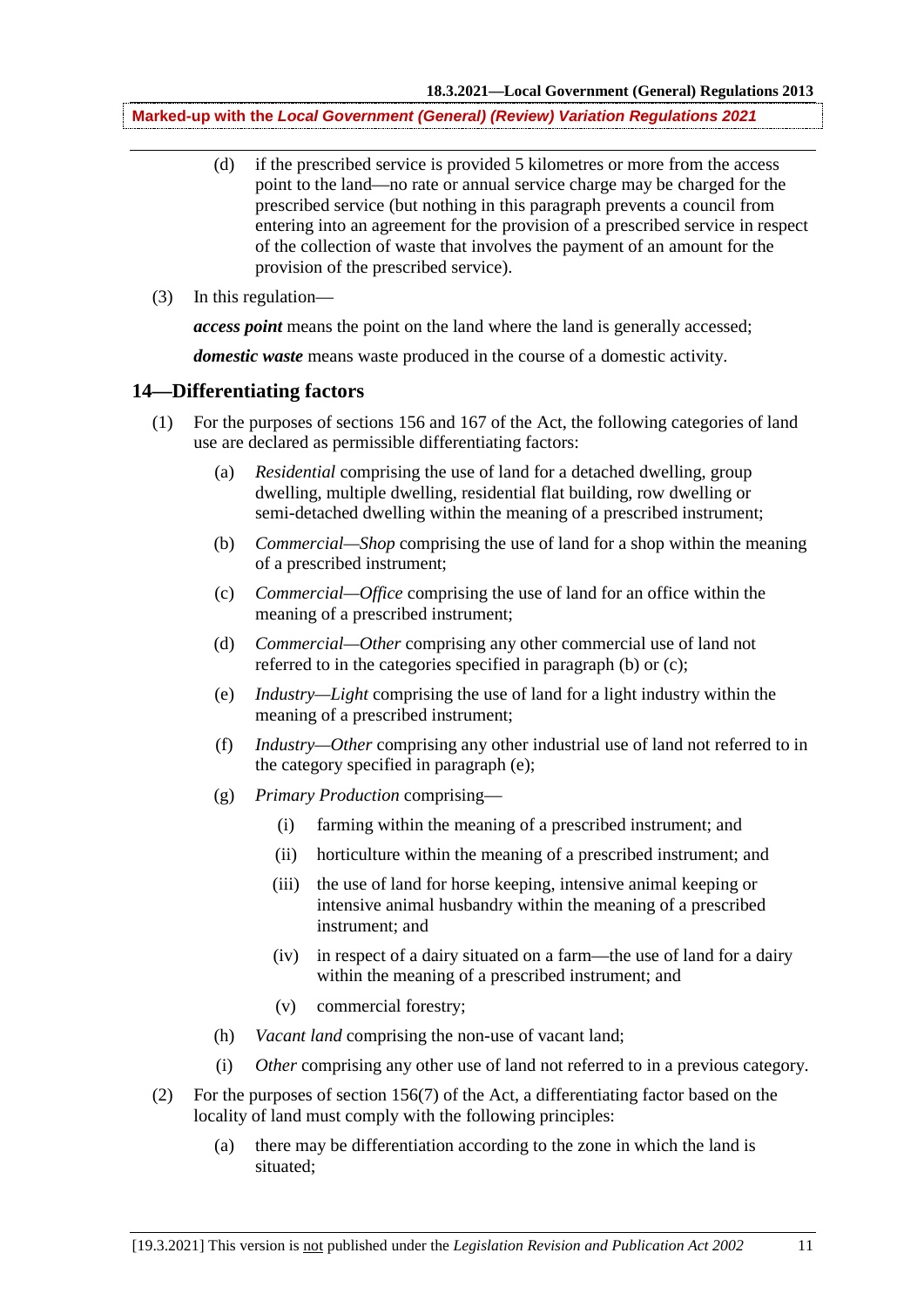- (b) there may be differentiation according to whether the land is situated within or outside a township (with, at the discretion of the council, a separate differentiation according to zones);
- (c) if there are 2 or more townships in the area—there may be differentiation according to the township in which the land is situated (with, at the discretion of the council, a separate differentiation in relation to land outside the townships and, at the discretion of the council, a separate differentiation according to zones).
- (2a) The operation of this regulation is not affected by the revocation of the *Development Regulations 2008* or a Development Plan under the *Development Act 1993* (or by the repeal of the *Development Act 1993*) and a reference in this regulation to—
	- (a) the *Development Regulations 2008* is a reference to those regulations as in force immediately before their revocation; and
	- (b) a Development Plan is a reference to the Development Plan as in force immediately before its revocation.
- (3) In this regulation—

*prescribed instrument* means—

- (a) the *Development Regulations 2008*; or
- (b) the Planning and Design Code under the *Planning, Development and Infrastructure Act 2016*;

*zone* means—

- (a) an area defined as a zone, precinct or locality by a Development Plan under the *Development Act 1993*; or
- (b) an area defined as a zone or subzone by the Planning and Design Code under the *Planning, Development and Infrastructure Act 2016*.

### **15—Notice of valuation**

For the purposes of section  $168(3)(c)$  of the Act, notice of a valuation made by a valuer employed or engaged by the council must be given to the principal ratepayer in respect of the land to which the valuation relates—

- (a) by showing the valuation in an account for the payment of rates in respect of the land sent to the principal ratepayer at his or her address shown in the assessment record; or
- (b) by sending a notice to the principal ratepayer at his or her address shown in the assessment record in which the council—
	- (i) identifies the land to which the valuation relates; and
	- (ii) sets out the valuation.

### **16—Objections to valuation made by a council**

(1) For the purposes of section 169(9)(a) of the Act, the form set out as Form 7 is prescribed.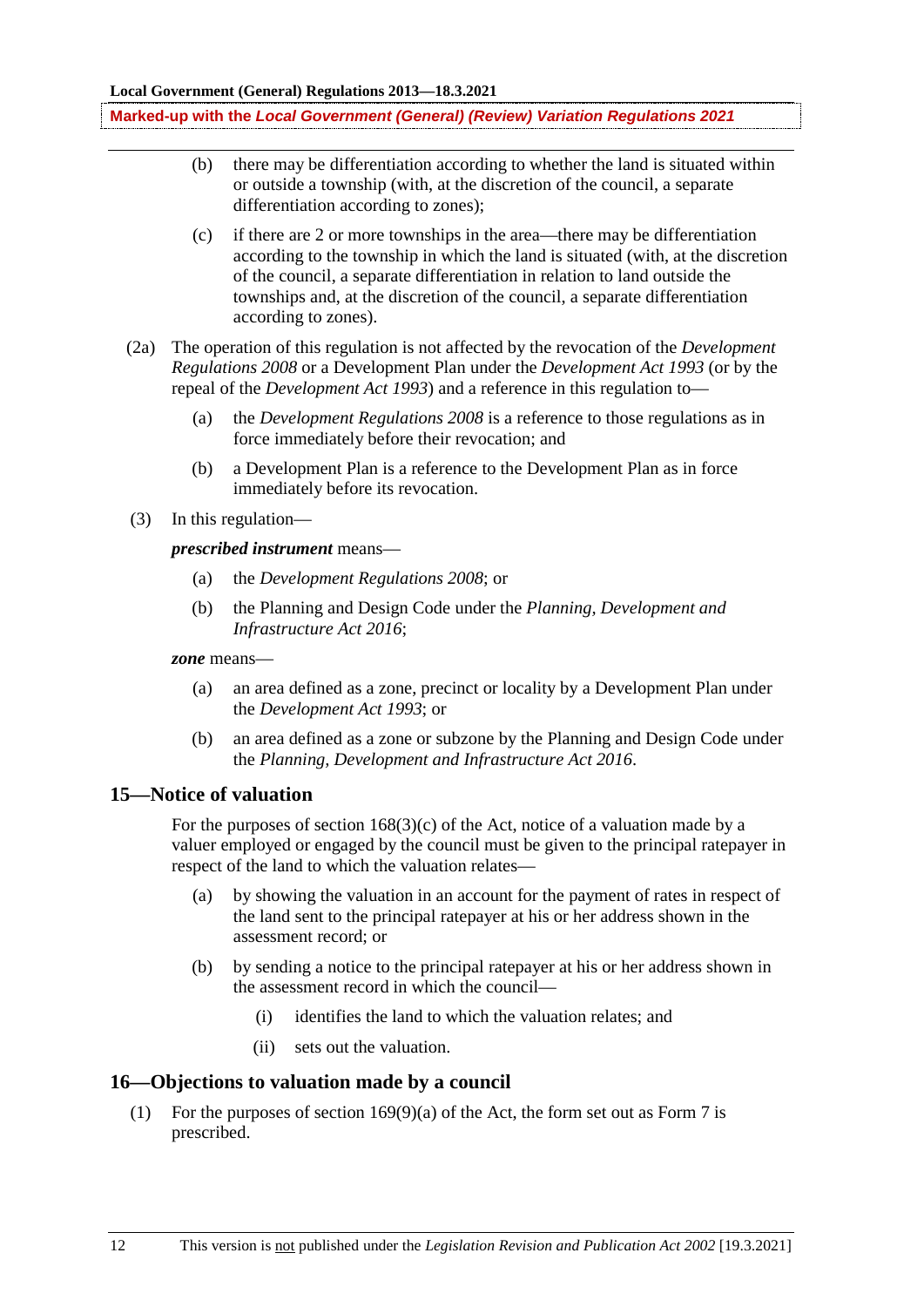- (2) For the purposes of section  $169(9)(c)$  of the Act, the prescribed fee is the same as the fee prescribed for the purposes of section 25B(2)(c) of the *Valuation of Land Act 1971*.
- (3) For the purposes of section 169(16) of the Act, the prescribed fee in relation to a review is the amount of the allowances payable under section 25A(8) of the *Valuation of Land Act 1971* for the review.

#### **17—Rates notice**

- (1) Pursuant to section 180(2) of the Act, a rates notice under that section must incorporate, or be accompanied by, the following information:
	- (a) the location or address of the land;
	- (b) the relevant assessment number;
	- (c) the basis on which the rate or charge is declared (see especially section 151 of the Act);
	- (d) the valuation method used for the purposes of valuing the relevant land and the valuation adopted for the land;
	- (e) in the case of a differential rate—the differentiating factor including—
		- (i) if the differentiating factor is or includes the use of the land—that land use; and
		- (ii) if the differentiating factor is or includes the locality of the land—that locality;
	- (f) the date on which the rate or charge was declared;
	- (g) if relevant, the rate in the dollar that has been declared;
	- (h) the date or dates on which a payment or payments of the rate or charge will fall due under the Act;
	- (i) if relevant, details of any minimum amount that has been fixed under section 158 of the Act as part of the declaration of a rate;
	- (j) details of any rebate, remission, concession or deduction that applies with respect to the imposition of the rate or charge in relation to the relevant land;
	- (k) the total amount payable by the ratepayer;
	- (l) the options and arrangements that are available for payment of the rate or charge;
	- (m) a brief description of the processes that apply under the Act—
		- (i) to object to the attribution of a particular land use (if relevant); and
		- (ii) to object to the valuation adopted for the relevant land;
	- (n) a contact telephone number for ratepayer enquiries;
	- (o) a brief summary of the penalties that apply under the Act if an instalment of rates, or a charge, is not paid on or before the date on which it falls due (see especially section 181(8) of the Act);
	- (p) a brief statement concerning the entitlement of ratepayers to be included on the voters roll for the relevant area.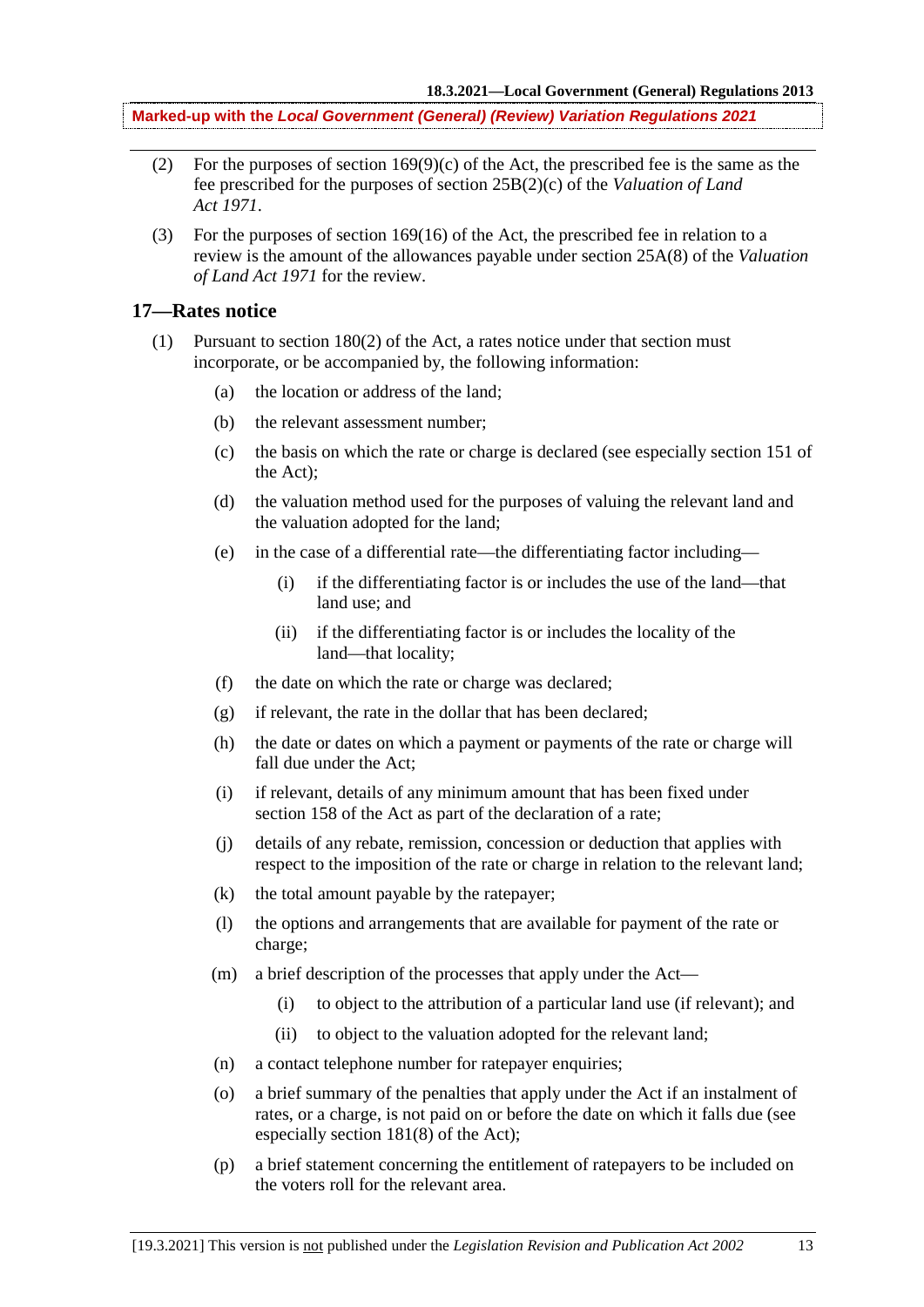- (2) A rates notice may relate to more than 1 rate or charge (or to a combination of 1 or more rates and 1 or more charges).
- (3) Subregulation (1)(m) does not apply with respect to a second or subsequent rates notice sent to a ratepayer in a particular financial year where at least 60 days have elapsed since service on the ratepayer of the first rates notice for that financial year.

#### **18—Postponement of rates—Seniors**

- (1) For the purposes of section 182A(1) of the Act, the prescribed proportion of rates is any amount in excess of \$500.
- (2) For the purposes of section 182A(2) of the Act, the manner and form of an application will be determined by the council.
- (3) For the purposes of section 182A(3) of the Act, a council may reject an application for the postponement of rates if it appears to the council that the maximum principal or other capital liability that may be or become payable or due under a mortgage, encumbrance or charge registered over the land (assuming no default) may exceed 50% of the capital value of the land.
- (4) However—
	- (a) subregulation (3) does not apply in relation to a postponement for the benefit of the same person with respect to the same land in a second or subsequent year; and
	- (b) subregulation (3) does not apply in relation to a mortgage, encumbrance or charge registered after the commencement of section 182A of the Act.
- (5) For the purposes of section 182A(8) of the Act, the period of 6 months from the day on which the entitlement to the postponement ceases to exist is prescribed.
- (6) Pursuant to section 182A(10) of the Act, where a postponement of the payment of rates has occurred under section 182A of the Act—
	- (a) the council must inform the prescribed ratepayer that an entitlement to receive a remission of rates under the *Rates and Land Tax Remission Act 1986* may be applied, at the prescribed ratepayer's discretion, towards the proportion of rates that has not been postponed; and
	- (b) any subsequent rates notice that relates to rates of the same kind must (while the same person remains entitled to a postponement of rates) include or be accompanied by—
		- (i) information about the amount of rates outstanding under the postponement; and
		- (ii) information about the amount of interest that has accrued under the postponement, as at the end of the immediately preceding quarter; and
		- (iii) a statement concerning the person's entitlements with respect to a postponement of rates without the need to make a further application; and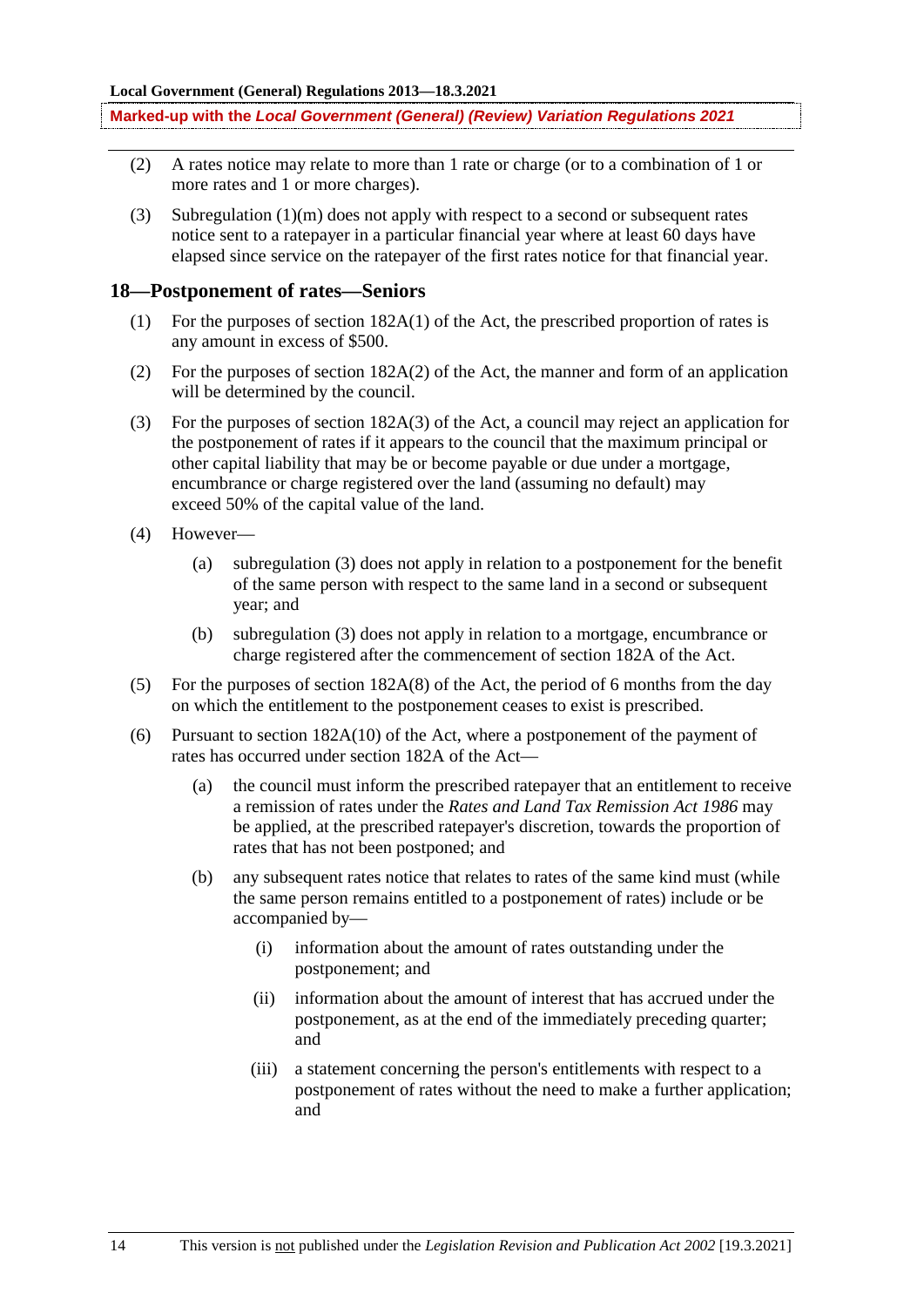- (iv) a statement to the effect that to the extent that an amount is not paid in accordance with the notice but is capable of being the subject of a postponement under section 182A of the Act will be taken to be subject to postponement under that section; and
- (v) a statement concerning the requirement of the owner of the land to inform the council if or when the entitlement to the postponement ceases to exist.

### **19—Certificates of liabilities—fee**

For the purposes of section 187(3)(e) of the Act, the prescribed fee is the same as the fee prescribed for the issue of a certificate for the purposes of section 23 of the *Land Tax Act 1936*.

### **20—Fees and charges**

For the purposes of section  $188(1)(h)$  of the Act, if a council incurs costs and expenses associated with the appointment and work of a mediator, conciliator or evaluator under section 271 of the Act, half of the costs and expenses so incurred is a prescribed matter.

#### **21—Compulsory acquisition of land**

Pursuant to section 191(2) of the Act, the following are classified as approved purposes for which Ministerial approval is not required for the compulsory acquisition of land:

- (a) a purpose for which the compulsory acquisition of land is approved or authorised under an Act;
- (b) for the acquisition of land required for the construction of a community wastewater management system;
- (c) for the acquisition of land required for the purpose of carrying out work for the prevention or mitigation of floods.

### **22—Exemption of certain leases or licences over community land from consultation requirements**

- (1) Pursuant to section 202(3)(b) of the Act, a council is not required to comply with its public consultation policy with respect to a lease or licence over community land if—
	- (a) the lease or licence is being granted to the Crown, or to a Minister or other agency or instrumentality of the Crown; and
	- (b) it is a term of the lease or licence that there is to be no substantial change in the use of the land (disregarding trifling, insignificant or subsidiary uses).
- (2) Pursuant to section 202(3)(b) of the Act, The Corporation of the City of Adelaide is not required to comply with its public consultation policy with respect to a lease or licence over land within the Central Market Complex.
- (3) In this regulation—

*Central Market Complex* means the area within the Certificate of Title Register Book Volume 5307 Folio 824 or Volume 5574 Folio 706.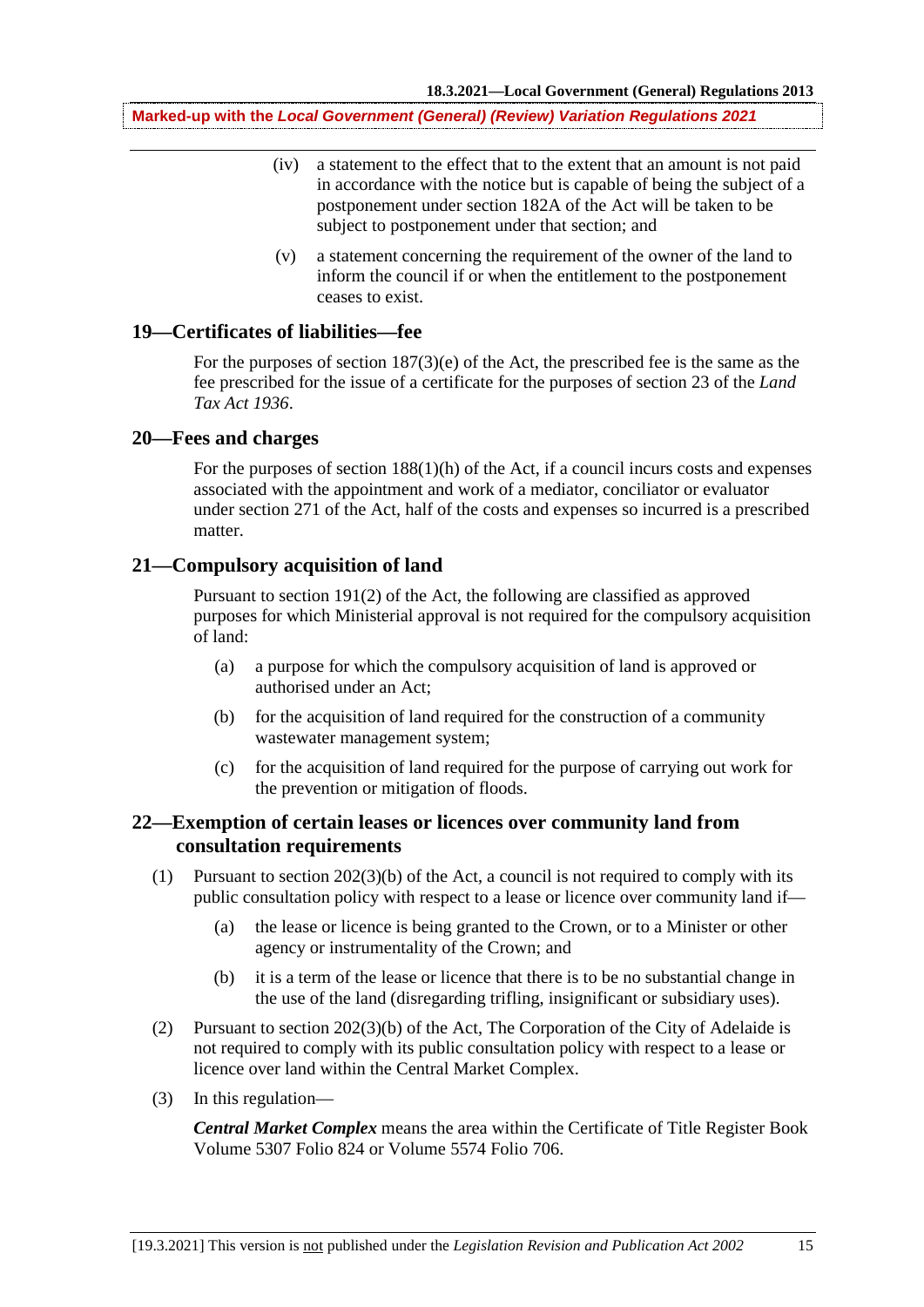### **23—Register of community land**

For the purposes of section  $207(2)(a)$  of the Act, a register of community land under that section must contain, in respect of each piece of community land in the area—

- (a) the legal description of the land (being, in the case of land that has been brought under the provisions of the *Real Property Act 1886*, the Certificate of Title Register Book Volume and Folio Numbers); and
- (b) the street address of the land (if any); and
- (c) the name of the locality or suburb in which the land is situated; and
- (d) the name by which the land is commonly known (if any); and
- (e) the area of the land; and
- (f) the name of the owner of the land (see sections 4 and 189 of the Act); and
- (g) the following details concerning any lease or licence granted over the land:
	- (i) the name of the lessee or licensee;
	- (ii) the term of the lease or licence (including information on the term of any extension or renewal stated in the lease or licence);
	- (iii) the actual land to which the lease or licence relates (which may be identified by a plan kept in conjunction with the register);
	- (iv) the purpose for which the lease or licence has been granted.<sup>1</sup>

**Note—**

1 The register must also contain copies of current management plans—see section  $207(2)(b)$  of the Act.

#### **24—Minor alterations of roads—section 221**

- (1) Pursuant to section 221(3)(c) of the Act, the installation, maintenance, replacement or removal of a telecommunication subscriber connection is classified as a minor alteration to a road.
- (2) In subregulation (1)—

*telecommunication subscriber connection* means any pipes, wires, cables, optical fibre or other material suspended above the ground and used to connect a subscriber to a telecommunications or electronic network, and includes any fixture or fitting directly associated with making such a connection.

#### **25—Public consultation—section 223**

- (1) Pursuant to section  $223(1)(c)$  of the Act, public consultation is required in relation to a proposal—
	- (a) to authorise the use of a road for cultivation purposes under section 222(1) of the Act where any part of the road is to be fenced; or
	- (b) to authorise the use of a road for any other business purpose under section 222(1) of the Act where any part of the road is to be fenced, enclosed or partitioned so as to impede the passage of traffic to a material degree.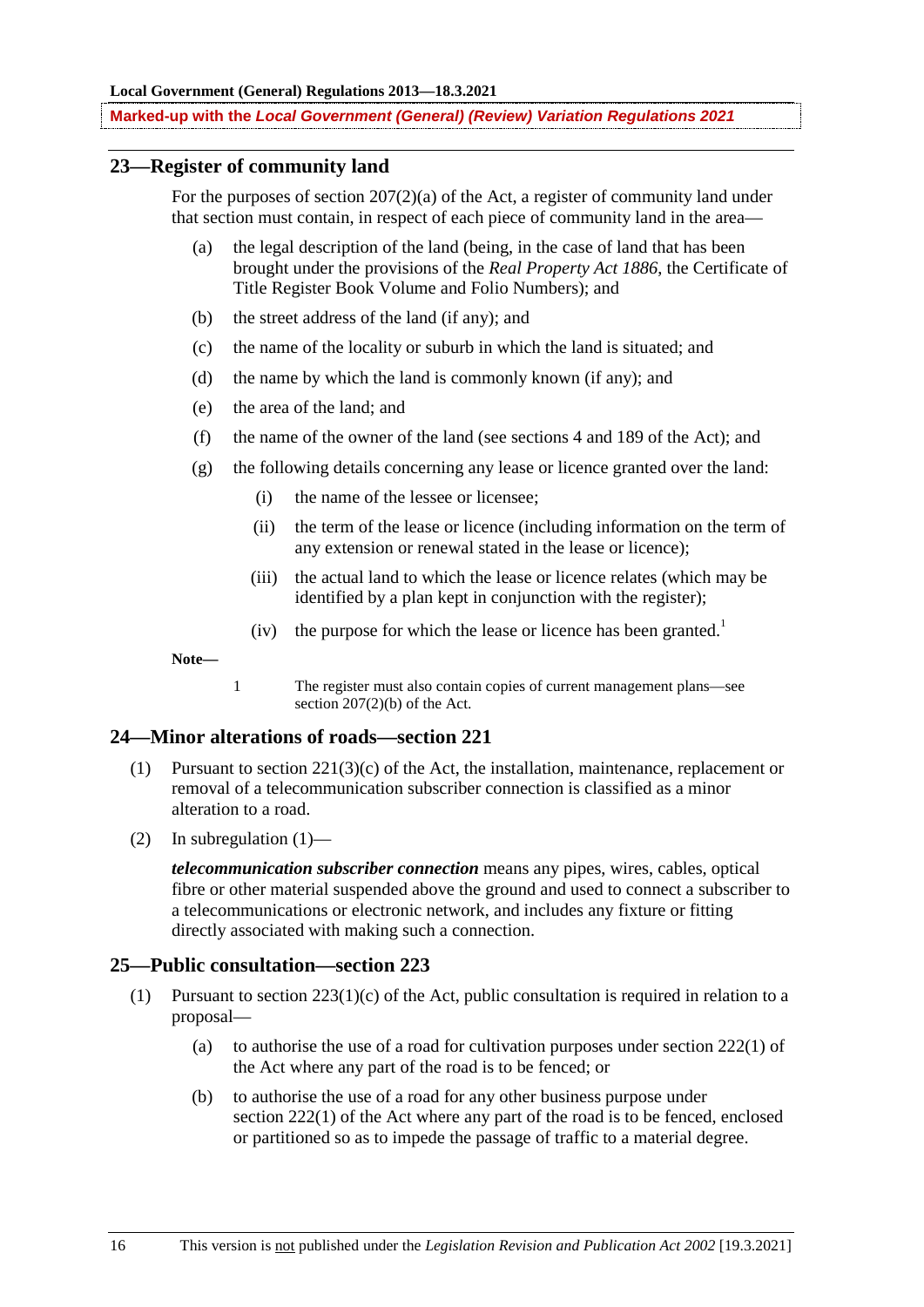- (2) Pursuant to section 223(2) of the Act, the following administrative units of the Public Service must be notified of a proposal to grant an authorisation within the ambit of subregulation  $(1)(a)$  other than in relation to a road that has been formed and surfaced:
	- (a) the administrative unit that is, under a Minister, responsible for the administration of the *Development Act 1993*;
	- (b) the administrative unit that is, under a Minister, responsible for the administration of the *Recreational Greenways Act 2000*.

### **25A—Permits for business purposes—mobile food vendors**

- (1) In accordance with section 224(2) of the Act, the following requirements relating to conditions of a permit for the purposes of a mobile food vending business are prescribed:
	- (a) a council is prohibited from imposing a condition restricting the kind of food that may be sold by the mobile food vending business;
	- (b) a condition imposed by a council requiring the payment of a fee in relation to the permit—
		- (i) must allow the permit holder to elect to pay either an annual or monthly fee; and
		- (ii) must not require the payment of a fee exceeding—
			- $(A)$  in the case of an annual fee  $$2,000$  per year (excluding) GST); or
			- $-(B)$  in the case of a monthly fee  $$200$  per month (excluding-GST);
	- (c) a council must ensure that the permit is subject to—
		- $\frac{d}{dx}$  a condition requiring the permit holder to have insurance of a kindspecified by the council (such as public liability insurance); and
		- (ii) conditions requiring that the operation of the mobile food vending business not unduly interfere with—
			- (A) vehicles driven on roads; or
			- (B) vehicles parking or standing on roads; or
			- (C) a parking area for people with disabilities (within the meaning of rule 203(2) of the *Australian Road Rules*); or
			- (D) public transport or cycling infrastructure (such as bus zones, taxi zones and bike lanes); or
			- (E) other road related infrastructure; or
			- (F) infrastructure designed to give access to roads, footpaths and buildings; and
		- (iii) conditions requiring compliance with requirements under—

(A) the *Food Act 2001*; and

- (B) the *South Australian Public Health Act 2011*; and
- (C) the *Environment Protection Act 1993*; and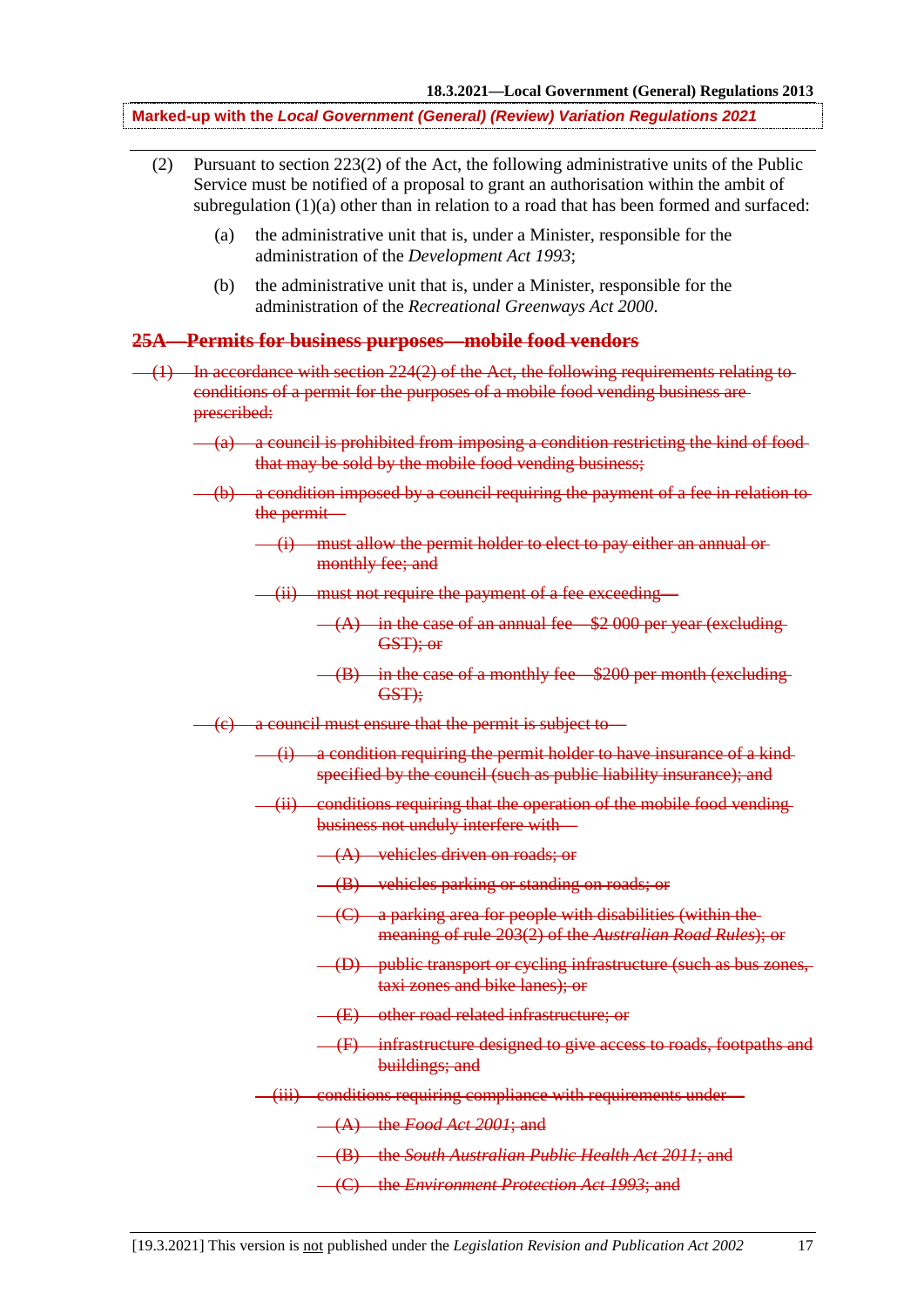- (D) the *Local Nuisance and Litter Control Act 2016*; and
- (E) the *Motor Vehicles Act 1959* and *Road Traffic Act 1961*; and

 $(2)$  In accordance with section 222(1a) of the Act, a council is not required to grant a permit for the purposes of a mobile food vending business under that subsection if the vehicle proposed to be used would unduly obstruct the use of public roads in a manner that cannot be adequately addressed by conditions under section 224 of the Act.

#### **25B—Requirements relating to cancellation of permits**

- (1) If a council cancels a permit for the purposes of a mobile food vending business under section  $225(1)(a)$  of the Act, the following requirements apply to the person who heldthe permit (prior to its cancellation):
	- (a) if the person holds a permit for the purposes of a mobile food vending business granted by another council, the person must inform that council of the cancellation as soon as is reasonably practicable after receiving notice of the cancellation;
	- (b) if, during the prohibited period, the person applies to another council for a permit for the purposes of a mobile food vending business, the person must inform that council of the cancellation as soon as is reasonably practicable after receiving notice of the cancellation.
- $(2)$  A person who fails to comply with a requirement under subregulation  $(1)$  is guilty of an offence.

Maximum penalty: \$500.

(3) In this regulation—

*prohibited period* means the period, specified by a council that cancels a permit for the purposes of a mobile food vending business, during which an application to the council for such a permit may not be made by or on behalf of the person who held the permit (prior to its cancellation).

#### **25C—Requirements relating to location rules**

- $(1)$  For the purposes of section 225A(2)(a) of the Act, a council, in adopting or amending its location rules—
	- (a) must ensure that its location rules provide for a reasonable distance between mobile food vending businesses and fixed food businesses during the operating hours of fixed food businesses, taking into account the—
		- (i) location; and
		- (ii) number; and
		- (iii) operating hours,
		- of fixed food businesses in the council area; and

<sup>(</sup>F) any law or legislative provision relating to electrical or gas installations or appliances; and

<sup>(</sup>G) any other relevant law or legislative provision relating to health, safety or the environment.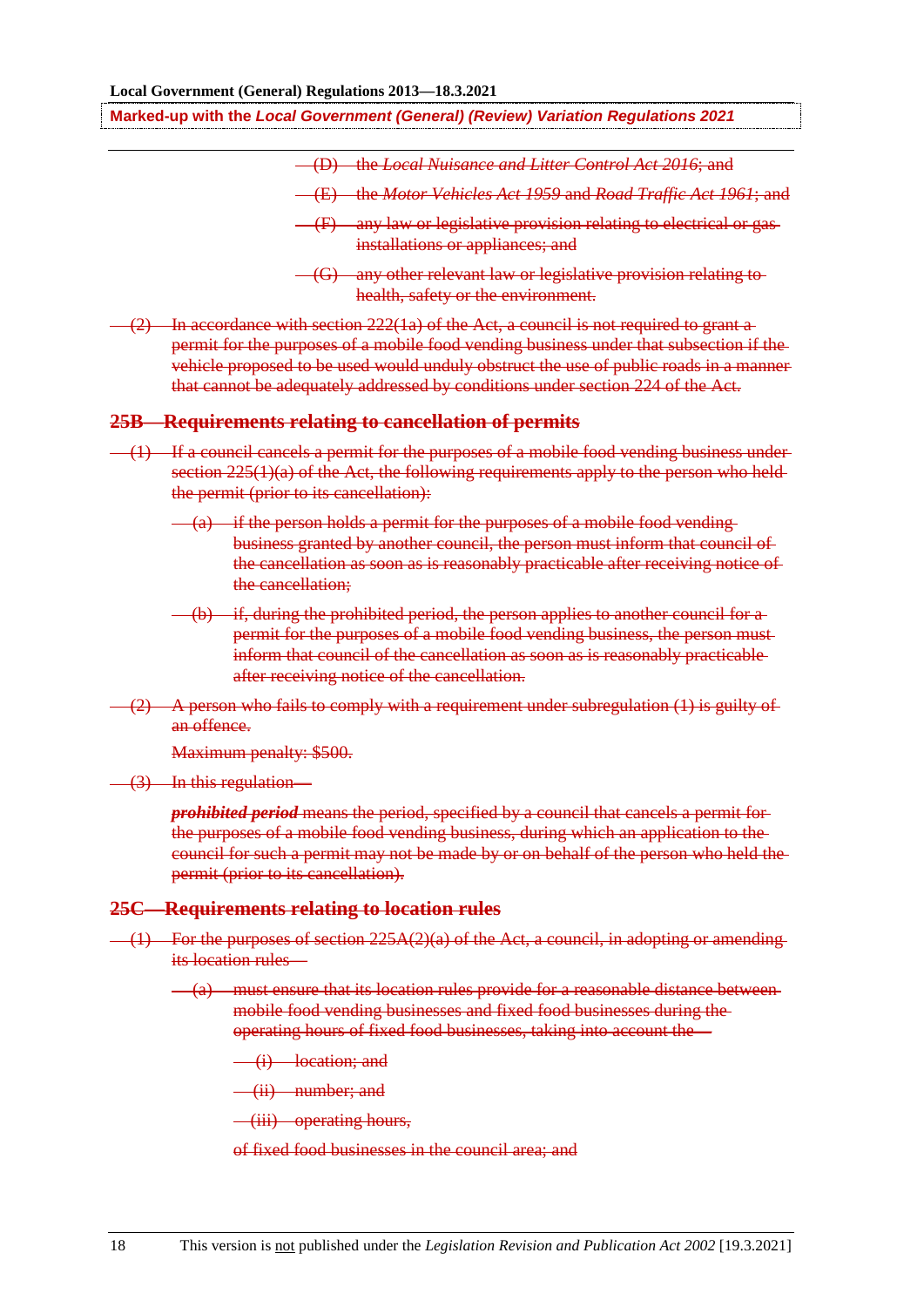- (b) must take into account the effect of the operation of mobile food vending businesses on—
	- (i) vehicle and pedestrian traffic, footpaths, driveways, access points to buildings and parking areas for people with disabilities; and
	- (ii) the requirements relating to, and availability of, parking spaces at the locations in which mobile food vending businesses may operate under the location rules; and
	- (iii) residents and businesses at the locations in which mobile food vending businesses may operate under the location rules; and
- (c) must ensure that its location rules are consistent with any other relevant requirement under regulation 25A (including any relevant requirement under a law or legislative provision referred to in that regulation).
- A council's location rules may show the locations within the council area in whichmobile food vending businesses are permitted to operate by use of maps.
- (3) A council must ensure that a copy of its location rules is published on its website.
- $(4)$  In this regulation-

*fixed food business* means a business the primary purpose of which is the retail sale of food or beverages that is carried on at fixed premises.

#### **26—Register of public roads**

For the purposes of subsection (2) of section 231 of the Act, a register of public roads under that section must include, in respect of each public road, the following information:

- (a) the name of the public road;
- (b) the situation of the public road;
- (c) the approximate extent of the public road;
- (d) the approximate width of the public road;
- (e) within the public road—the approximate width of the carriageway, including any associated kerbing, verges or footpaths (where formed).

#### **27—Removal of vehicles**

- (1) For the purposes of section 237(1) of the Act, the notice set out as Form 8 is prescribed.
- (2) For the purposes of section  $237(4)(a)$  of the Act, the notice set out as Form 9 is prescribed.

#### **28—By-laws—roads**

Pursuant to section  $239(1)(g)$  of the Act, a council is authorised to make by-laws about the following:

- (a) the use of roads for camping;
- (b) the prevention of the obstruction of—
	- (i) any road; or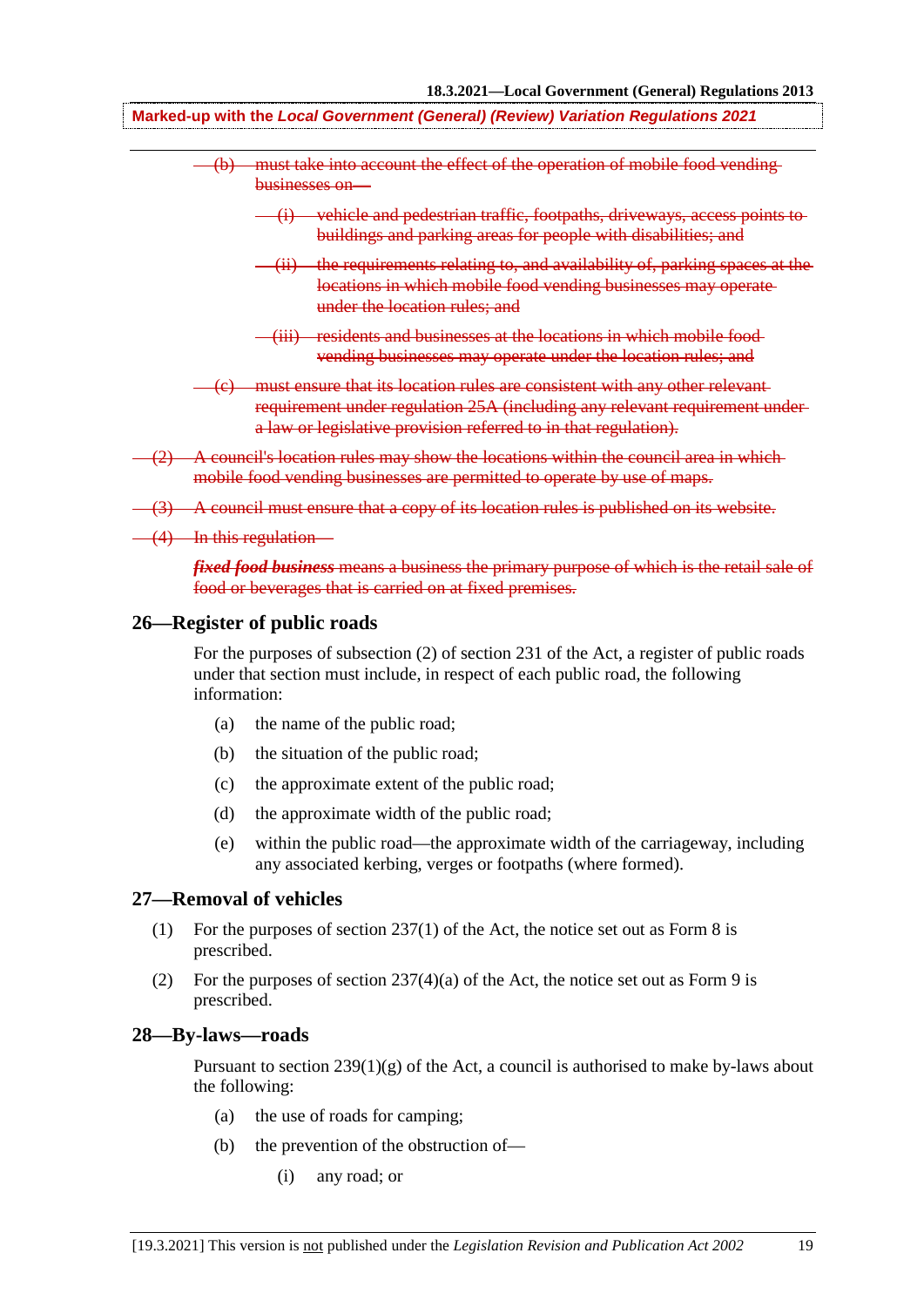(ii) any footway, water-channel, or watercourse in a road.

#### **29—By-laws—certificate of legal practitioner**

For the purposes of section 249(4) of the Act, the form set out as Form 10 is prescribed.

### **30—Review of an order**

- (1) For the purposes of section 256(2) of the Act, the following information is prescribed:
	- (a) a statement that it is possible for the person to whom the order is directed to apply for a review of the order by the South Australian Civil and Administrative Tribunal under section 34 of the *South Australian Civil and Administrative Tribunal Act 2013*;
	- (b) a statement that an application to the South Australian Civil and Administrative Tribunal must be made within 14 days after service of the order;
	- (c) a statement that the operation of the order continues pending the determination of an application for review unless the South Australian Civil and Administrative Tribunal, or the council, makes an interim order suspending the operation of the order;
	- (d) a statement that the South Australian Civil and Administrative Tribunal may, on an application for review, affirm, vary, or set aside the order.
- (2) A statement under section 256(1) of the Act may also include—
	- (a) a statement about the ability of the council to vary or revoke the order if satisfied that it is appropriate to do so; and
	- (b) a warning that if the order is not complied with within the time fixed for compliance or, if relevant, within 14 days after the completion of any review, then the council may—
		- (i) take the action required by the order (subject to the outcome of any review); and
		- (ii) recover the reasonable costs and expenses incurred by the council in taking that action from a person who fails to comply with the requirements of the order.

### **31—Prescribed percentage rate—section 257(5)(a)**

For the purposes of section 257(5)(a) of the Act, the prescribed percentage rate per annum will be the cash advance debenture rate for the financial year in which the period within which the relevant amount must be paid expires.

#### **32—Local government sector employers**

The local government sector employers referred to in Schedule 3 are brought within the ambit of section 302A(1) of the Act.

#### **33—Whistleblowing**

For the purposes of section 302B of the Act, the prescribed qualifications are the qualifications determined by the Minister for the purposes of this regulation.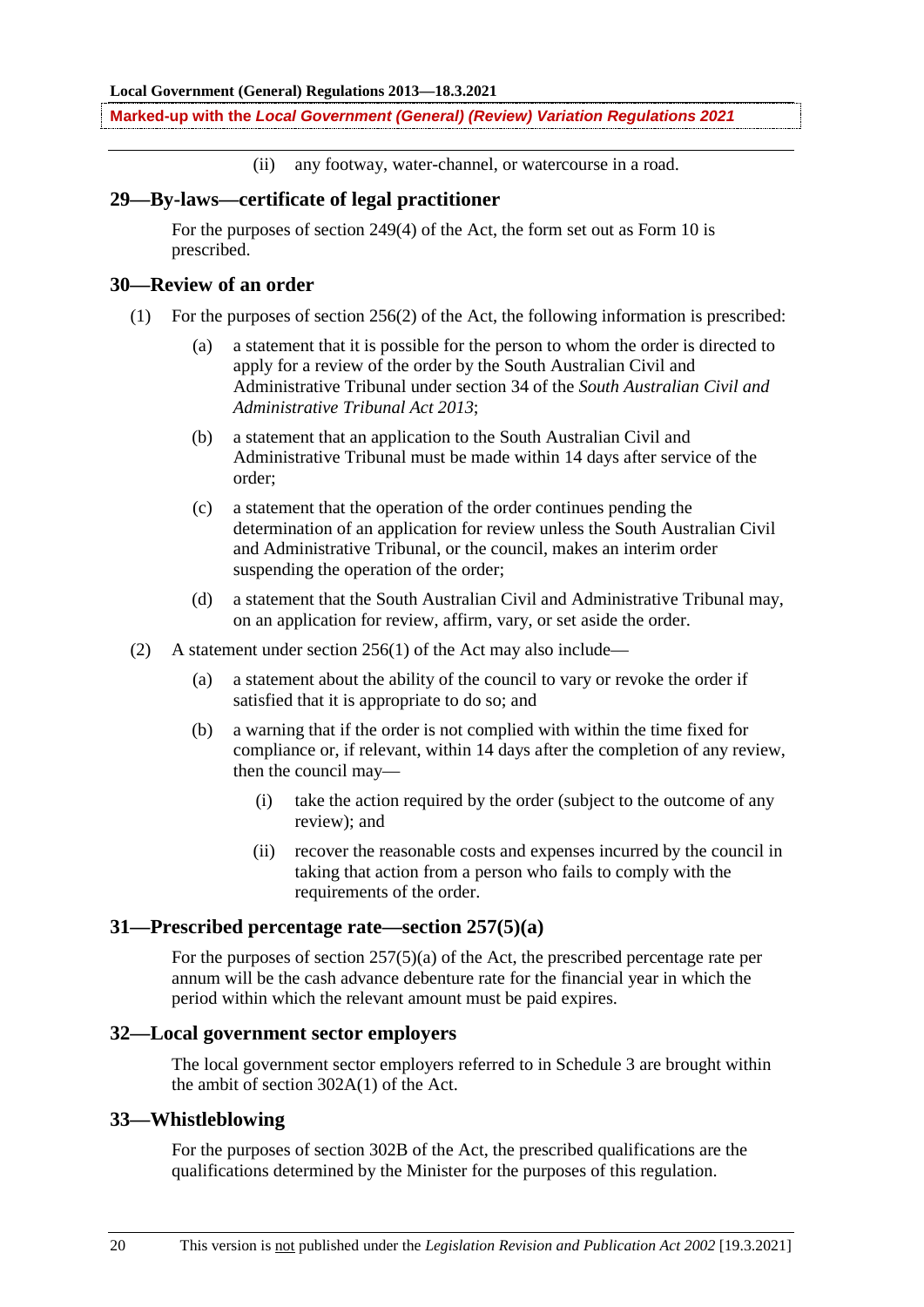### **34—Local government indemnity schemes**

For the purposes of clause  $2(1)(b)(iii)$  of Schedule 1 of the Act, the following are prescribed bodies:

- (a) Southern Success Business Enterprise Centre Inc;
- (b) Northern Regional Development Board;
- (c) Fleurieu Regional Development Corporation;
- (d) Northern Adelaide Development Board Inc;
- (e) Control Boards established under the *Animal and Plant Control (Agricultural Protection and Other Purposes) Act 1986* (and continued in existence under clause 45 of Schedule 4 of the *Natural Resources Management Act 2004*);
- (f) Local Government Finance Authority of South Australia;
- (g) Local Government Superannuation Scheme;
- (h) Local Government Training Authority of SA Inc;
- (i) Council Purchasing Co-operative Limited;
- (j) Flinders Mobile Library;
- (k) Maxima Training Group Inc;
- (l) a joint planning board and a subsidiary of a joint planning board established under the *Planning, Development and Infrastructure Act 2016*.

### **35—Schedule 4—Annual reports**

- (1) For the purposes of clause 1(ga) of Schedule 4 of the Act—
	- (a) in the case of a report on the use of section 90(2) of the Act, the following information is required:
		- (i) the total number of orders made under that subsection in the financial year;
		- (ii) the date and subject of each order within the ambit of subparagraph (i);
		- (iii) in relation to each paragraph  $((a)$  to  $(\mathbf{n})$  $)(\mathbf{o})$  of section 90(3) of the Act—the number of times in the financial year that an order made under section 90(2) was made on the basis that the information or matter fell within the ambit of the paragraph; and
	- (b) in the case of a report on the use of section 91(7) of the Act, the following information is required:
		- (i) the total number of orders made under that subsection in the financial year;
		- (ii) the number of orders made under that subsection that expired, ceased to apply or were revoked during the financial year;
		- (iii) the number of orders made under that subsection that remained operative at the end of the financial year (but not including orders made before 15 November 2010);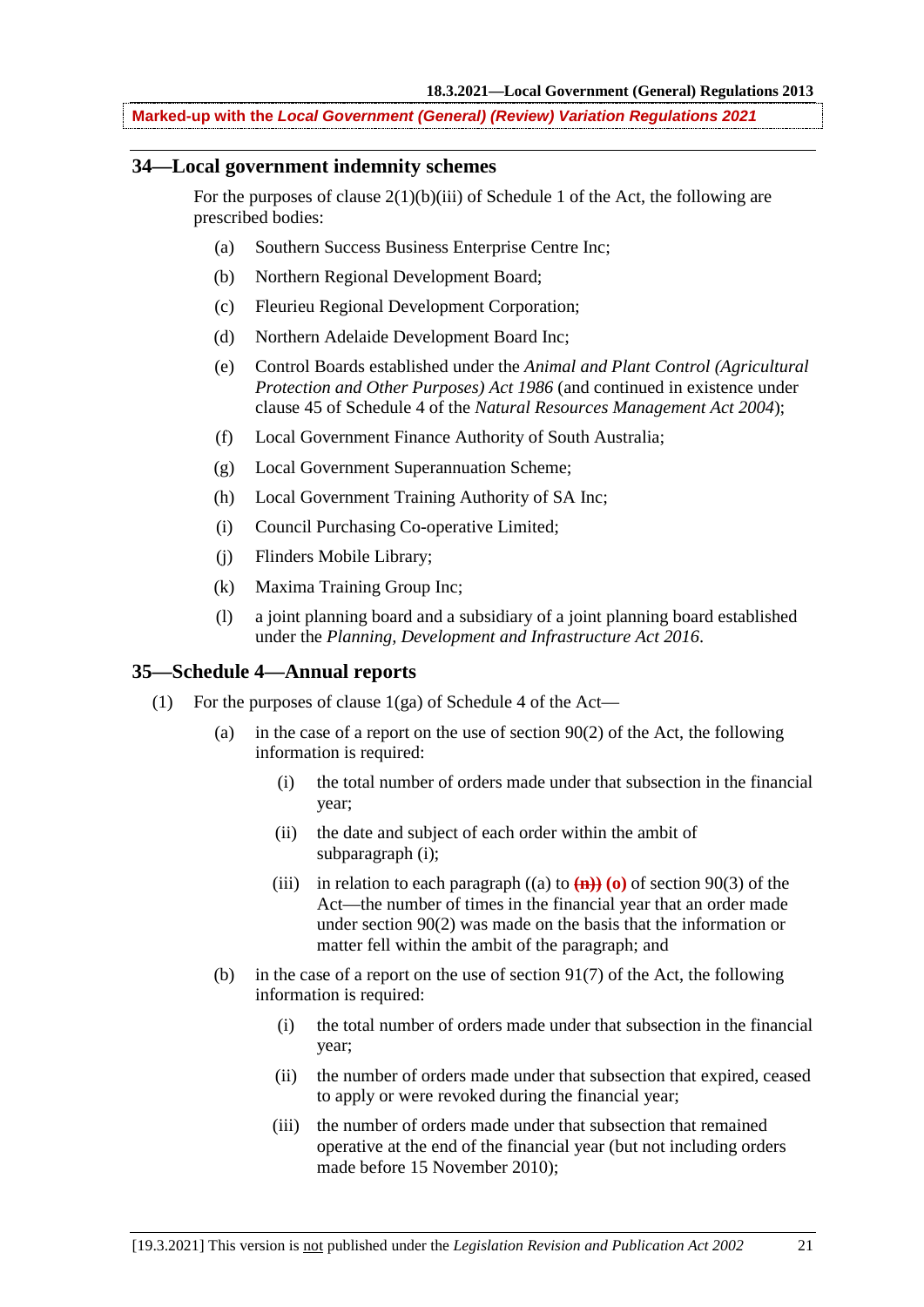- (iv) the date and subject of each order within the ambit of subparagraph (i) or (iii).
- (2) Pursuant to clause 1(i) of Schedule 4 of the Act, the report required under section 270(8) of the Act is prescribed.

### **36—Variation of Schedule 5—Access to documents**

Pursuant to section 132(4) of the Act, Schedule 5 of the Act is amended by inserting ". other than the Register of Interests kept for the purposes of Chapter 7 Part 4 Division 2" after "Registers required under this Act or the *Local Government (Elections) Act 1999*".

#### **36—Variation of Schedule 5—Access to documents**

Pursuant to section 132(4) of the Act, Schedule 5 of the Act is amended by—

- (a) deleting the 2nd dot point under the heading "**Registers and Returns**"; and
- (b) inserting the following after the 1st dot point under the heading "**Information and briefing session papers**":
	- Record made by council or chief executive officer of the information that is required to be published as soon as practicable after the holding of an information or briefing session in accordance with section 90A(7)(b)
- (c) deleting "Annual" and substituting "Draft annual business plan, annual" in the 5th dot point under the heading "**Policy and administrative documents**"; and
- (d) deleting the 9th, 16th and 17th dot points under the heading "**Policy and administrative documents**"; and
- (e) inserting the following after the 1st dot point under the heading "By-laws":
	- Any determination in respect of a by-law made under section  $246(3)(e)$

### **37—Schedule 8—Lochiel Park Lands—definition of LMC**

For the purposes of the definition of *LMC* in clause 11(1) of Schedule 8, the Urban Renewal Authority established under the *Housing and Urban Development (Administrative Arrangements) Act 1995* is brought within the ambit of the definition.

## **Schedule 1—Forms**

### **Form 2—Undertaking to be made by a member of a council before assuming office**

I, *[insert full name of member of the council]*, having been elected or appointed to the office of a member of *[insert full name of council]*, undertake to faithfully and impartially fulfil the duties of office in the public interest, to the best of my judgment and abilities and in accordance with the *Local Government Act 1999*.

Signature: *[insert signature of member]*

This undertaking was made before me on: *[insert date on which undertaking is made]*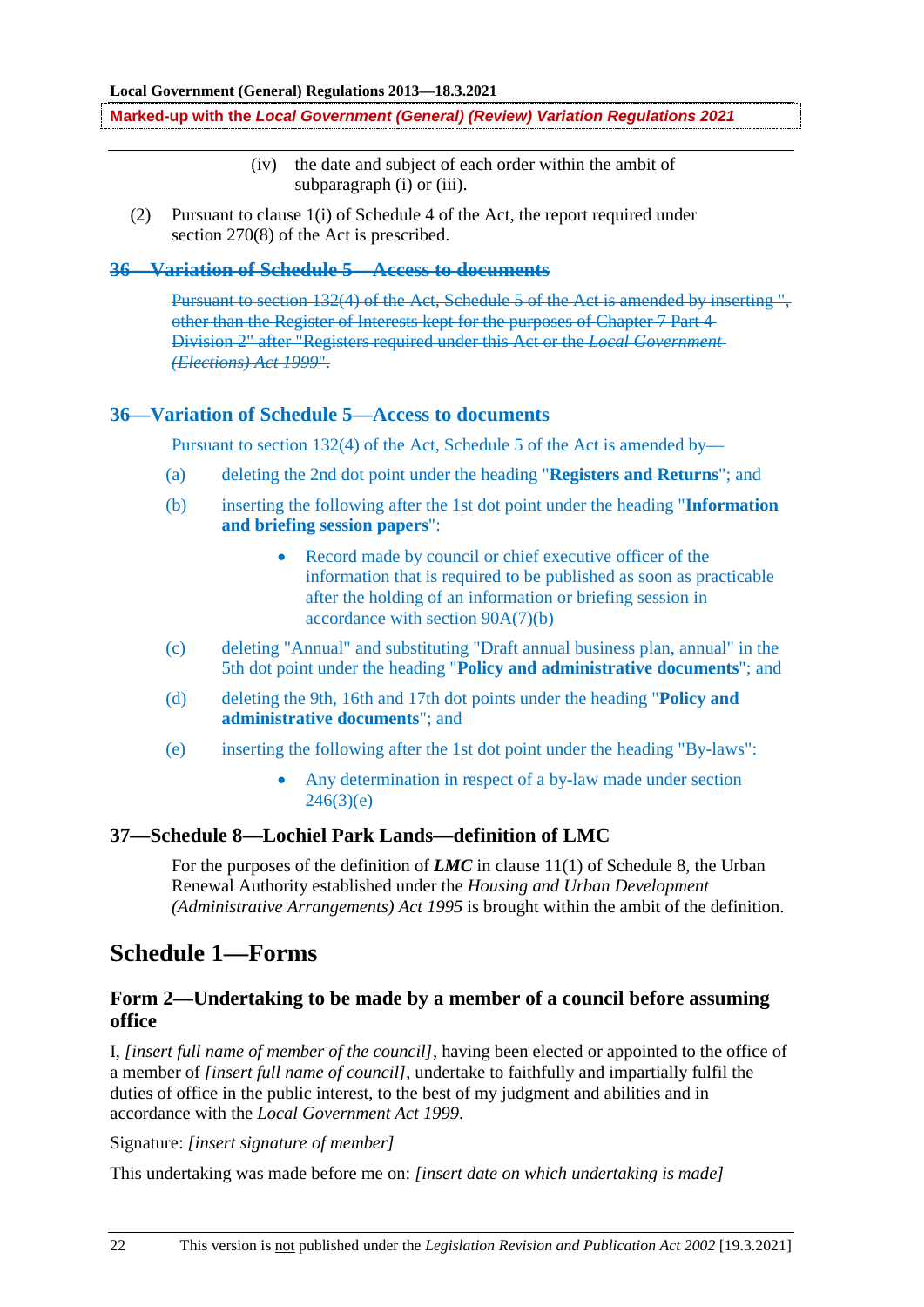Signature: *[insert signature of person before whom undertaking is made]*

**Note—**

The undertaking must be made before a Justice of the Peace or other person authorised to take declarations under the *Oaths Act 1936* (being a Commissioner for Taking Affidavits, or a proclaimed manager of an office of a bank, building society or credit union, or a proclaimed member of the police force).

### **Form 3—Register of members' interests**

#### **Primary return**

Please read instructions and notes below before completing this return.

| <b>SURNAME</b> |  |
|----------------|--|
|----------------|--|

#### OTHER NAMES

| <b>OFFICE HELD</b> |  |
|--------------------|--|
|                    |  |

|                | Registrable interests                                                                                                                                                                                                             | Details |  |
|----------------|-----------------------------------------------------------------------------------------------------------------------------------------------------------------------------------------------------------------------------------|---------|--|
| 1              | Provide a statement of any income source <sup>2</sup> that you have or a<br>person related to you <sup>3</sup> has or expects to have in the period of<br>12 months after the date of the primary return.                         |         |  |
| $\overline{c}$ | State the name of any company or other body, corporate or<br>unincorporate, in which you hold, or a member of your family <sup>4</sup><br>holds, any office whether as director or otherwise.                                     |         |  |
| 3              | State the name or description of any company, partnership,<br>association or other body in which you or a person related to<br>you <sup>3</sup> is an investor <sup>5</sup> .                                                     |         |  |
| 4              | State the name and business address of any employer for whom<br>you work and, if you are employed, the name of the office or<br>place where you work or a concise description of the nature of<br>your work.                      |         |  |
| 5              | State the name of any political party, any body or association<br>formed for political purposes or any trade or professional<br>organisation <sup>6</sup> of which you are a member.                                              |         |  |
| 6              | Provide a concise description of any trust (other than a<br>testamentary trust) of which you or a person related to you <sup>3</sup> is a<br>beneficiary or trustee, and the name and address of each trustee.                    |         |  |
| 7              | Provide the address or description of any land in which you<br>have or a person related to you <sup>3</sup> has any beneficial interest <sup>7</sup><br>other than by way of security for any debt.                               |         |  |
| 8              | Provide details of any fund in which you or a person related to<br>you <sup>3</sup> has an actual or prospective interest to which contributions<br>are made by a person other than you or a person related to you <sup>3</sup> . |         |  |
| 9              | If you are or a person related to you <sup>3</sup> is indebted to another<br>person (not being related by blood or marriage) in an amount of<br>or exceeding \$7 500—state the name and address of that other<br>person.          |         |  |
| 10             | If you are or a person related to you <sup>3</sup> is owed money by a<br>natural person (not being related by blood or marriage) in an<br>amount of or exceeding \$10 000—state that person.                                      |         |  |
| 11             | Declare any other substantial interest of yours or of a person<br>related to you whether of a pecuniary nature or not, of which                                                                                                   |         |  |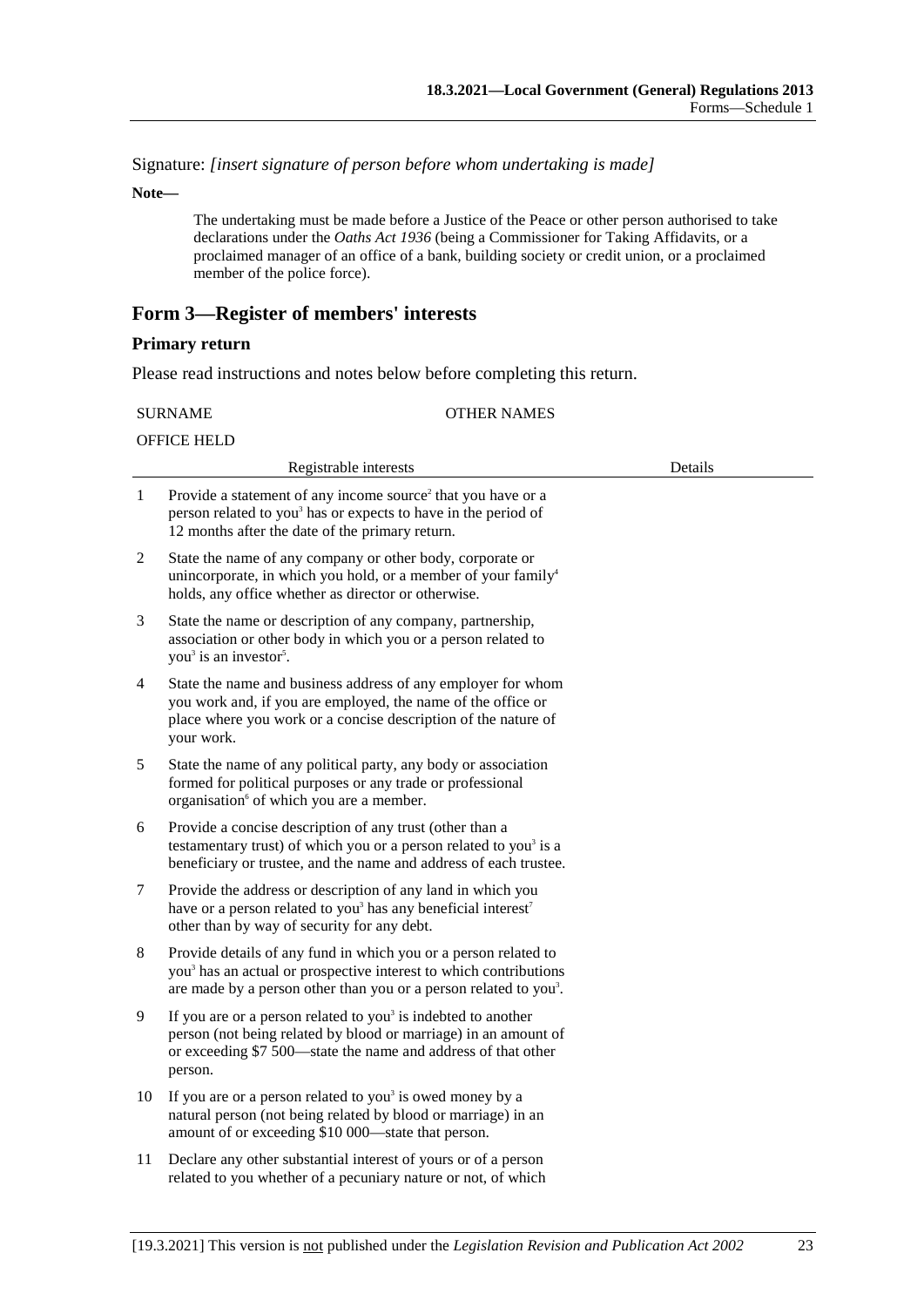you are aware and which you consider might appear to raise a material conflict between your private interest and the public duty that you have or may subsequently have as a member of the council.

12 Provide any other additional information which you think fit.

Signature: *[insert signature of member]*

### Date:

#### **Instructions/notes**

- 1 This return is to be completed in block letters except for signatures. If there is not sufficient space on this return for all of the information you are required to provide, you may attach additional papers for that purpose. Each such paper must be signed and dated.
- 2 Under the Act, *income source*, in relation to a person, means—
	- (a) any person or body of persons with whom the person entered into a contract of service or held any paid office; and
	- (b) any trade, vocation, business or profession engaged in by the person.
- 3.1 Under the Act, *a person related to a member* means—
	- (a) a member of the member's family; or
	- (b) a family company of the member; or
	- (c) a trustee of a family trust of the member.
- 3.2 A *family company* of a member means a proprietary company—
	- (a) in which the member or a member of the member's family is a shareholder; and
	- (b) in respect of which the member or a member of the member's family, or any such persons together, are in a position to cast, or control the casting or, more than one half of the maximum number of votes that might be cast at a general meeting of the company.
- 3.3 A *family trust* of a member means a trust (other than a testamentary trust)—
	- (a) of which the member or a member of the member's family is a beneficiary; and
	- (b) which is established or administered wholly or substantially in the interests of the member or a member of the member's family, or any such persons together.
- 4 Under the Act, *family*, in relation to a member, means—
	- (a) a spouse or domestic partner of the member; and
	- (b) a child of the member who is under the age of 18 years and normally resides with the member.
- 5 For the purpose of this return, a person is an investor in a body if—
	- (a) the person has deposited money with, or lent money to, the body that has not been repaid and the amount not repaid equals or exceeds \$10 000; or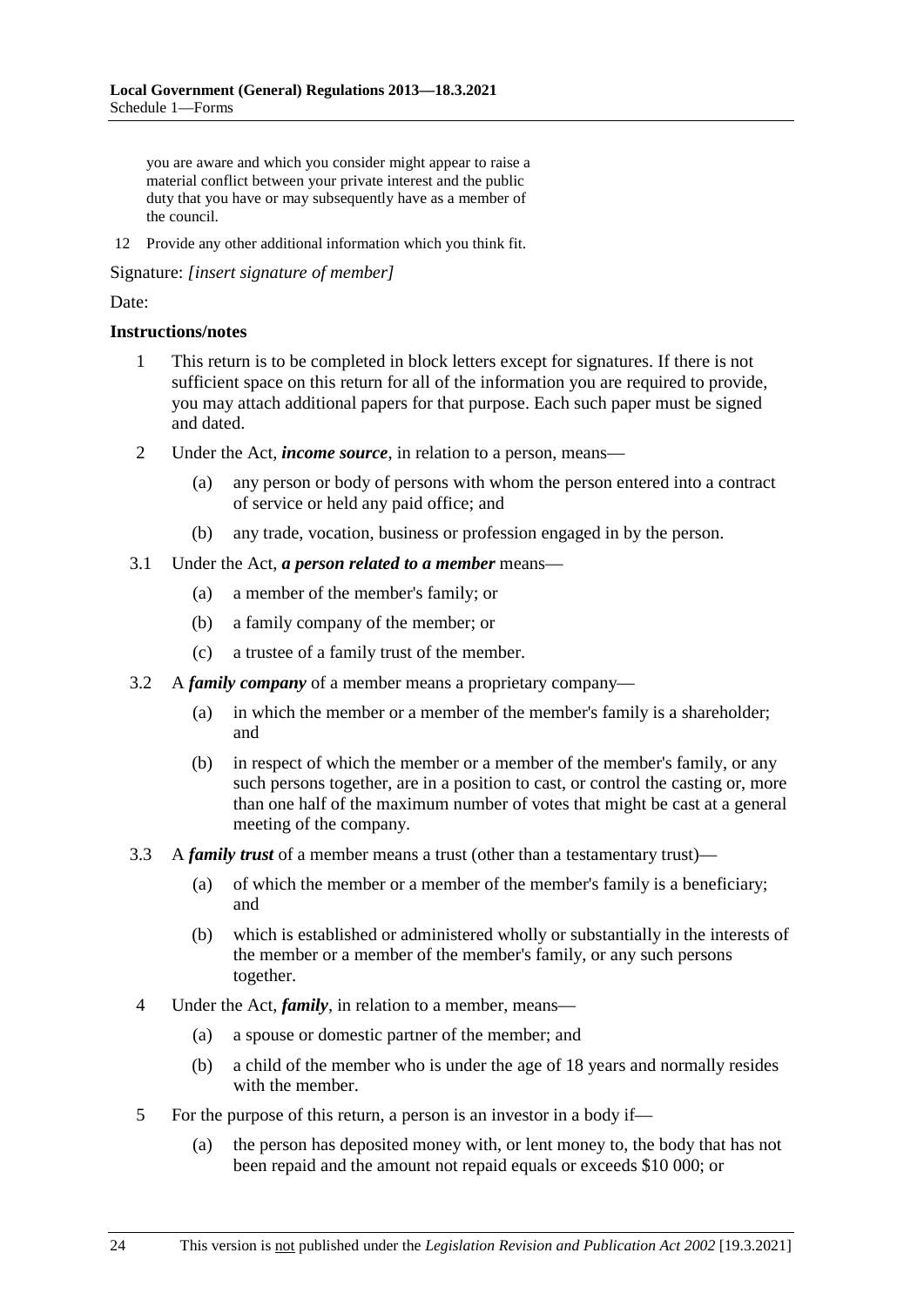- (b) the person holds, or has a beneficial interest in, shares in, or debentures of, the body or a policy of life insurance issued by the body.
- 6 Under the Act, *trade or professional organisation* means a body, corporate or unincorporate, of—
	- (a) employers or employees; or
	- (b) persons engaged in a profession, trade or other occupation,

being a body of which the object, or 1 of the objects, in the furtherance of its own professional, industrial or economic interest or those of any of its members.

7 Under the Act, *beneficial interest* in property includes a right to re-acquire the property.

**Notes—**

- A member is required only to disclose information that is known to the member or ascertainable by the member by the exercise of reasonable diligence.
- A member is not required to disclose information relating to a person as trustee of a trust unless the information relates to the person in the person's capacity as trustee of a trust by reason of which the person is related to the member.
- A member may include in a return such additional information as the member thinks fit.
- Nothing in this return will be taken to prevent a member from disclosing information in such a way that no distinction is made between information relating to the member personally and information relating to a person related to the member.
- A member is not required to disclose the actual amount or extent of a financial benefit, gift, contribution or interest.

### **Form 4—Register of members' interests**

#### **Ordinary return**

Please read instructions and notes below before completing this return.

| <b>SURNAME</b> |                                                                                                                                                                                                                                                                                                                                                                                                | <b>OTHER NAMES</b> |
|----------------|------------------------------------------------------------------------------------------------------------------------------------------------------------------------------------------------------------------------------------------------------------------------------------------------------------------------------------------------------------------------------------------------|--------------------|
|                | <b>OFFICE HELD</b>                                                                                                                                                                                                                                                                                                                                                                             |                    |
|                | Registrable interests                                                                                                                                                                                                                                                                                                                                                                          | Details            |
| 1              | Provide a statement of any income source of a financial benefit <sup>2</sup><br>that you have or a person related to you <sup>3</sup> has received, or was<br>entitled to receive, during the return period.                                                                                                                                                                                   |                    |
| 2              | State the name of any company or other body, corporate or<br>unincorporate, in which you held, or a member of your family <sup>4</sup><br>held, any office during the return period whether as director or<br>otherwise.                                                                                                                                                                       |                    |
| 3              | If you, or a member of your family, received a contribution in<br>cash or in kind of or above the amount of \$750 for or towards<br>the cost of travel <sup>5</sup> beyond the limits of the State during the<br>return period (other than a contribution by the council, the<br>State, an employer or a person related to you by blood or<br>marriage), state the source of the contribution. |                    |
| 4              | Provide particulars (including the name of donor) of any gift <sup>6</sup> of<br>or above the amount or value of \$750 received by you or a<br>person related to you <sup>3</sup> during the return period other than a                                                                                                                                                                        |                    |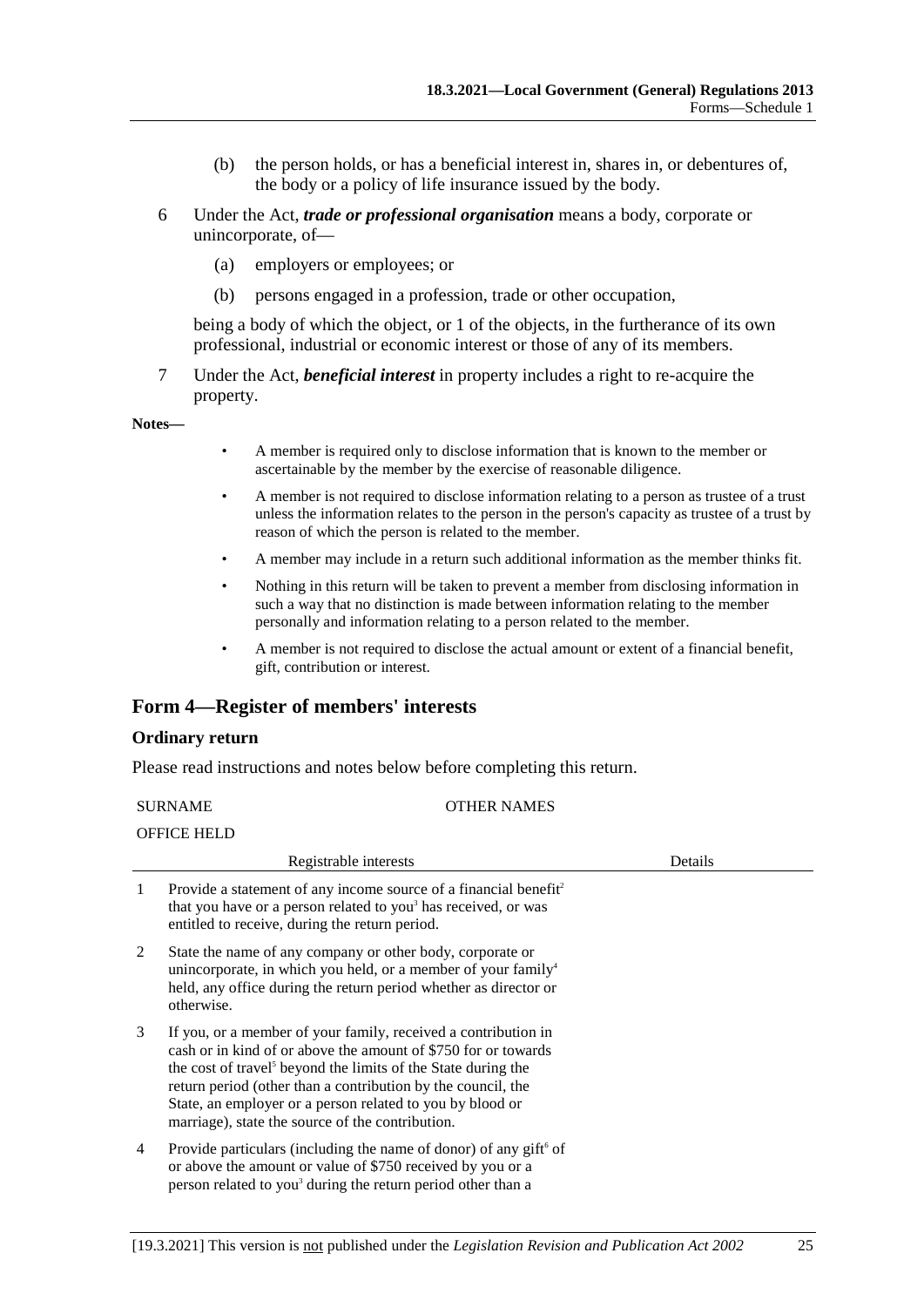person related by blood or marriage.

- 5 If you, or a person related to you<sup>3</sup>, has, as a party to a transaction, had the use of property of the other person during the return period and—
	- (a) the use of property was not acquired for adequate consideration or through an ordinary commercial transaction or in the ordinary course of business; and
	- (b) the market value of the right is \$750 or more; and
	- (c) the person granting the right is not related by blood or marriage, state the name and address of that other person.
- 6 State the name or description of any company, partnership, association or other body in which you or a person related to you<sup>3</sup> is an investor<sup>7</sup>.
- 7 State the name of any political party, any body or association formed for political purposes or any trade or professional organisation<sup>8</sup> of which you are a member.
- 8 State the name and business address of any employer for whom you work and, if you are employed, the name of the office or place where you work or a concise description of the nature of your work.
- 9 Provide a concise description of any trust (other than a testamentary trust) of which you or a person related to you<sup>3</sup> is a beneficiary or trustee, and the name and address of each trustee.
- 10 Provide the address or description of any land in which you have or a person related to you<sup>3</sup> has any beneficial interest<sup>9</sup> other than by way of security for any debt.
- 11 Provide details of any fund in which you or a person related to you3 has an actual or prospective interest to which contributions are made by a person other than you or a person related to you<sup>3</sup>.
- 12 If you are or a person related to you<sup>3</sup> is indebted to another person (not being related by blood or marriage) in an amount of or exceeding \$7 500—state the name and address of that other person.
- 13 If you are or a person related to you<sup>3</sup> is owed money by a natural person (not being related by blood or marriage) in an amount of or exceeding \$10 000—state that person.
- 14 Declare any other substantial interest of yours or of a person related to you whether of a pecuniary nature or not, of which you are aware and which you consider might appear to raise a material conflict between your private interest and the public duty that you have or may subsequently have as a member of the council.
- 15 Provide any other additional information which you think fit.

Signature: *[insert signature of member]*

Date: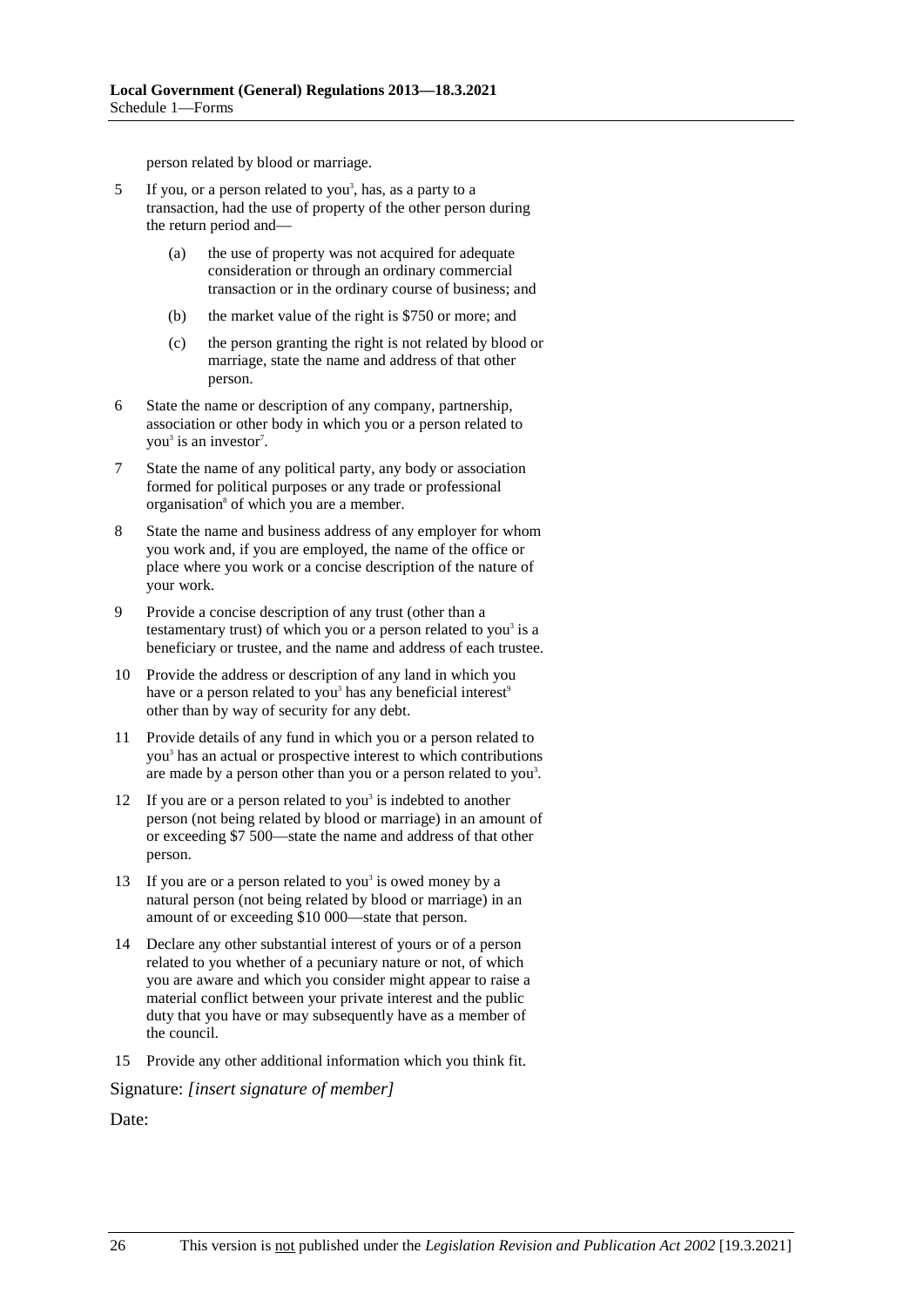### **Instructions/notes**

- 1.1 This return is to be completed in block letters except for signatures. If there is not sufficient space on this return for all of the information you are required to provide, you may attach additional papers for that purpose. Each such paper must be signed and dated.
- 1.2 The *return period* for the purposes of this return is as follows:
	- (a) if your last return was a primary return under the Act—the period between the date of the primary return and 30 June next following;
	- (b) in any other case—the period of 12 months expiring on 30 June, or within 60 days after 30 June in any year.
- 2.1 Under the Act, *income source*, in relation to a person, means—
	- (a) any person or body of persons with whom the person entered into a contract of service or held any paid office; and
	- (b) any trade, vocation, business or profession engaged in by the person.
- 2.2 Under the Act, *financial benefit*, in relation to a person, means—
	- (a) any remuneration, fee or other pecuniary sum exceeding \$1 000 received by the person in respect of a contract of service entered into, or paid office held by, the person; and
	- (b) the total of all remuneration, fees or other pecuniary sums received by the person in respect of a trade, profession, business or vocation engaged in by the person where that total exceeds \$1 000,

but does not include an annual allowance, fees, expenses or other financial benefit payable to the person under the Act.

- 3.1 Under the Act, *a person related to a member* means—
	- (a) a member of the member's family; or
	- (b) a family company of the member; or
	- (c) a trustee of a family trust of the member.
- 3.2 A *family company* of a member means a proprietary company—
	- (a) in which the member or a member of the member's family is a shareholder; and
	- (b) in respect of which the member or a member of the member's family, or any such persons together, are in a position to cast, or control the casting or, more than one-half of the maximum number of votes that might be cast at a general meeting of the company.
- 3.3 A *family trust* of a member means a trust (other than a testamentary trust)—
	- (a) of which the member or a member of the member's family is a beneficiary; and
	- (b) which is established or administered wholly or substantially in the interests of the member or a member of the member's family, or any such persons together.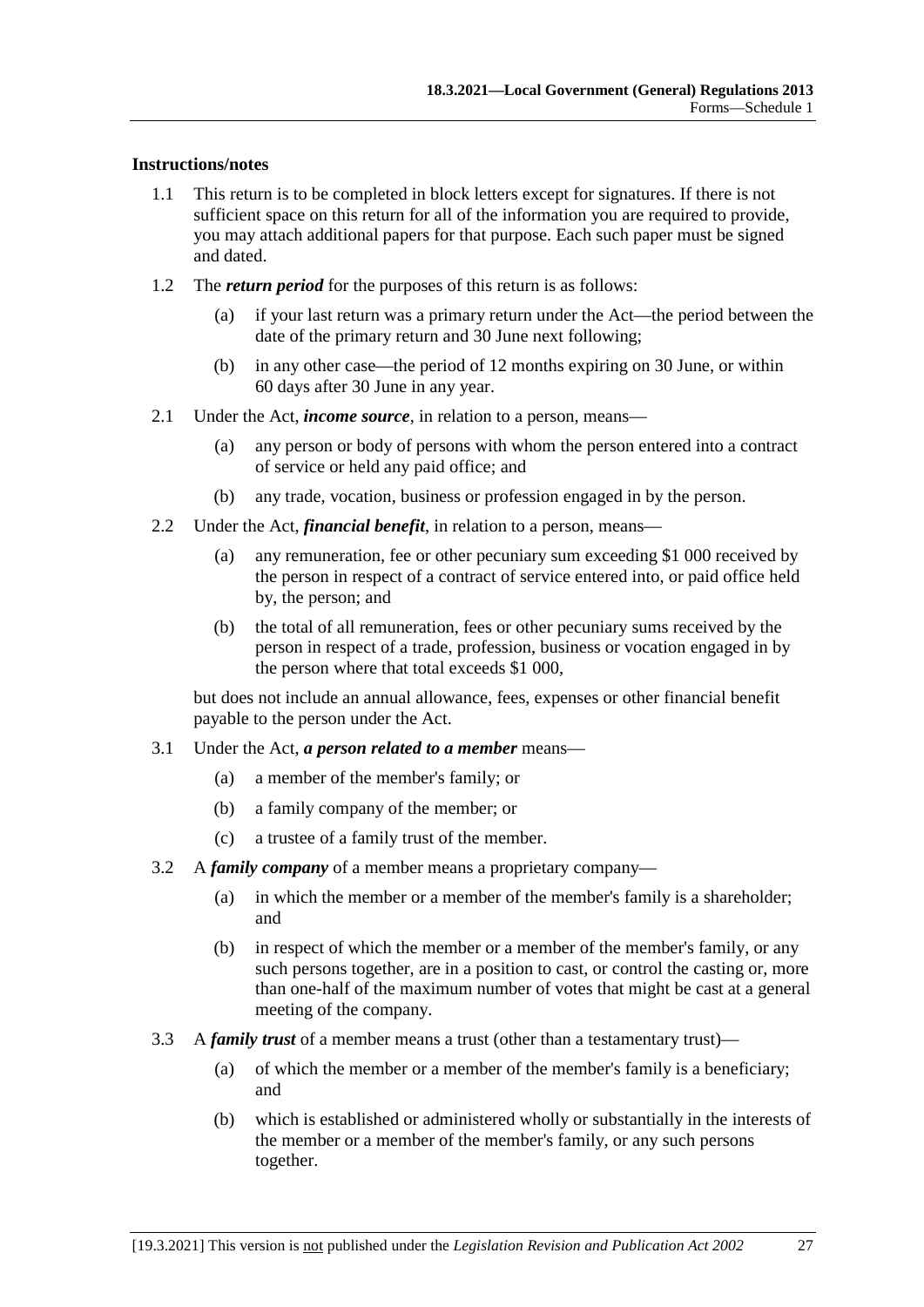- 4 Under the Act, *family*, in relation to a member, means—
	- (a) a spouse or domestic partner of the member; and
	- (b) a child of the member who is under the age of 18 years and normally resides with the member.
- 5 The *cost of travel* includes accommodation costs and other costs and expenses associated with the travel.
- 6 Under the Act, *gift* means a transaction in which a benefit of pecuniary value is conferred without consideration or for less than adequate consideration, but does not include an ordinary commercial transaction or a transaction in the ordinary course of business.
- 7 For the purpose of this return, a person is an investor in a body if—
	- (a) the person has deposited money with, or lent money to, the body that has not been repaid and the amount not repaid equals or exceeds \$10 000; or
	- (b) the person holds, or has a beneficial interest in, shares in, or debentures of, the body or a policy of life insurance issued by the body.
- 8 Under the Act, *trade or professional organisation* means a body, corporate or unincorporate, of—
	- (a) employers or employees; or
	- (b) persons engaged in a profession, trade or other occupation,

being a body of which the object, or 1 of the objects, in the furtherance of its own professional, industrial or economic interest or those of any of its members.

9 Under the Act, *beneficial interest* in property includes a right to re-acquire the property.

**Notes—**

- In relation to a return by a member—
	- (a) 2 or more separate contributions made by the same person for or towards the cost of travel undertaken by the member or a member of the member's family during the return period are to be treated as 1 contribution for or towards the cost of travel undertaken by the member;
	- (b) 2 or more separate gifts received by the member or a person related to the member from the same person during the return period are to be treated as 1 gift received by the member;
	- (c) 2 or more separate transactions to which the member or a person related to the member is a party with the same person during the return period under which the member or a person related to the member has had the use of property of the other person (whether or not being the same property) during the return period are to be treated as 1 transaction under which the member has had the use of property of the other person during the return period.
- A member is required only to disclose information that is known to the member or ascertainable by the member by the exercise of reasonable diligence.
- A member is not required to disclose information relating to a person as trustee of a trust unless the information relates to the person in the person's capacity as trustee of a trust by reason of which the person is related to the member.
- A member may include in a return such additional information as the member thinks fit.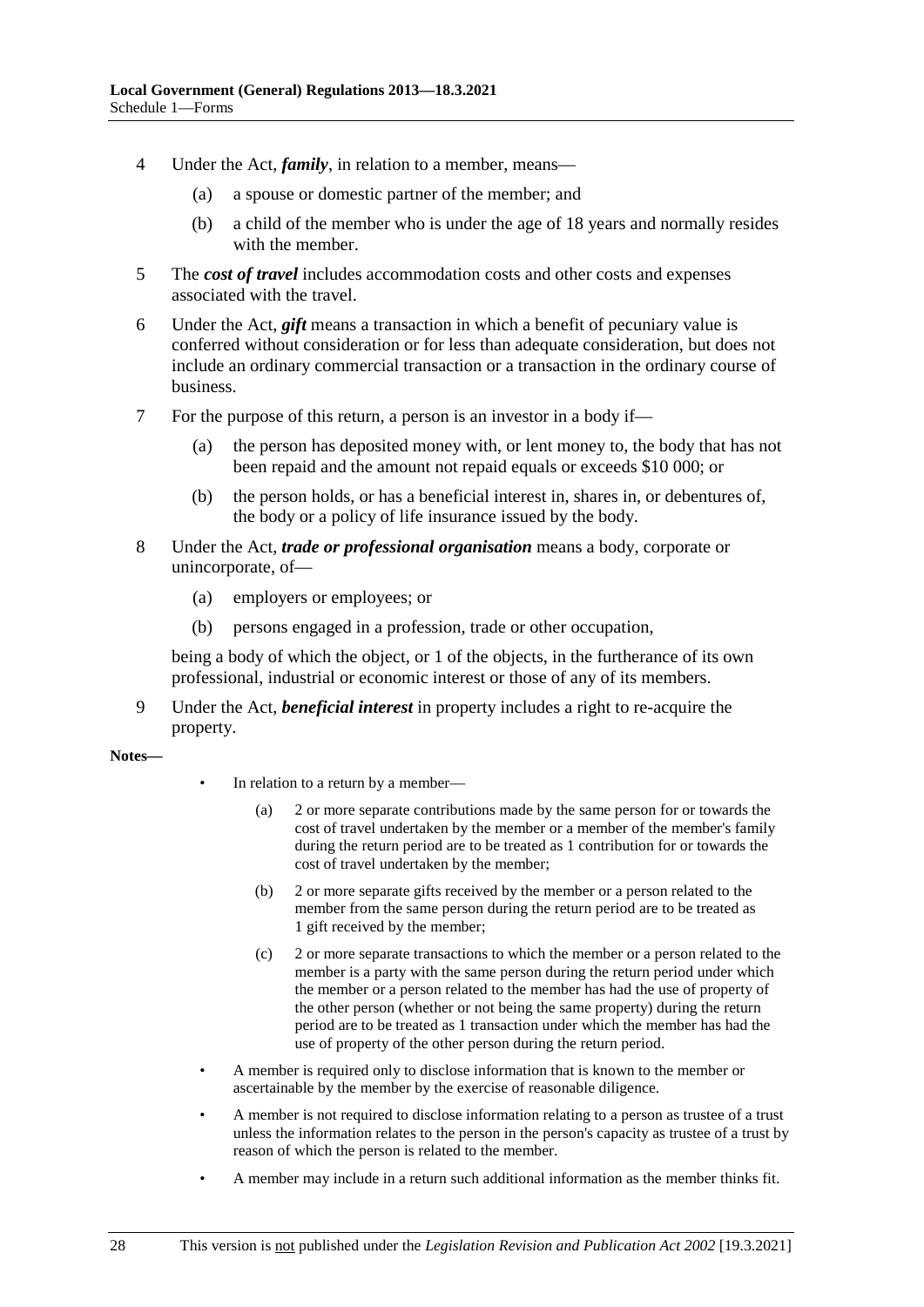- Nothing in this return will be taken to prevent a member from disclosing information in such a way that no distinction is made between information relating to the member personally and information relating to a person related to the member.
- A member is not required to disclose the actual amount or extent of a financial benefit, gift, contribution or interest.

### **Form 5—Register of interests—officers**

#### **Primary return**

Please read instructions and notes below before completing this return.

#### SURNAME OTHER NAMES

OFFICE HELD

|       | Registrable interests                                                                                                                                                                                                                                                                                                                   | Details |
|-------|-----------------------------------------------------------------------------------------------------------------------------------------------------------------------------------------------------------------------------------------------------------------------------------------------------------------------------------------|---------|
| 1     | Provide a statement of any income source <sup>2</sup> that you have or a<br>person related to you <sup>3</sup> has or expects to have in the period of<br>12 months after the date of the primary return.                                                                                                                               |         |
| 2     | State the name of any company or other body, corporate or<br>unincorporate, in which you hold, or a member of your family <sup>4</sup><br>holds, any office whether as director or otherwise.                                                                                                                                           |         |
| 3     | State the name or description of any company, partnership,<br>association or other body in which you or a person related to<br>you <sup>3</sup> is an investor <sup>5</sup> .                                                                                                                                                           |         |
| 4     | Provide a concise description of any trust (other than a<br>testamentary trust) of which you or a person related to you <sup>3</sup> is a<br>beneficiary or trustee, and the name and address of each trustee.                                                                                                                          |         |
| 5     | Provide the address or description of any land in which you<br>have or a person related to you <sup>3</sup> has any beneficial interest <sup>6</sup><br>other than by way of security for any debt.                                                                                                                                     |         |
| 6     | Provide details of any fund in which you or a person related to<br>you <sup>3</sup> has an actual or prospective interest to which contributions<br>are made by a person other than you or a person related to you <sup>3</sup> .                                                                                                       |         |
| 7     | If you are or a person related to you <sup>3</sup> is indebted to another<br>person (not being related by blood or marriage) in an amount of<br>or exceeding \$7 500—state the name and address of that other<br>person.                                                                                                                |         |
| 8     | If you are or a person related to you <sup>3</sup> is owed money by a<br>natural person (not being related by blood or marriage) in an<br>amount of or exceeding \$10 000—state that person.                                                                                                                                            |         |
| 9     | Declare any other substantial interest of yours or of a person<br>related to you whether of a pecuniary nature or not, of which<br>you are aware and which you consider might appear to raise a<br>material conflict between your private interest and the duty that<br>you have or may subsequently have as an officer of the council. |         |
| 10    | Provide any other additional information which you think fit.                                                                                                                                                                                                                                                                           |         |
|       | Signature: [insert signature of officer]                                                                                                                                                                                                                                                                                                |         |
| Date: |                                                                                                                                                                                                                                                                                                                                         |         |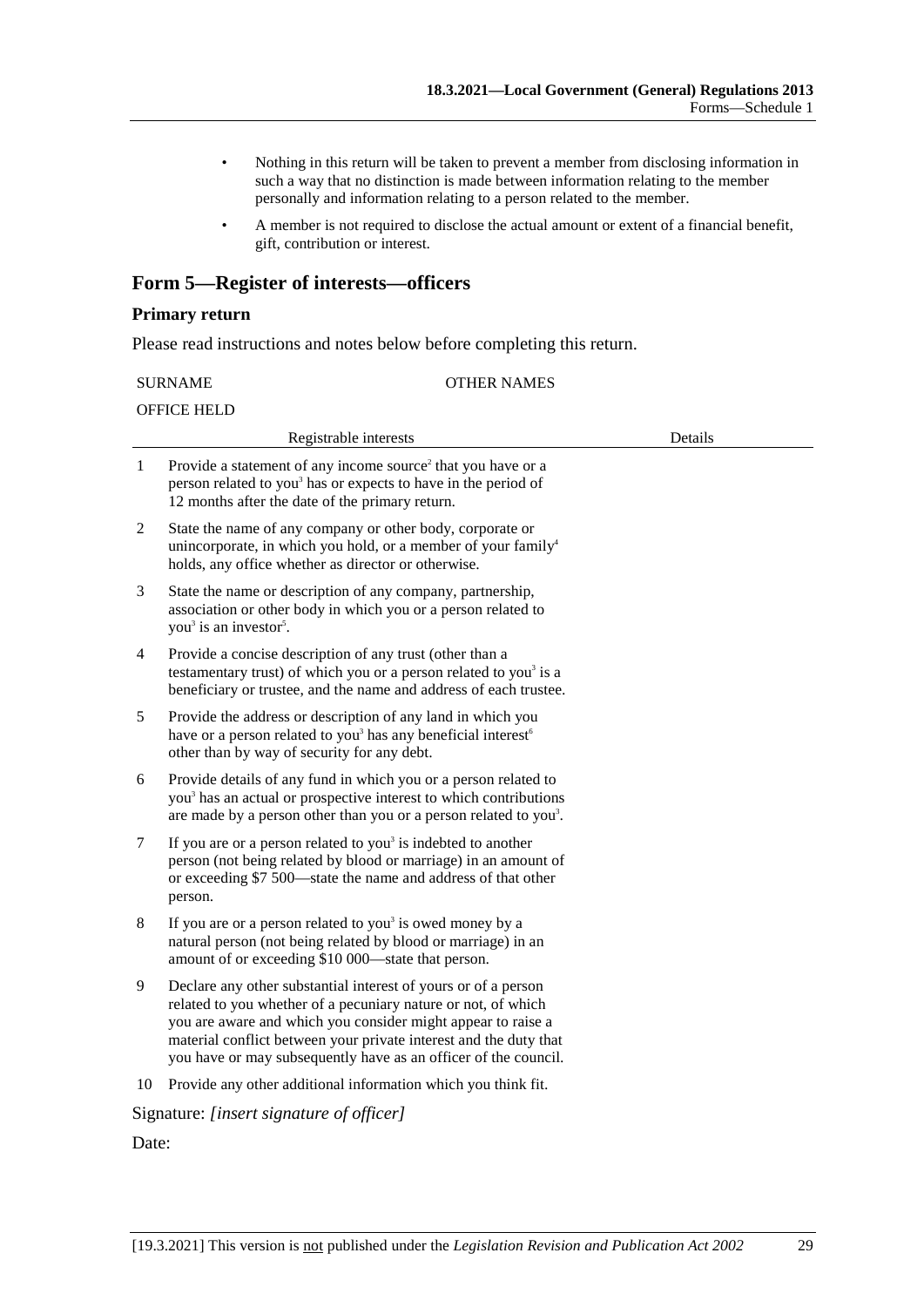#### **Instructions/notes**

- 1 This return is to be completed in block letters except for signatures. If there is not sufficient space on this return for all of the information you are required to provide, you may attach additional papers for that purpose. Each such paper must be signed and dated.
- 2 Under the regulations, *income source*, in relation to a person, means—
	- (a) any person or body of persons with whom the person entered into a contract of service or held any paid office; and
	- (b) any trade, vocation, business or profession engaged in by the person.
- 3.1 Under the regulations, a person related to an officer means—
	- (a) a member of the officer's family; or
	- (b) a family company of the officer; or
	- (c) a trustee of a family trust of the officer.
- 3.2 A *family company* of an officer means a proprietary company—
	- (a) in which the officer or a member of the officer's family is a shareholder; and
	- (b) in respect of which the officer or a member of the officer's family, or any such persons together, are in a position to cast, or control the casting or, more than one half of the maximum number of votes that might be cast at a general meeting of the company.
- 3.3 A *family trust* of an officer means a trust (other than a testamentary trust)—
	- (a) of which the officer or a member of the officer's family is a beneficiary; and
	- (b) which is established or administered wholly or substantially in the interests of the officer or a member of the officer's family, or any such persons together.
- 4 Under the regulations, *family*, in relation to an officer, means—
	- (a) a spouse or domestic partner of the officer; and
	- (b) a child of the officer who is under the age of 18 years and normally resides with the officer.
- 5 For the purpose of this return, a person is an investor in a body if—
	- (a) the person has deposited money with, or lent money to, the body that has not been repaid and the amount not repaid equals or exceeds \$10 000; or
	- (b) the person holds, or has a beneficial interest in, shares in, or debentures of, the body or a policy of life insurance issued by the body.
- 6 Under the regulations, *beneficial interest* in property includes a right to re-acquire the property.

**Notes—**

- An officer is required only to disclose information that is known to the officer or ascertainable by the officer by the exercise of reasonable diligence.
- An officer is not required to disclose information relating to a person as trustee of a trust unless the information relates to the person in the person's capacity as trustee of a trust by reason of which the person is related to the officer.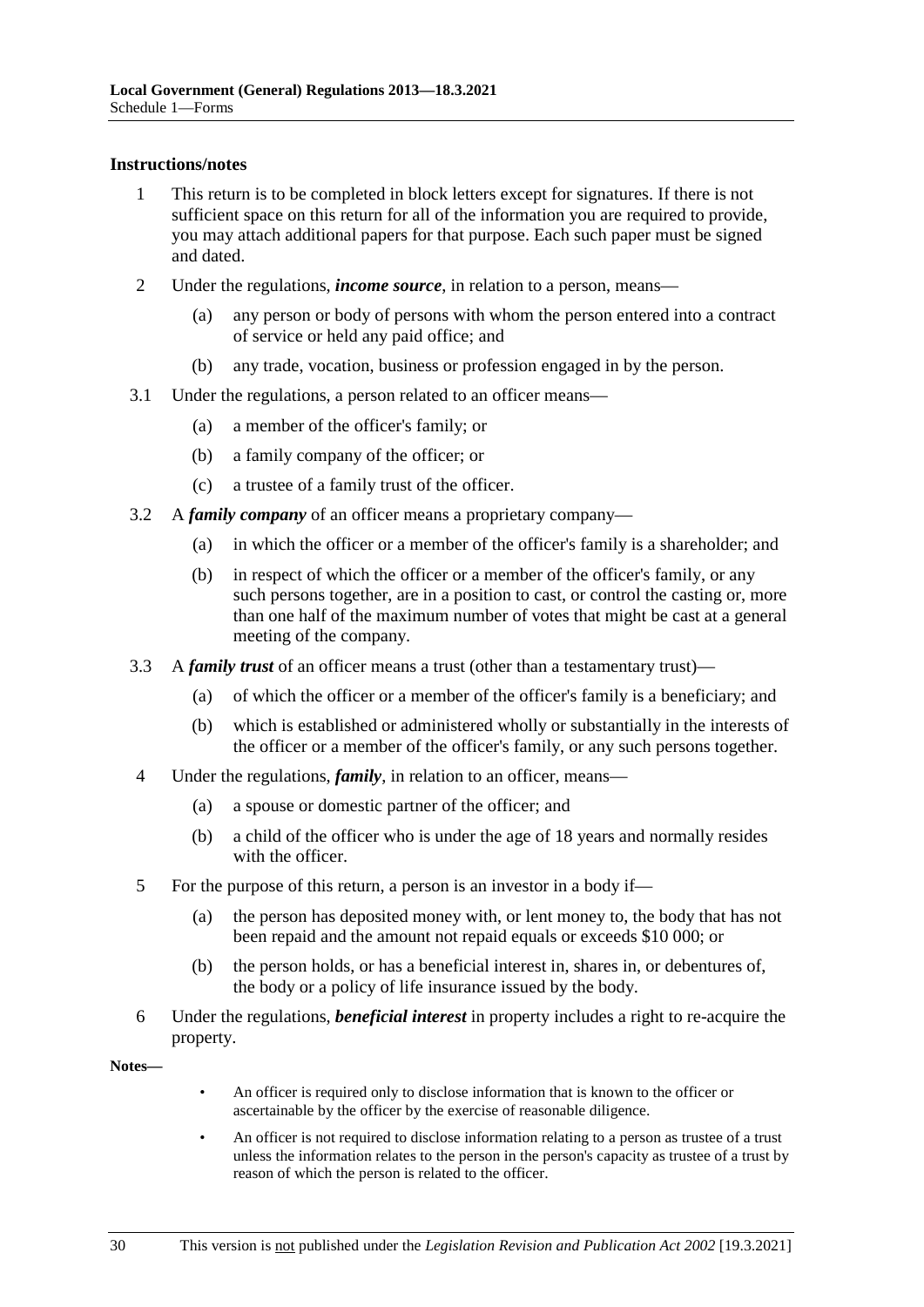- An officer may include in a return such additional information as the officer thinks fit.
- Nothing in this return will be taken to prevent an officer from disclosing information in such a way that no distinction is made between information relating to the officer personally and information relating to a person related to the officer.
- An officer is not required to disclose the actual amount or extent of a financial benefit, gift, contribution or interest.

### **Form 6—Register of interests—officers**

#### **Ordinary return**

Please read instructions and notes below before completing this return.

| <b>SURNAME</b>                                                                                                                                                                                                                                                                                                                                                                                      |                                                                                                                                                                                                                | <b>OTHER NAMES</b>                                                                                                                                                                                           |         |
|-----------------------------------------------------------------------------------------------------------------------------------------------------------------------------------------------------------------------------------------------------------------------------------------------------------------------------------------------------------------------------------------------------|----------------------------------------------------------------------------------------------------------------------------------------------------------------------------------------------------------------|--------------------------------------------------------------------------------------------------------------------------------------------------------------------------------------------------------------|---------|
| <b>OFFICE HELD</b>                                                                                                                                                                                                                                                                                                                                                                                  |                                                                                                                                                                                                                |                                                                                                                                                                                                              |         |
|                                                                                                                                                                                                                                                                                                                                                                                                     |                                                                                                                                                                                                                | Registrable interests                                                                                                                                                                                        | Details |
| 1                                                                                                                                                                                                                                                                                                                                                                                                   |                                                                                                                                                                                                                | Provide a statement of any income source of a financial benefit <sup>2</sup><br>that you have or a person related to you <sup>3</sup> has received, or was<br>entitled to receive, during the return period. |         |
| 2                                                                                                                                                                                                                                                                                                                                                                                                   | otherwise.                                                                                                                                                                                                     | State the name of any company or other body, corporate or<br>unincorporate, in which you held, or a member of your family <sup>4</sup><br>held, any office during the return period whether as director or   |         |
| If you, or a member of your family, received a contribution in<br>3<br>cash or in kind of or above the amount of \$750 for or towards<br>the cost of travel <sup>5</sup> beyond the limits of the State during the<br>return period (other than a contribution by the council, the<br>State, an employer or a person related to you by blood or<br>marriage), state the source of the contribution. |                                                                                                                                                                                                                |                                                                                                                                                                                                              |         |
| Provide particulars (including the name of donor) of any gift <sup>6</sup> of<br>$\overline{4}$<br>or above the amount or value of \$750 received by you or a<br>person related to you <sup>3</sup> during the return period other than a<br>person related by blood or marriage.                                                                                                                   |                                                                                                                                                                                                                |                                                                                                                                                                                                              |         |
| If you, or a person related to you <sup>3</sup> , has, as a party to a<br>5<br>transaction, had the use of property of the other person during<br>the return period and-                                                                                                                                                                                                                            |                                                                                                                                                                                                                |                                                                                                                                                                                                              |         |
|                                                                                                                                                                                                                                                                                                                                                                                                     | (a)                                                                                                                                                                                                            | the use of property was not acquired for adequate<br>consideration or through an ordinary commercial<br>transaction or in the ordinary course of business; and                                               |         |
|                                                                                                                                                                                                                                                                                                                                                                                                     | (b)                                                                                                                                                                                                            | the market value of the right is \$750 or more; and                                                                                                                                                          |         |
|                                                                                                                                                                                                                                                                                                                                                                                                     | (c)                                                                                                                                                                                                            | the person granting the right is not related by blood or<br>marriage, state the name and address of that other<br>person.                                                                                    |         |
| 6                                                                                                                                                                                                                                                                                                                                                                                                   | State the name or description of any company, partnership,<br>association or other body in which you or a person related to<br>you <sup>3</sup> is an investor <sup>7</sup> .                                  |                                                                                                                                                                                                              |         |
| 7                                                                                                                                                                                                                                                                                                                                                                                                   | Provide a concise description of any trust (other than a<br>testamentary trust) of which you or a person related to you <sup>3</sup> is a<br>beneficiary or trustee, and the name and address of each trustee. |                                                                                                                                                                                                              |         |
| 8<br>Provide the address or description of any land in which you                                                                                                                                                                                                                                                                                                                                    |                                                                                                                                                                                                                |                                                                                                                                                                                                              |         |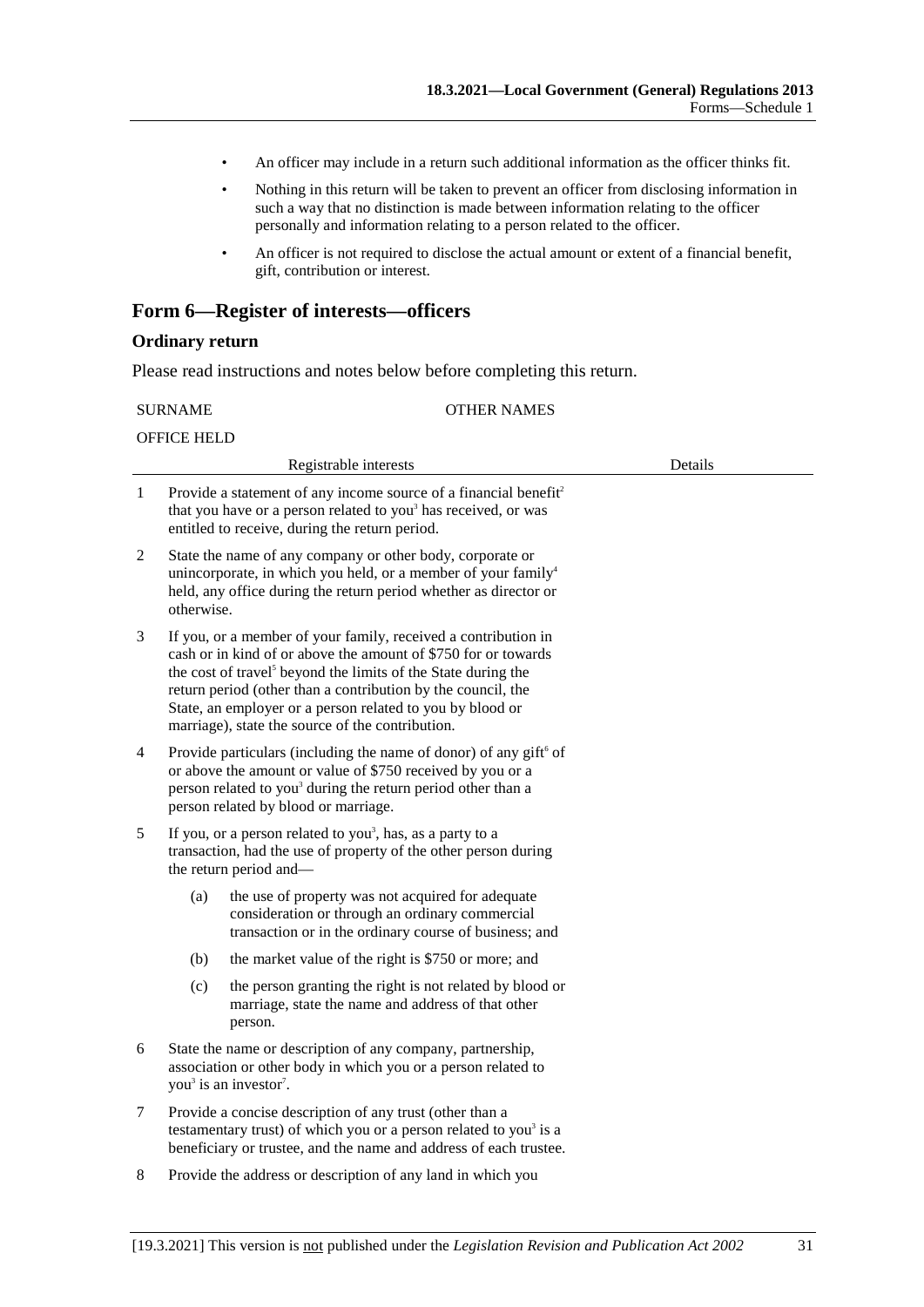have or a person related to you<sup>3</sup> has any beneficial interest<sup>8</sup> other than by way of security for any debt.

- 9 Provide details of any fund in which you or a person related to you3 has an actual or prospective interest to which contributions are made by a person other than you or a person related to you<sup>3</sup>.
- 10 If you are or a person related to you<sup>3</sup> is indebted to another person (not being related by blood or marriage) in an amount of or exceeding \$7 500—state the name and address of that other person.
- 11 If you are or a person related to you<sup>3</sup> is owed money by a natural person (not being related by blood or marriage) in an amount of or exceeding \$10 000—state that person.
- 12 Declare any other substantial interest of yours or of a person related to you whether of a pecuniary nature or not, of which you are aware and which you consider might appear to raise a material conflict between your private interest and the duty that you have or may subsequently have as an officer of the council.
- 13 Provide any other additional information which you think fit.

Signature: *[insert signature of officer]*

#### Date:

#### **Instructions/notes**

- 1.1 This return is to be completed in block letters except for signatures. If there is not sufficient space on this return for all of the information you are required to provide, you may attach additional papers for that purpose. Each such paper must be signed and dated.
- 1.2 The *return period* for the purposes of this return is as follows:
	- (a) if your last return was a *primary return* under the Act—the period between the date of the primary return and 30 June next following;
	- (b) in any other case—the period of 12 months expiring on 30 June, or within 60 days after 30 June in any year.
- 2.1 Under the regulations, *income source*, in relation to a person, means—
	- (a) any person or body of persons with whom the person entered into a contract of service or held any paid office; and
	- (b) any trade, vocation, business or profession engaged in by the person.
- 2.2 Under the regulations, *financial benefit*, in relation to a person, means—
	- (a) any remuneration, fee or other pecuniary sum exceeding \$1 000 received by the person in respect of a contract of service entered into, or paid office held by, the person; and
	- (b) the total of all remuneration, fees or other pecuniary sums received by the person in respect of a trade, profession, business or vocation engaged in by the person where that total exceeds \$1 000,

but does not include an annual allowance, fees, expenses or other financial benefit payable to the person under the Act.

3.1 Under the regulations, *a person related to an officer* means—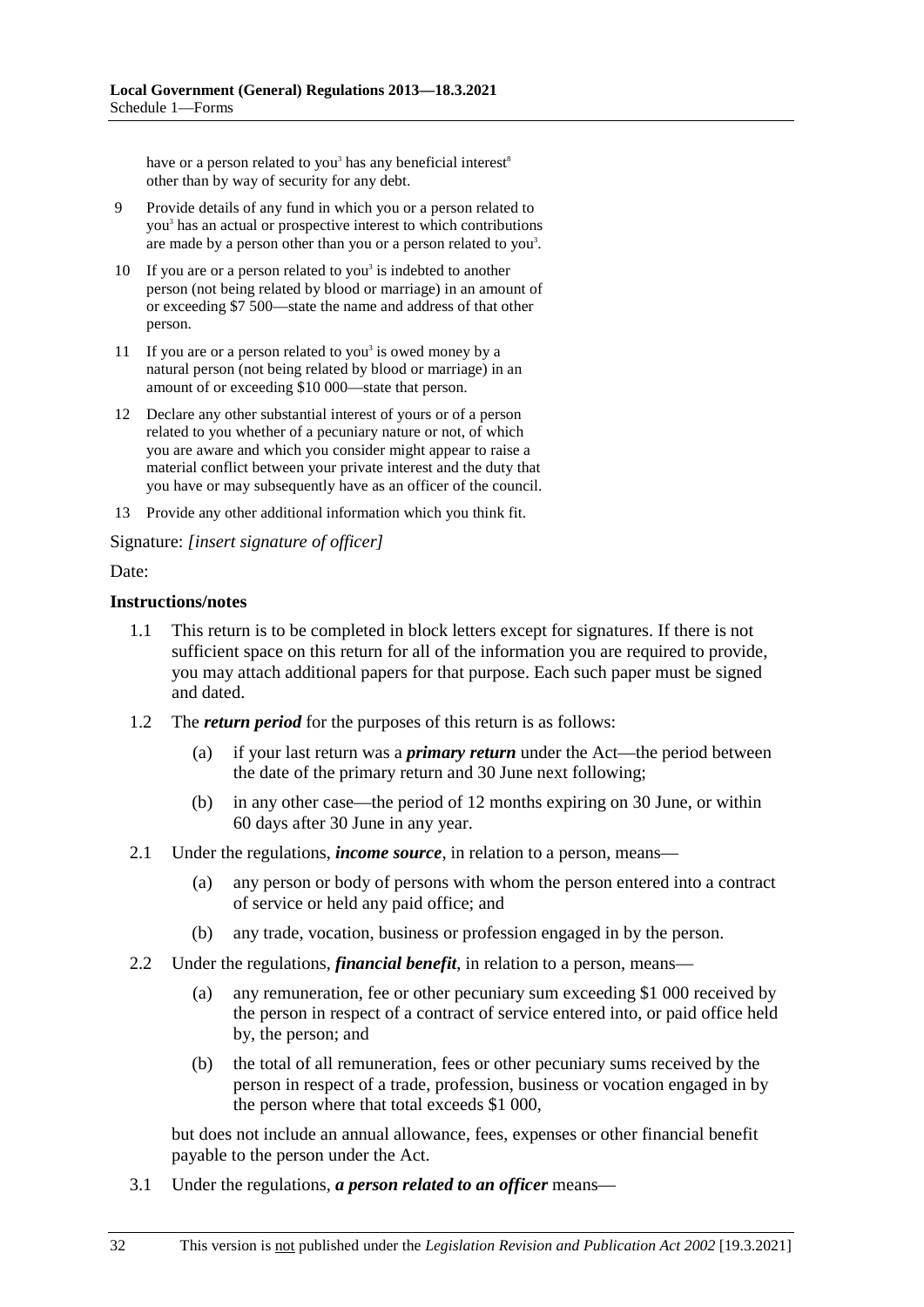- (a) a member of the officer's family; or
- (b) a family company of the officer; or
- (c) a trustee of a family trust of the officer.
- 3.2 A *family company* of an officer means a proprietary company—
	- (a) in which the officer or a member of the officer's family is a shareholder; and
	- (b) in respect of which the officer or a member of the officer's family, or any such persons together, are in a position to cast, or control the casting or, more than one half of the maximum number of votes that might be cast at a general meeting of the company.
- 3.3 A *family trust* of an officer means a trust (other than a testamentary trust)—
	- (a) of which the officer or a member of the officer's family is a beneficiary; and
	- (b) which is established or administered wholly or substantially in the interests of the officer or a member of the officer's family, or any such persons together.
- 4 Under the regulations, *family*, in relation to an officer, means—
	- (a) a spouse or domestic partner of the officer; and
	- (b) a child of the officer who is under the age of 18 years and normally resides with the officer.
- 5 The *cost of travel* includes accommodation costs and other costs and expenses associated with the travel.
- 6 Under the regulations, *gift* means a transaction in which a benefit of pecuniary value is conferred without consideration or for less than adequate consideration, but does not include an ordinary commercial transaction or a transaction in the ordinary course of business.
- 7 For the purpose of this return, a person is an investor in a body if—
	- (a) the person has deposited money with, or lent money to, the body that has not been repaid and the amount not repaid equals or exceeds \$10 000; or
	- (b) the person holds, or has a beneficial interest in, shares in, or debentures of, the body or a policy of life insurance issued by the body.
- 8 Under the regulations, *beneficial interest* in property includes a right to re-acquire the property.

**Notes—**

- In relation to a return by an officer-
	- (a) 2 or more separate contributions made by the same person for or towards the cost of travel undertaken by the officer or a member of the officer's family during the return period are to be treated as 1 contribution for or towards the cost of travel undertaken by the officer;
	- (b) 2 or more separate gifts received by the officer or a person related to the officer from the same person during the return period are to be treated as 1 gift received by the officer;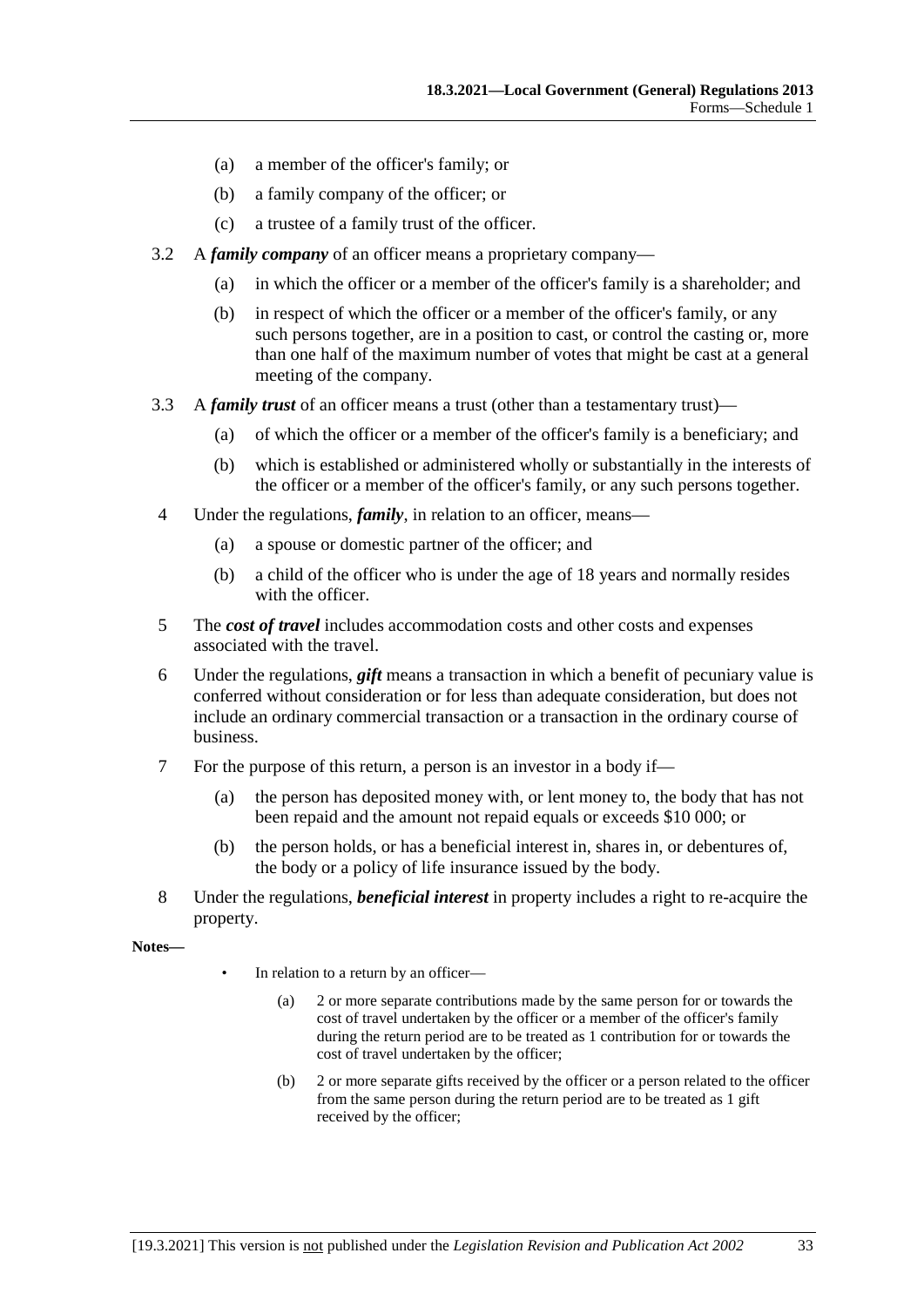- (c) 2 or more separate transactions to which the officer or a person related to the officer is a party with the same person during the return period under which the officer or a person related to the officer has had the use of property of the other person (whether or not being the same property) during the return period are to be treated as 1 transaction under which the officer has had the use of property of the other person during the return period.
- An officer is required only to disclose information that is known to the officer or ascertainable by the officer by the exercise of reasonable diligence.
- An officer is not required to disclose information relating to a person as trustee of a trust unless the information relates to the person in the person's capacity as trustee of a trust by reason of which the person is related to the officer.
- An officer may include in a return such additional information as the officer thinks fit.
- Nothing in this return will be taken to prevent an officer from disclosing information in such a way that no distinction is made between information relating to the officer personally and information relating to a person related to the officer.
- An officer is not required to disclose the actual amount or extent of a financial benefit, gift, contribution or interest.

### **Form 7—Application for review of valuation**

#### *Local Government Act 1999* (section 169)

#### **Notes—**

- 1 A separate application is required for each review sought and the grounds of review must be fully stated on the application form.
- 2 Notwithstanding this review, any rate assessed on the valuation must be paid by the due date.

### To: *[insert name of council]*

I give notice that I seek a review of the Valuation No *[insert number]* located at:

House number

Street name

Suburb or town

Lot or Section

Hundred

I have previously objected to this valuation and an advice in relation to this objection from the council was dated *[insert date]*. The \*value/values as determined by the council and shown on the \*notice/notices \*is/are:

- Annual value \$ *[insert value here]*
- Capital value \$ *[insert value here]*
- Site value \$ *[insert value here]*

I contend that the \*value/values should be:

- Annual value \$ *[insert value here]*
- Capital value \$ *[insert value here]*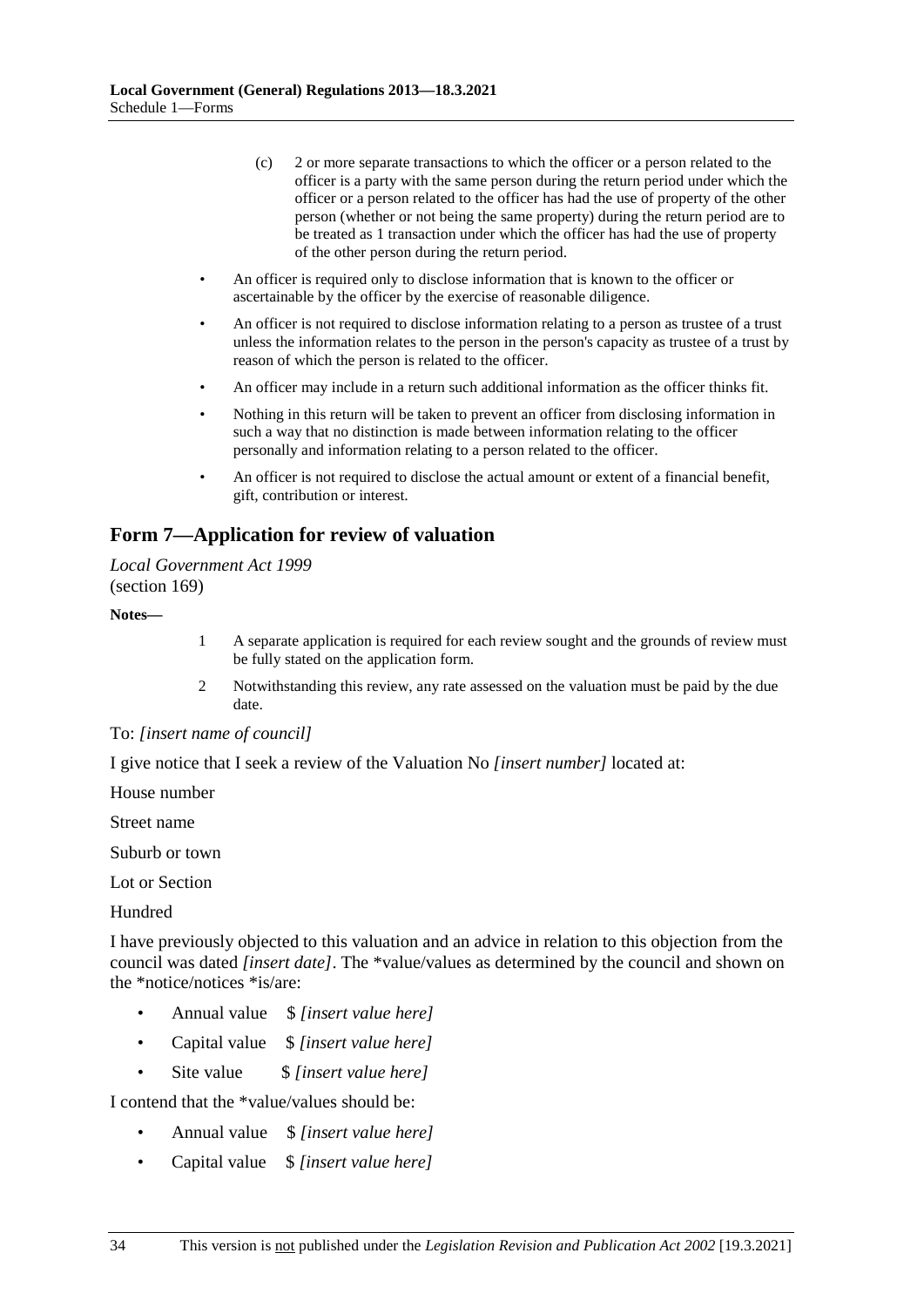### • Site value \$ *[insert value here]*

### *\*Delete irrelevant items.*

A detailed statement of the grounds for this review application must be given below and should include a description of the land and premises and its present use.

*(if space is insufficient, use the back of the form or attach a statement of grounds)*

| Rental details (if premises let) |                    |  | Detailed valuation of land and premises |  |
|----------------------------------|--------------------|--|-----------------------------------------|--|
| Gross rents                      | <b>Particulars</b> |  | <b>Particulars</b>                      |  |
|                                  |                    |  |                                         |  |

Signature: *[insert signature of applicant]*

Date:

Postal address:

**Notes—**

- If the application for review is signed by an agent, a written authority signed by the owner must be attached.
- This request must be directed to the council which made the valuation. The matter will then be referred by the council to the Valuer-General under section 169(1) of the *Local Government Act 1999*. A valuer selected from a special panel will then review the valuation.
- A valuation will not be altered on a review if the alteration would have the effect of increasing or decreasing the valuation by a proportion of one tenth or less.

### **Form 8—Removal of vehicles—warning notice (section 237(1))**

Date and time of issue:

Name and contact details of authorised officer:

Council:

Description of vehicle (registration number, make, model etc):

Location of vehicle:

Warning—

- (a) this vehicle has been left at the stated location for at least 24 hours; and
- (b) if the vehicle is not moved within 24 hours of the time of issue of this notice—
	- (i) the vehicle may be removed by an authorised officer to an appropriate place; and
	- (ii) notification of the removal of the vehicle will be given to the owner of the vehicle; and
	- (iii) if the owner of the vehicle does not, within 1 month after service of the notice referred to in subparagraph (ii)—
		- (A) take possession of the vehicle; and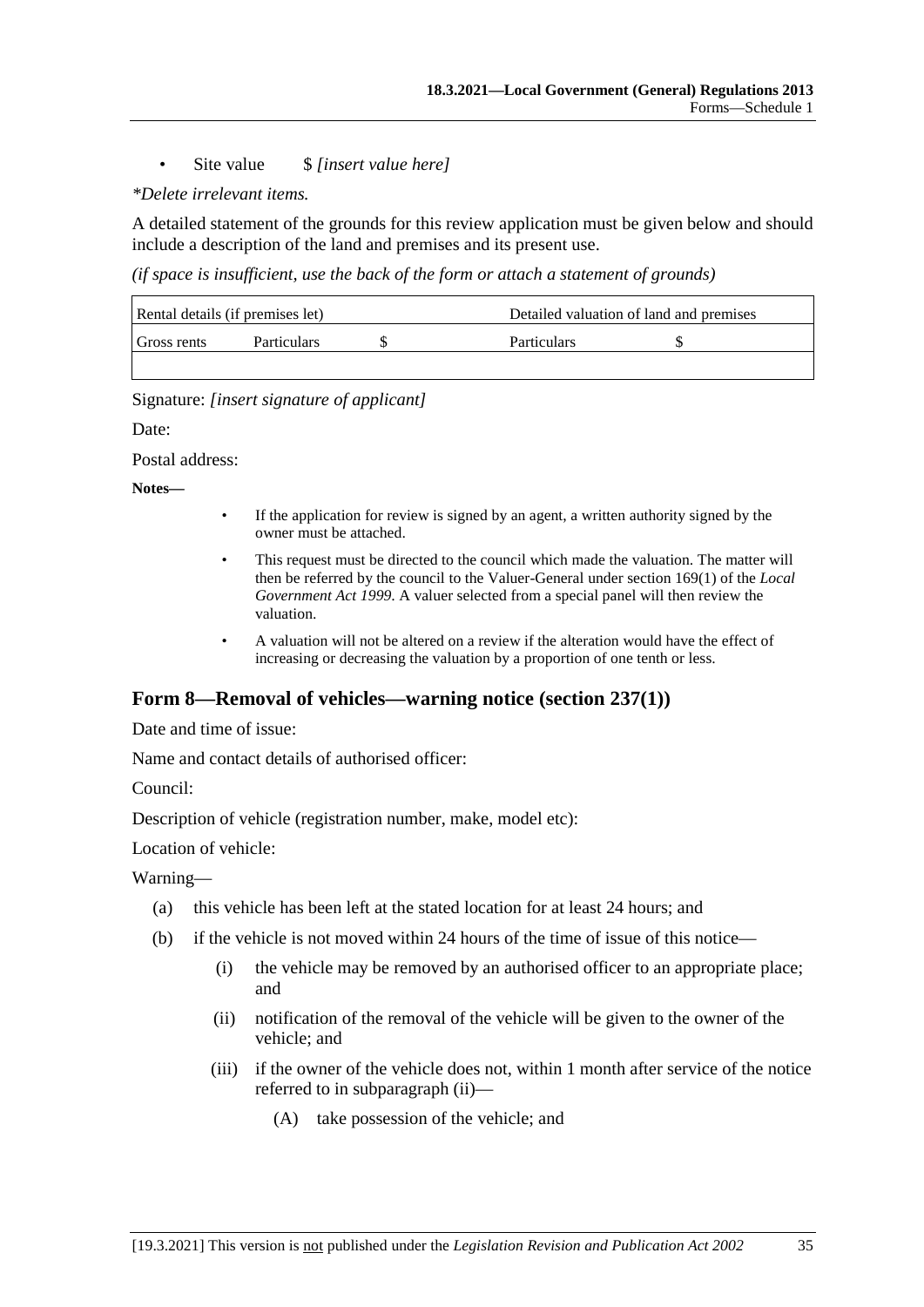(B) pay all expenses in connection with the removal, custody and maintenance of the vehicle and of serving, posting or publishing the notice,

the council will take steps to sell or dispose of the vehicle in accordance with section 237 of the *Local Government Act 1999*.

### **Form 9—Removal of vehicles—notice (section 237(4))**

Date and time of service/postage (person-to-person registered post):

Name and contact details of authorised officer:

Council:

Description of vehicle (registration number, make, model etc):

Date and time of removal of vehicle:

Location from which vehicle was removed:

Take note—

- (a) your vehicle has been removed; and
- (b) if you do not, within 1 month after service of this notice—
	- (i) take possession of the vehicle; and
	- (ii) pay all expenses in connection with the removal, custody and maintenance of the vehicle and of serving, posting or publishing this notice,

the council will take steps to sell or dispose of the vehicle in accordance with section 237 of the *Local Government Act 1999*.

### **Form 10—Certificate of validity**

*Local Government Act 1999* (section 249)

Please read the notes below before completing and signing this certificate

I, *[insert full name]*, of *[insert principal business address]*, being a legal practitioner within the meaning of the *Legal Practitioners Act 1981*, declare that I have examined the following by-law:

*[insert a description of the by-law]*

and do certify that in my opinion *[insert name of council]* has power to make the by-law by virtue of the following statutory provision:

*[insert a description of the statutory provision]*

and the by-law is not in conflict with the *Local Government Act 1999*.

Date:

Signature: *[insert signature of legal practitioner]*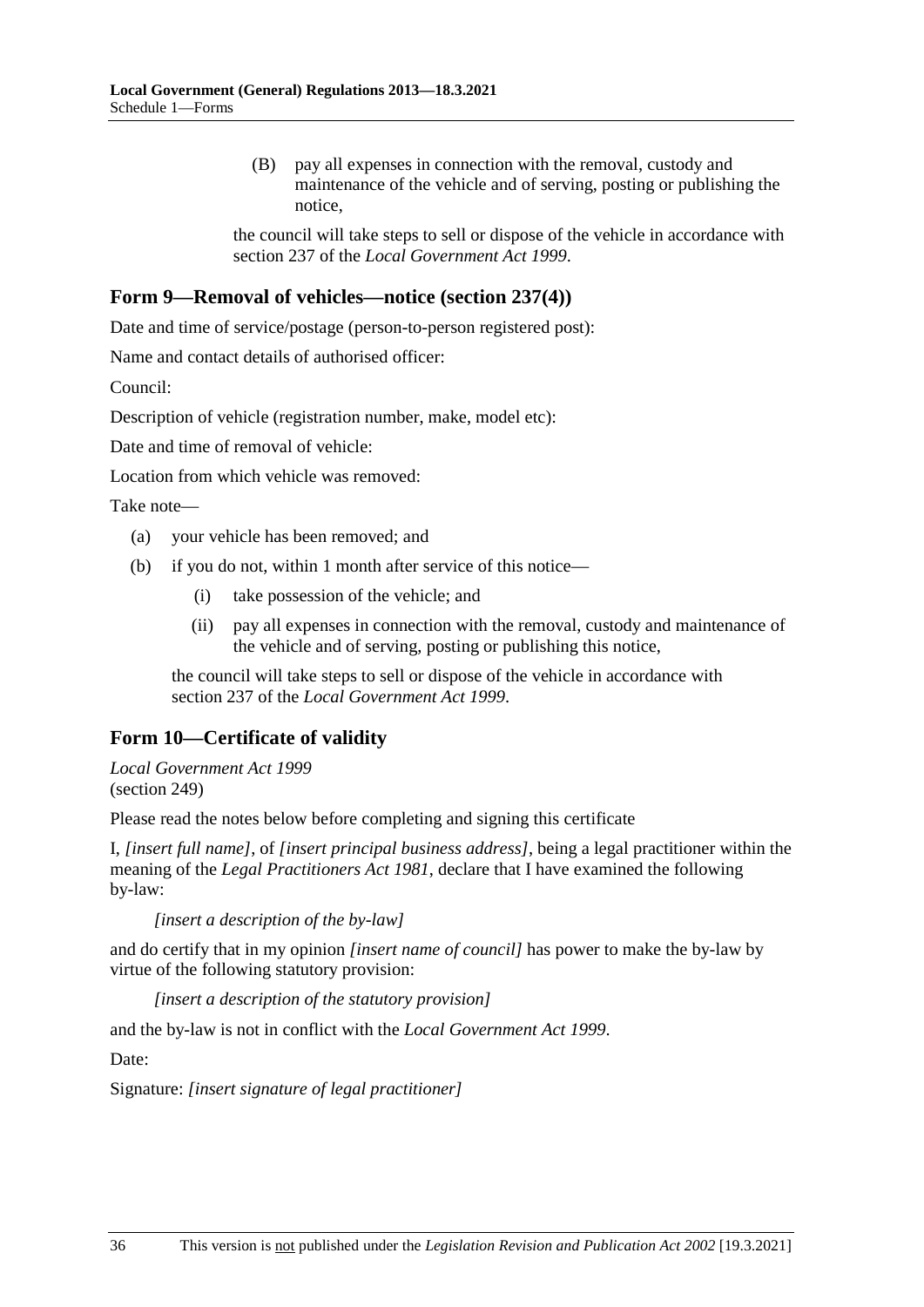# **Schedule 2A—Code of conduct for employees**

### **1—Gifts and benefits**

- (1) An employee of a council must not seek out or receive a gift or benefit that is, or could reasonably be taken to be, intended or likely to create a sense of obligation on the part of the employee to a person or influence the employee in the performance or discharge of the employee's functions or duties.
- (2) If an employee of a council receives a gift or benefit of an amount greater than the amount determined by the Minister (from time to time), by notice published in the Gazette, the employee must provide details of the gift or benefit to the chief executive officer of the council in accordance with any requirements of the chief executive officer.
- (3) The chief executive officer of a council must maintain a register of gifts and benefits received by employees of the council and must ensure that the details of each gift and benefit provided under this clause are included in the register.
- (4) A register maintained under this clause must be—
	- (a) made available for inspection at the principal office of the council during ordinary office hours without charge; and
	- (b) published on a website determined by the chief executive officer.
- (5) A register maintained under this clause—
	- (a) need not include information available in another register published by, or available for inspection at, the council or otherwise available under the Act; and
	- (b) may include information by reference to another register or document, provided the register or document is published by, or available for inspection at, the council and the register maintained under this clause identifies that other register or document.
- (6) For the purposes of this clause, a gift or benefit received by a person related to an employee of a council will be treated as a gift or benefit (as the case requires) received by the employee.
- (7) Unless the contrary intention appears, terms and expressions used in this clause and in Schedule 3 of the Act have the same respective meanings in this clause as they have in that Schedule, provided that a reference in Schedule 3 to a *member* will be taken, for the purposes of this clause, to be a reference to an *employee*.

### **Note—**

The Act requires that certain gifts and benefits must be disclosed by employees and recorded on the Register of Interests relating to employees.

### **2—Complaints**

(1) A complaint alleging that an employee of a council has contravened or failed to comply with the code set out in this Schedule must be dealt with in accordance with a policy prepared and maintained by the council relating to complaints against employees.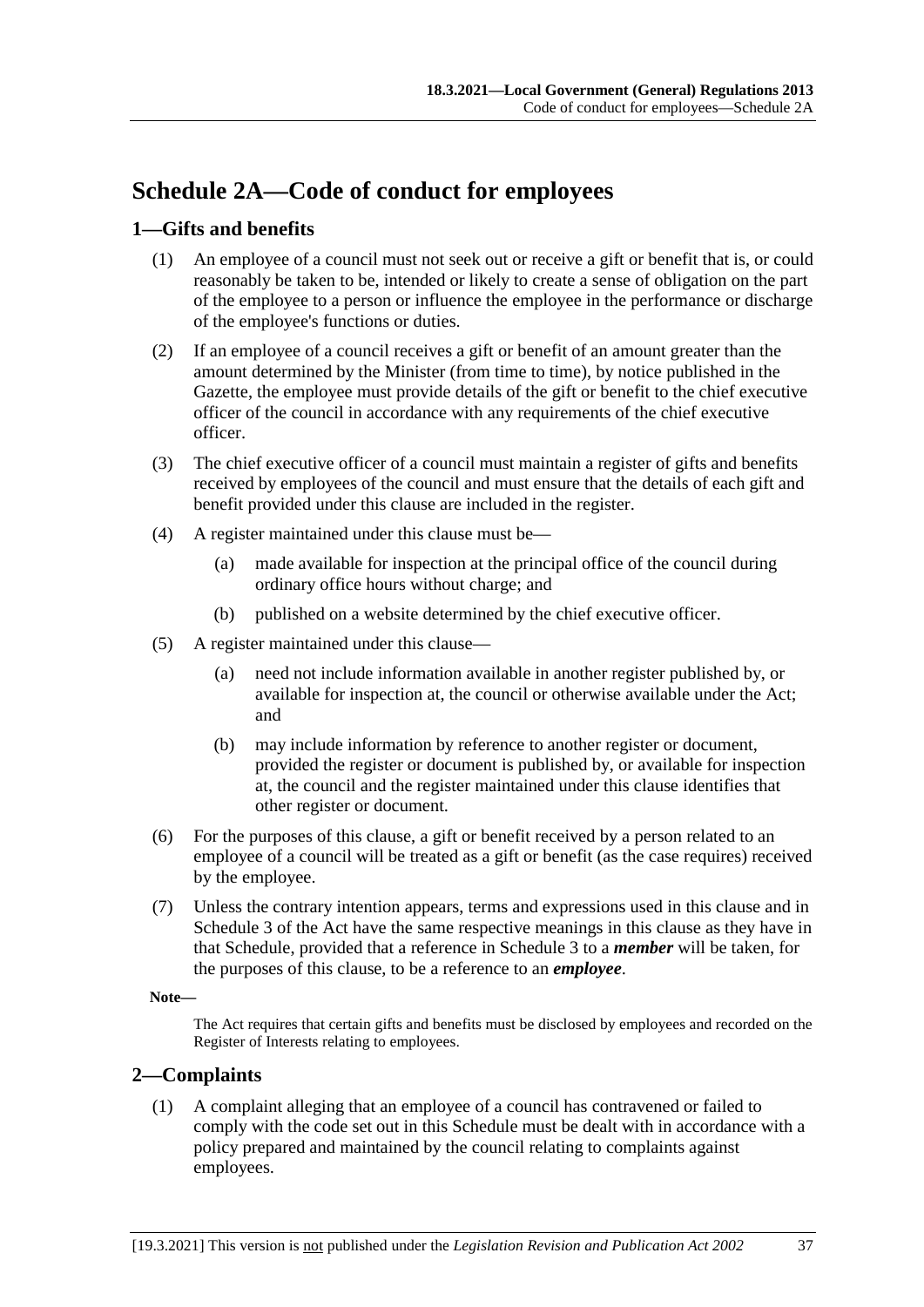(2) The policy referred to in subclause (1) must nominate a person or persons to whom complaints are to be given and, in the case of a complaint against the chief executive officer of the council, must provide for the complaint to be given to the principal member of the council, except in circumstances where it would be inappropriate to do so (for example, if the matter to which the complaint relates must be kept confidential under an Act or law).

**Note—**

- 1 Chapter 13 Part 2 of the Act requires a council to develop and maintain policies, practices and procedures for dealing with (among other things) complaints about the actions of employees of the council.
- 2 The code set out in this Schedule is in addition to and does not—
	- (a) limit the operation of the *Fair Work Act 1994*; or
	- (b) operate to lessen any rights or obligations on employees or employers under the *Fair Work Act 1994* or any award, industrial agreement or contract of employment; or
	- (c) affect the jurisdiction of the South Australian Employment Tribunal conferred under the *Fair Work Act 1994*.

# **Schedule 3—Local government sector employers**

#### **Councils**

The Corporation of the City of Adelaide

Adelaide Hills Council

Alexandrina Council

The Barossa Council

District Council of Barunga West

The Berri Barmera Council

City of Burnside

The Corporation of the City of Campbelltown

The District Council of Ceduna

City of Charles Sturt

Clare and Gilbert Valleys Council

The District Council of Cleve

District Council of Coober Pedy

The Coorong District Council

District Council of the Copper Coast

The District Council of Elliston

The Flinders Ranges Council

The District Council of Franklin Harbour

Town of Gawler

Regional Council of Goyder

District Council of Grant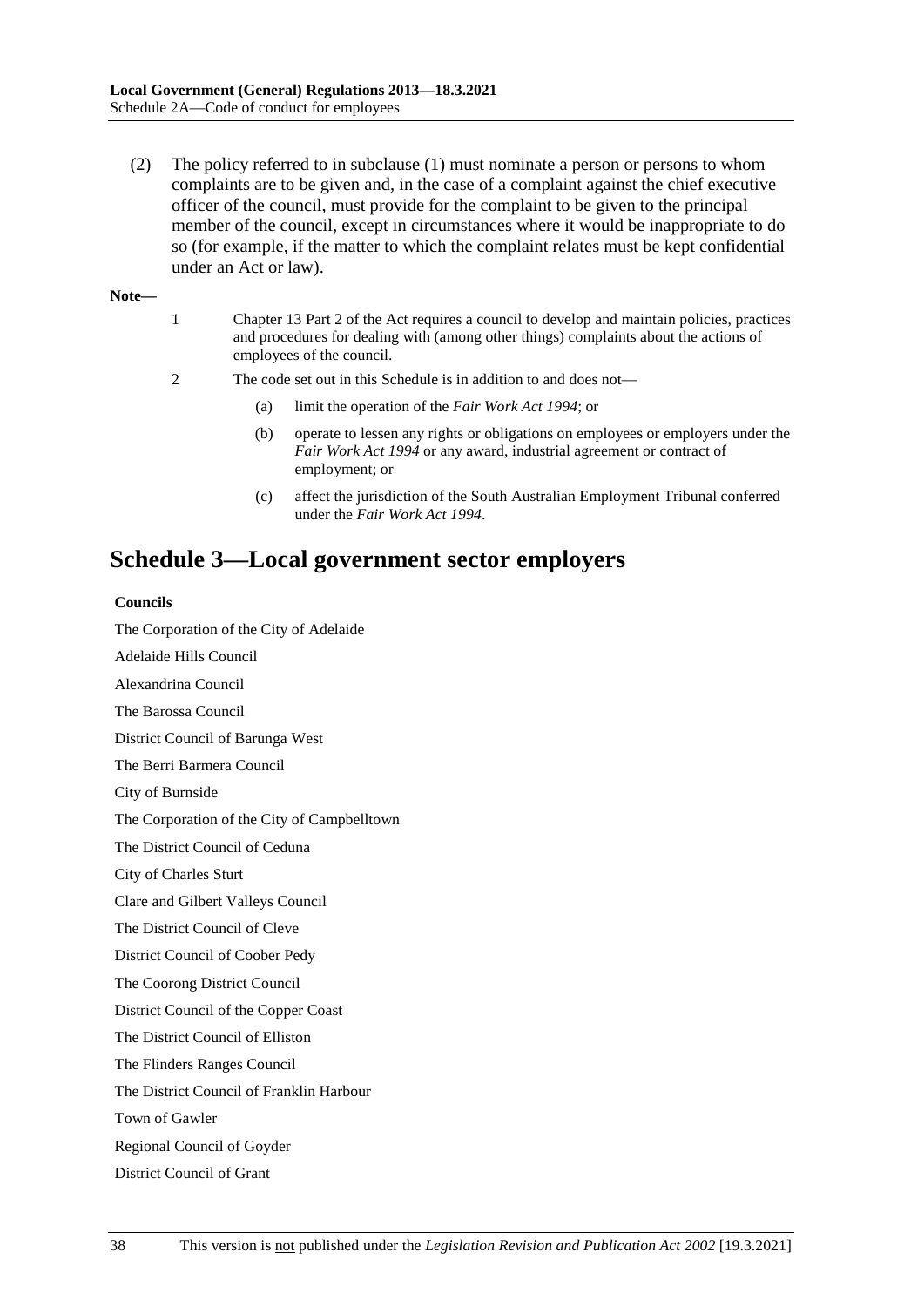#### **Councils**

- City of Holdfast Bay
- Kangaroo Island Council
- The District Council of Karoonda East Murray
- The District Council of Kimba
- Kingston District Council
- Light Regional Council
- District Council of Lower Eyre Peninsula
- District Council of Loxton Waikerie
- The District Council of Mallala
- The Corporation of the City of Marion
- Mid Murray Council
- City of Mitcham
- The District Council of Mount Barker
- City of Mount Gambier
- The District Council of Mount Remarkable
- Rural City of Murray Bridge
- Naracoorte Lucindale Council
- Northern Areas Council
- The Corporation of the City of Norwood Payneham and St Peters
- City of Onkaparinga
- District Council of Orroroo/Carrieton
- District Council of Peterborough
- City of Playford
- City of Port Adelaide Enfield
- The Corporation of the City of Port Augusta
- City of Port Lincoln
- Port Pirie Regional Council
- City of Prospect
- Renmark Paringa Council
- The District Council of Robe
- Municipal Council of Roxby Downs
- City of Salisbury
- Southern Mallee District Council
- The District Council of Streaky Bay
- The District Council of Tatiara
- City of Tea Tree Gully
- The District Council of Tumby Bay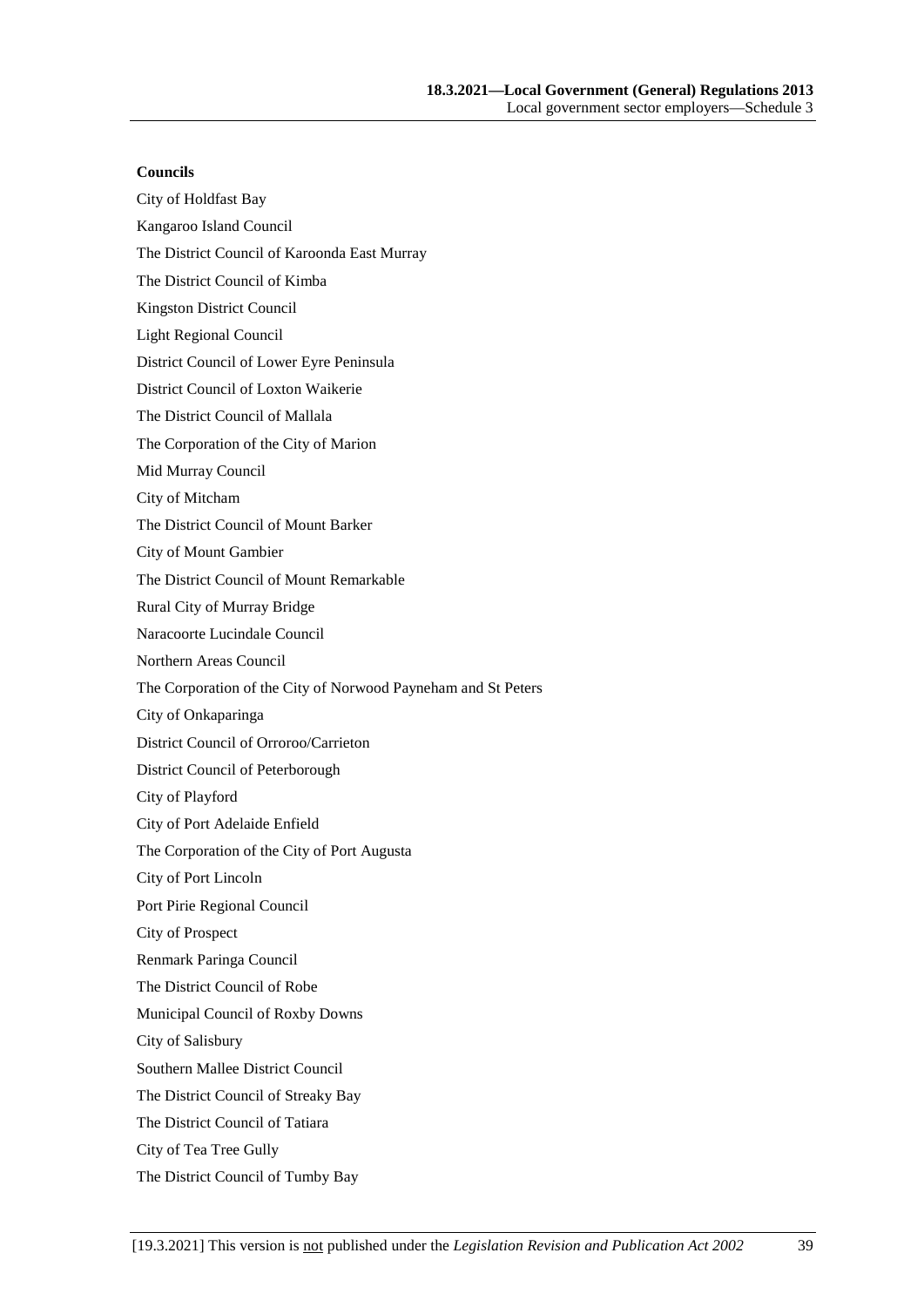#### **Councils**

- The Corporation of the City of Unley City of Victor Harbor Wakefield Regional Council The Corporation of the Town of Walkerville Wattle Range Council City of West Torrens The Corporation of the City of Whyalla Wudinna District Council The District Council of Yankalilla
- Yorke Peninsula Council

#### **Subsidiaries established under section 42 of Act**

Adelaide Central Market Authority Adelaide Park Lands Authority Doctor's House Management Authority Nuriootpa Centennial Park Authority Rundle Mall Management Authority

#### **Regional subsidiaries established under section 43 of Act**

Adelaide Hills Region Waste Management Authority Centennial Park Cemetery Authority Central Local Government Region of SA Inc Council Solutions Regional Authority Eastern Health Authority Inc Eastern Region Alliance Water Eastern Waste Management Authority Inc Eyre Peninsula Local Government Association Fleurieu Regional Aquatic Centre Fleurieu Regional Waste Authority Gawler River Floodplain Management Authority Highbury Landfill Authority Limestone Coast Local Government Association Livestock Saleyards Association of South Australia Murray Mallee Community Transport Scheme Murray and Mallee Local Government Association Northern Adelaide Waste Management Authority Southern & Hills Local Government Association Southern Eyre Peninsula Subsidiary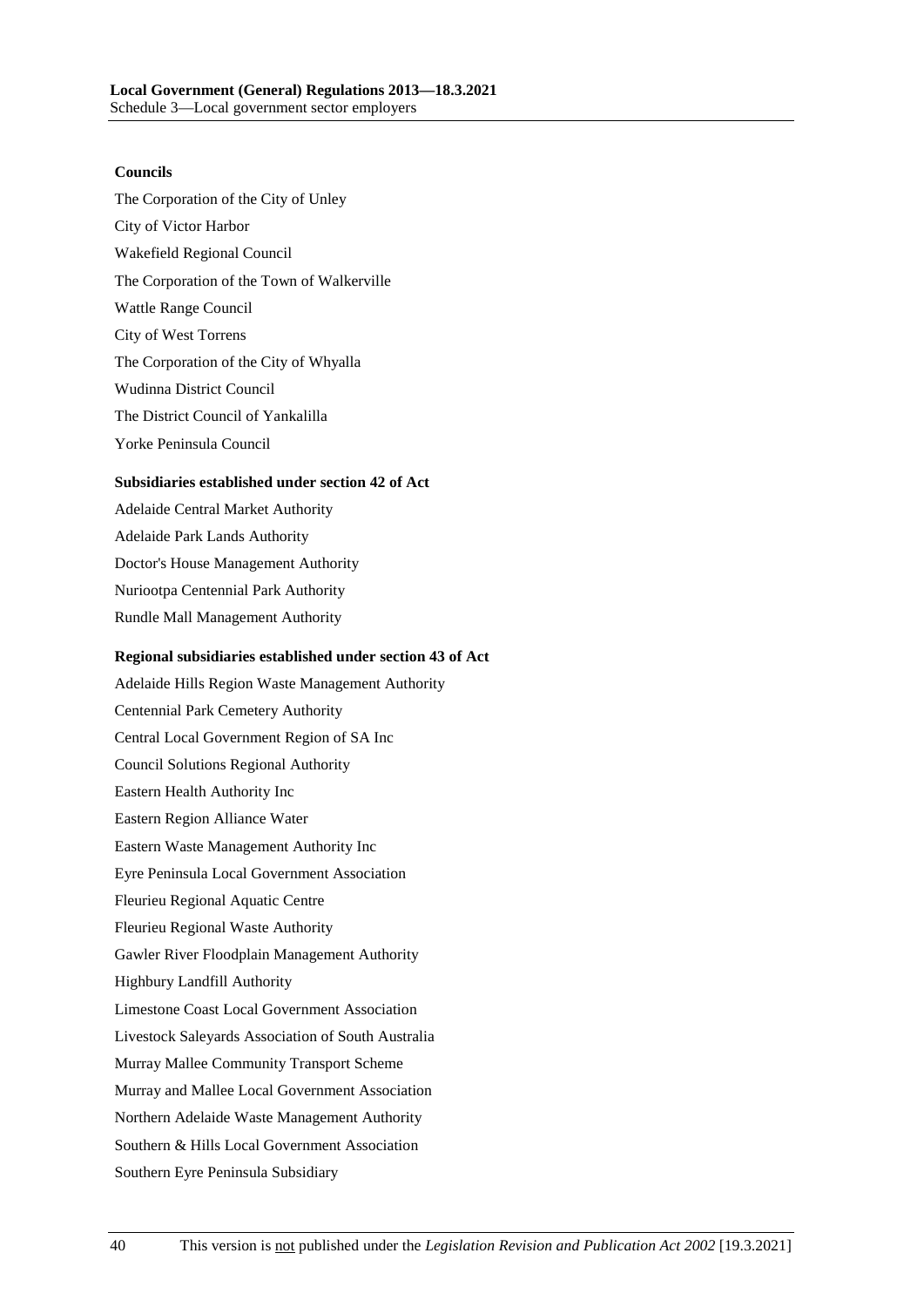#### **Regional subsidiaries established under section 43 of Act**

Southern Region Waste Resource Authority

#### **Other entities**

Local Government Association of South Australia

The Local Government Association Mutual Liability Scheme South Australia

Local Super

Local Government Disaster Fund

Stormwater Management Authority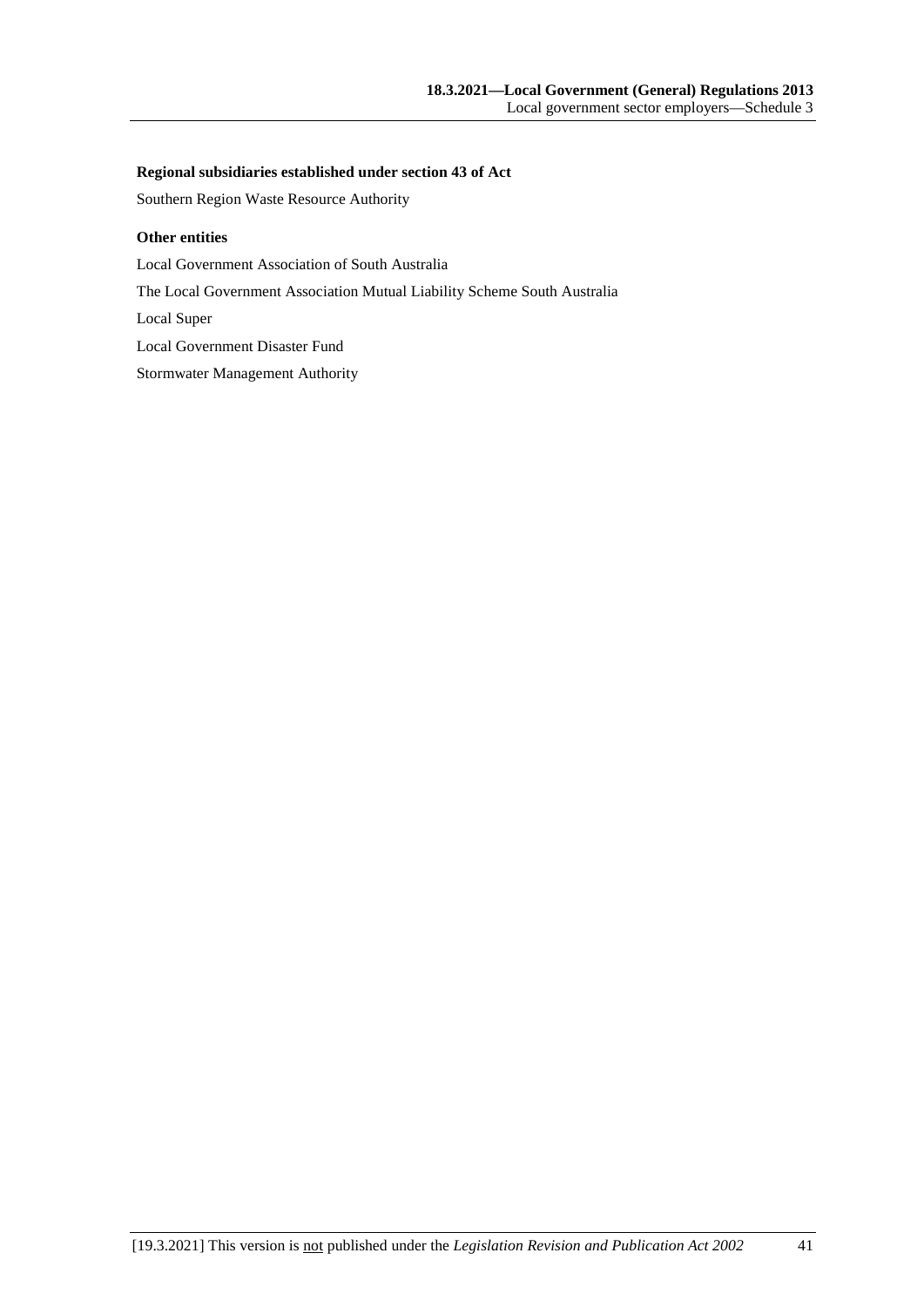# **Legislative history**

### **Notes**

- Please note—References in the legislation to other legislation or instruments or to titles of bodies or offices are not automatically updated as part of the program for the revision and publication of legislation and therefore may be obsolete.
- Earlier versions of these regulations (historical versions) are listed at the end of the legislative history.
- For further information relating to the Act and subordinate legislation made under the Act see the Index of South Australian Statutes or www.legislation.sa.gov.au.

## **Legislation revoked by principal regulations**

The *Local Government (General) Regulations 2013* revoked the following:

*Local Government (General) Regulations 1999*

### **Principal regulations and variations**

New entries appear in bold.

| Year No  |     | Reference                | Commencement     |
|----------|-----|--------------------------|------------------|
| 2013 290 |     | Gazette 19.12.2013 p4975 | $1.1.2014$ : r 2 |
| 2014     | 47  | Gazette 13.2.2014 p908   | 13.2.2014: r 2   |
| 2014     | 81  | Gazette 19.6.2014 p2511  | $1.7.2014$ : r 2 |
| 2014 273 |     | Gazette 20.11.2014 p6481 | 20.11.2014: r 2  |
| 2015     | 81  | Gazette 18.6.2015 p2607  | $1.7.2015$ : r 2 |
| 2015     | 166 | Gazette 18.6.2015 p2859  | 18.6.2015: r 2   |
| 2015     | 229 | Gazette 11.11.2015 p4891 | 11.11.2015: r 2  |
| 2016     | 20  | Gazette 31.3.2016 p1071  | 31.3.2016: r 2   |
| 2016     | 60  | Gazette 23.6.2016 p2156  | 1.7.2016: r 2    |
| 2016     | 253 | Gazette 27.10.2016 p4274 | 24.11.2016: r 2  |
| 2017     | 101 | Gazette 22.6.2017 p2257  | $1.7.2017$ : r 2 |
| 2017     | 307 | Gazette 14.11.2017 p4581 | $1.3.2018$ : r 2 |
| 2018     | 43  | Gazette 13.2.2018 p782   | 2.4.2018: r 2    |
| 2018     | 80  | Gazette 21.6.2018 p2190  | 1.7.2018: r 2    |
| 2018     | 181 | Gazette 28.6.2018 p2652  | 4.10.2018: r 2   |
| 2018     | 251 | Gazette 20.12.2018 p4356 | 1.1.2019: r 2    |
| 2019     | 136 | Gazette 13.6.2019 p2041  | 1.7.2019: r 2    |
| 2020     | 7   | Gazette 6.2.2020 p219    | 6.2.2020: $r$ 2  |
| 2020     | 77  | Gazette 4.6.2020 p2827   | $1.7.2020:$ r 2  |
| 2020     | 210 | Gazette 18.6.2020 p3409  | 18.6.2020: r 2   |
| 2021 31  |     | Gazette 18.3.2021 p941   | 18.3.2021: r 2   |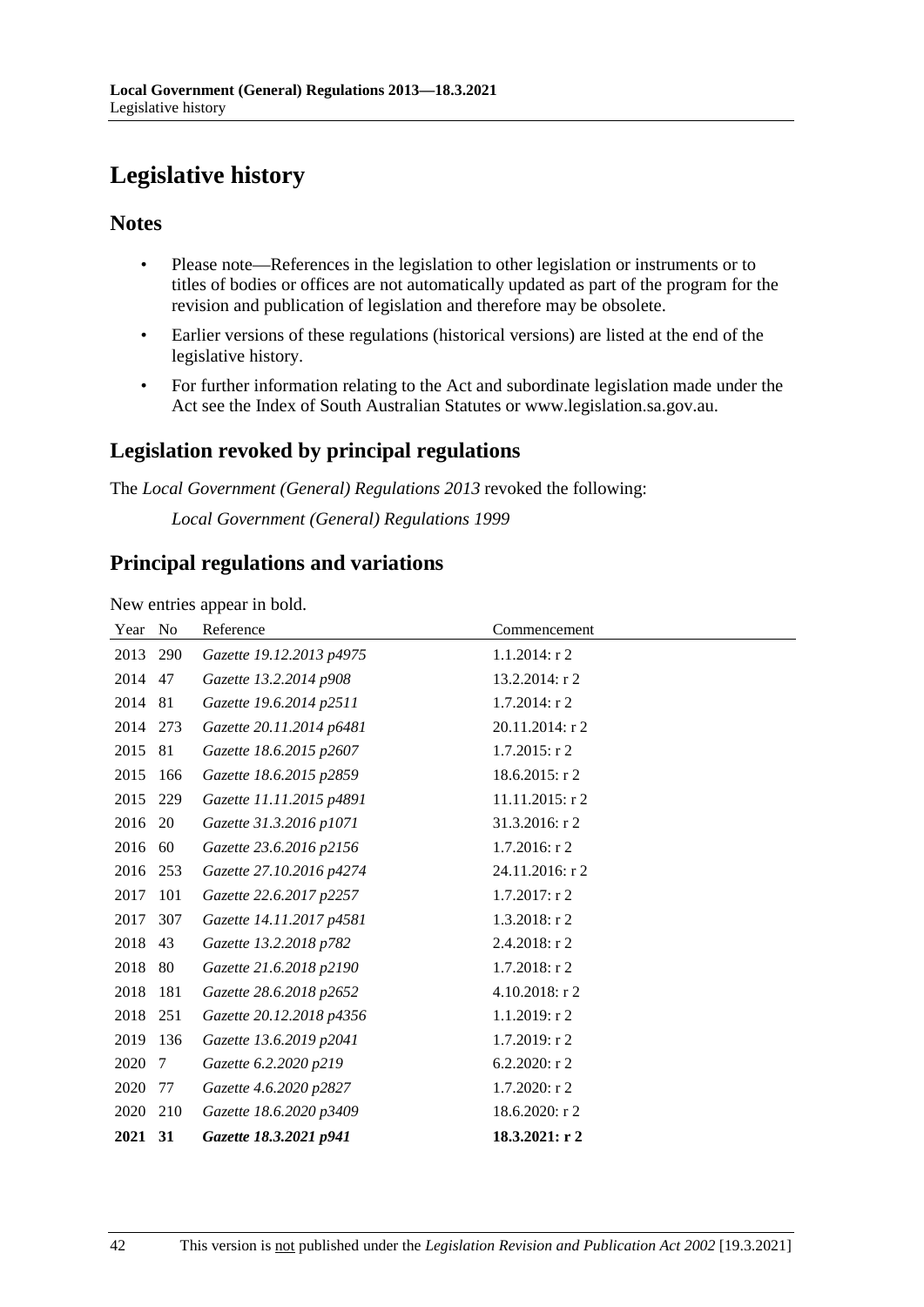# **Provisions varied**

New entries appear in bold.

Entries that relate to provisions that have been deleted appear in italics.

| Provision      | How varied                                                            | Commencement |  |
|----------------|-----------------------------------------------------------------------|--------------|--|
| r2             | omitted under Legislation Revision and<br><b>Publication Act 2002</b> | 13.2.2014    |  |
| r <sub>4</sub> | substituted by 210/2020 r 4                                           | 18.6.2020    |  |
| r <sub>5</sub> | substituted by 251/2018 r 4                                           | 1.1.2019     |  |
| r 8AAA         | inserted by 20/2016 r 4                                               | 31.3.2016    |  |
|                | substituted by 253/2016 r 4                                           | 24.11.2016   |  |
| r 8AAB         | inserted by 253/2016 r 4                                              | 24.11.2016   |  |
| r 8AA          | inserted by 273/2014 r 4                                              | 20.11.2014   |  |
| r 8AB          | inserted by 253/2016 r 5                                              | 24.11.2016   |  |
| r 8A           | inserted by 47/2014 r 4                                               | 13.2.2014    |  |
|                | varied by 43/2018 r 4                                                 | 2.4.2018     |  |
| r11            |                                                                       |              |  |
| r11(1)         | r 11 redesignated as $r$ 11(1) by 166/2015 r 4                        | 18.6.2015    |  |
| r11(2)         | inserted by 166/2015 r 4                                              | 18.6.2015    |  |
| r14            |                                                                       |              |  |
| r 14(1)        | varied by $31/2021$ r 4(1), (2)                                       | 18.3.2021    |  |
| r 14(2a)       | inserted by 31/2021 r 4(3)                                            | 18.3.2021    |  |
| r 14(3)        | substituted by $31/2021$ r 4(4)                                       | 18.3.2021    |  |
| r 16           |                                                                       |              |  |
| r 16(2)        | substituted by 77/2020 r 4                                            | 1.7.2020     |  |
| r 16(3)        | inserted by 77/2020 r 4                                               | 1.7.2020     |  |
| r 19           | varied by 77/2020 r 5                                                 | 1.7.2020     |  |
| $rr 25A - 25C$ | inserted by 307/2017 r 4                                              | 1.3.2018     |  |
| r 30           |                                                                       |              |  |
| $r \, 30(1)$   | varied by $181/2018$ r 4(1)–(4)                                       | 4.10.2018    |  |
| r 34           | varied by 7/2020 r 4                                                  | 6.2.2020     |  |
| Sch 1          |                                                                       |              |  |
| Form 1         | substituted by $253/2016$ r $6(1)$                                    | 24.11.2016   |  |
|                | deleted by 251/2018 r 5                                               | 1.1.2019     |  |
| Form 2         | substituted by 273/2014 r 5                                           | 20.11.2014   |  |
| Forms 8 and 9  | substituted by $253/2016$ r $6(2)$                                    | 24.11.2016   |  |
| Sch 2          | substituted by 81/2014 r 4                                            | 1.7.2014     |  |
|                | substituted by $81/2015$ r 4                                          | 1.7.2015     |  |
|                | substituted by 60/2016 r 4                                            | 1.7.2016     |  |
|                | substituted by 101/2017 r 4                                           | 1.7.2017     |  |
|                | substituted by $80/2018$ r 4                                          | 1.7.2018     |  |
|                | substituted by $136/2019$ r 4                                         | 1.7.2019     |  |
|                | deleted by 77/2020 r 6                                                | 1.7.2020     |  |